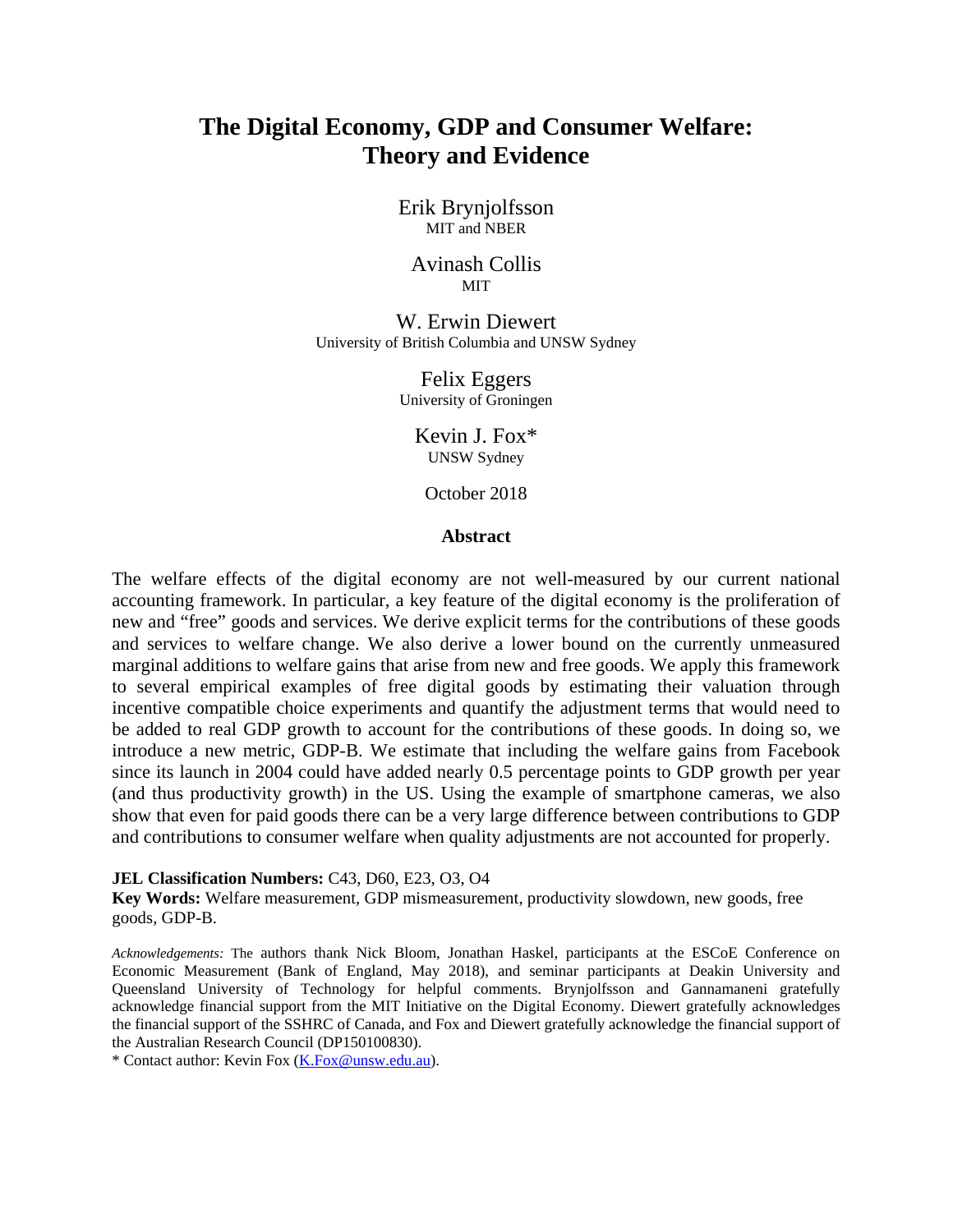## **1. Introduction**

There is a significant debate regarding the potential of the digital economy to generate productivity, economic growth and welfare gains.<sup>[1](#page-1-0)</sup> There is an accompanying debate around whether or not current economic measurement by national statistical offices is appropriately capturing the benefits of the digital economy.  $2 \text{ If measurement is lacking, through}$  $2 \text{ If measurement is lacking, through}$ methodological challenges, statistical agency budgets or data availability, then we are severely hampered in our ability to understand the impact of new technologies, goods and services on the economy, and consequently the prospects for future productivity, economic growth and welfare.

In this paper we develop a new framework for measuring welfare change and real GDP growth in the presence of new and "free" goods (and services). The increased proliferation of such goods is often used to characterize the nature of the digital economy; new, sometimes very specialized, goods appear with increasing rapidity,<sup>[3](#page-1-2)</sup> and "free" goods (such as information and entertainment services) are becoming part of daily consumption for many. With the rise of the computer technologies, the Internet and other types of digital infrastructure, digital goods can typically be reproduced and distributed at nearly zero marginal cost and this is often their equilibrium price as well. Even when free goods have an implicit price,<sup>[4](#page-1-3)</sup> this price is not usually observed so a price of zero is applied. Thus the positive quantities of these goods that are consumed have a zero measured price and zero measured value in the national accounts. Hence they are not measured in standard statistical agency collections.

Our framework provides a means by which to understand the potential mismeasurement that arises from not fully accounting for these goods. We use this framework to derive an explicit term that is the marginal value of a new good on welfare change, providing a means for

<span id="page-1-0"></span><sup>&</sup>lt;sup>1</sup> Among others, see, for example, Gordon (2016) and Cowen (2011) giving a pessimistic view and Sichel (2016), Mokyr, Vickers and Ziebarth (2015) and Brynjolfsson and McAfee (2011, 2014) giving a more optimistic view.

<span id="page-1-1"></span><sup>&</sup>lt;sup>2</sup> Among others, see, for example, Feldstein (2017), Groshen *et al.* (2017), Hulten and Nakamura (2017), Syverson (2017), Ahmad and Schreyer (2016), Byrne, Fernald and Reinsdorf (2016), Brynjolfsson and Saunders (2009), Brynjolfsson and Oh (2012) and Greenstein and McDevitt (2011).<br><sup>3</sup> Goolsbee and Klenow (2018, Table 3), using Adobe Analytics data on online transactions for millions of products

<span id="page-1-2"></span>across many different categories, find that roughly half the sales volume online for 2014-2017 is for products that did not exist in the previous year.

<span id="page-1-3"></span><sup>&</sup>lt;sup>4</sup> See Nakamura, Samuels and Soloveichik (2016) for examples of how to think about the valuation of "free" media.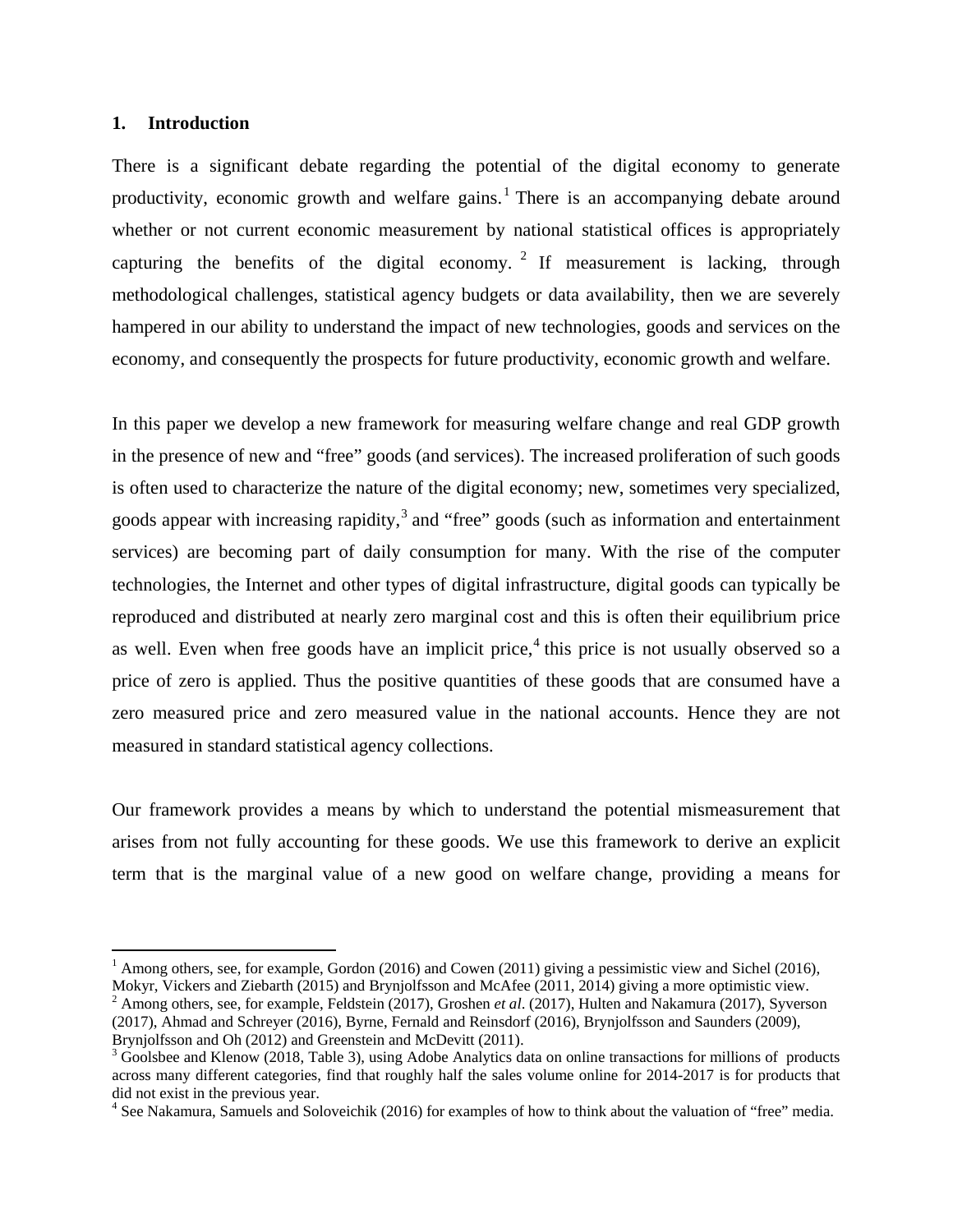estimating welfare change mismeasurement if the good is omitted from statistical agency collections.

A problem in assessing the full impact of the introduction of a new good on real GDP growth is that we would really need national statistical offices to recalculate their estimates of real GDP including the new goods with, for example, estimated Hicksian reservation prices for the period before they are sold in positive quantities; the reservation price of a good is the price which would induce a utility maximizing potential purchaser of the product to demand zero units of it.<sup>[5](#page-2-0)</sup> However, we are able to use our framework to derive an approximation to the addition to real GDP growth that would be required to account for the welfare gains from the introduction of a new good, without having to recalculate GDP numbers published by national statistical offices.

Free goods are addressed through generalizing the standard microeconomic model of household cost minimization. It is then possible to re-work our welfare change and real GDP growth adjustment terms to allow for there to be free goods. Our new GDP metric is labelled GDP-B, as it can be considered as a contribution to the literature on expanding the boundaries of traditional GDP, going "beyond GDP".<sup>[6](#page-2-1)</sup>

We provide several empirical examples of free digital goods where we quantify these welfare and GDP growth adjustment terms. Specifically, we draw on the work of Brynjolfsson, Eggers and Gannamaneni (2018) who developed an approach to directly estimate consumer welfare by running massive online choice experiments. They explored hypothetical and incentive compatible choice experiments to estimate willingness to accept values for giving up access to a good or service. While hypothetical choice experiments might suffer from hypothetical bias, incentive aligned choice experiments, which make choices consequential, have been shown to be externally valid (Ding, Grewal and Liechty 2005; Ding 2007; Carson, Groves and List 2014; Bishop et. al. 2017). We therefore constructed incentive compatible discrete choice experiments

<span id="page-2-0"></span> $5$  See Hicks (1940), Diewert (1980), Hausman (1981)(1996), Feenstra (1994), Diewert, Fox and Schreyer (2017), and Diewert and Feenstra (2017).

<span id="page-2-1"></span><sup>6</sup> See e.g. Jones and Klenow (2016), Coyle and Mitra-Kahn (2017), Corrado *et al.* (2017) and Jorgenson (2018). Some national statistical offices are considering producing a spectrum of expanded GDP measures. Heys (2018) presented options being considered by the UK Office of National Statistics, which include incorporating welfare adjustments for private and publically provided free goods. Our approach in this paper provides a way of doing this.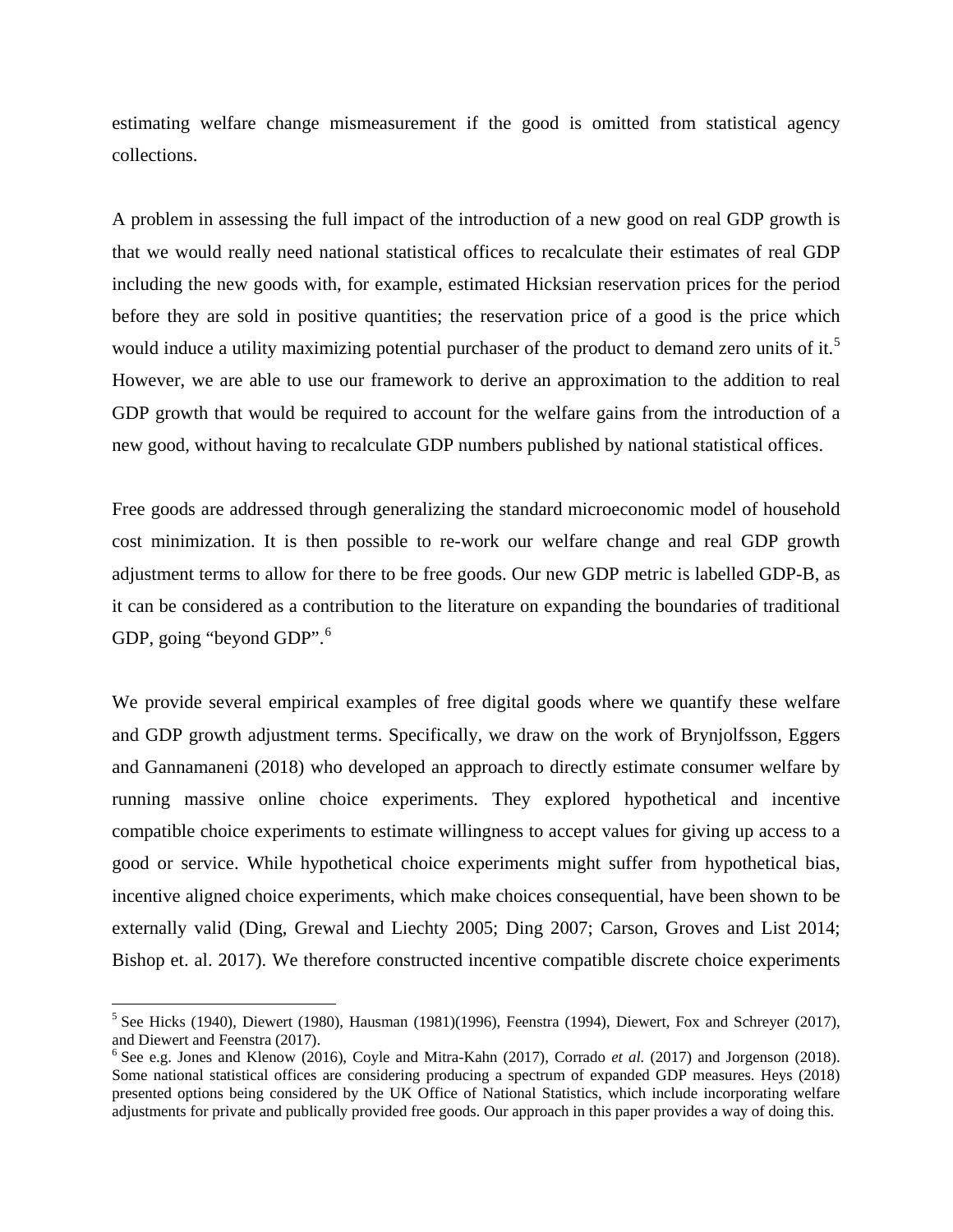to estimate the potential impact on welfare growth by Facebook, a free social networking service which had rapid diffusion and quickly accumulated many diverse users. To run our experiments, we created a representative sample of the US internet population recruited through an online survey panel. We use the results to provide estimates of the adjustments to welfare change and real GDP growth from 2004, when Facebook was launched, to 2017.

In a laboratory setting in the Netherlands, we also ran experiments to estimate the consumer welfare created by several popular digital goods, including Instagram, Snapchat, Skype, digital Maps, Linkedin, Twitter as well as Facebook. Although we did not have a representative sample of the population in the laboratory, our results are indicative of the approximate size of the adjustment term to real GDP growth which would need to be added to account for the welfare gain from these digital goods.

We also show the need for properly adjusting for quality changes in calculating GDP growth so that welfare changes are properly inferred. This issue is particularly acute for smartphones which have substituted (to varying degrees) for a panoply of other devices including cameras, GPS, landline phones, gaming consoles, ebook readers, personal computers, video and audio players, maps/atlases, alarm clocks, calculators and sound recorders, as well as numerous new capabilities that previously were unavailable at any price like real-time traffic and various types of social networking and messaging applications. What is more, new features are added frequently and quality of existing features changes rapidly; software firms conduct thousands of A/B tests every day and tweak features to improve user experience. Groshen *et al*. (2017) discuss how the US Bureau of Labor Statistics (BLS) adjusts for quality changes using hedonic methods. However they mention that this approach is ruled out for smartphones since the set of relevant characteristics for the hedonic models constantly keep on changing. While there has been a subsequent development in that the BLS commenced hedonic quality adjustments for smartphones from January  $2018<sup>7</sup>$  $2018<sup>7</sup>$  $2018<sup>7</sup>$  such explicit hedonic quality adjustment is still very limited internationally, with the UK being a standout early adopter of this approach for smartphones, commencing in 2011; see Wells and Restieaux (2014).

<span id="page-3-0"></span> $7$  See "Measuring Price Change in the CPI: Telephone hardware, calculators, and other consumer information items", available at [https://www.bls.gov/cpi/factsheets/telephone-hardware.htm.](https://www.bls.gov/cpi/factsheets/telephone-hardware.htm)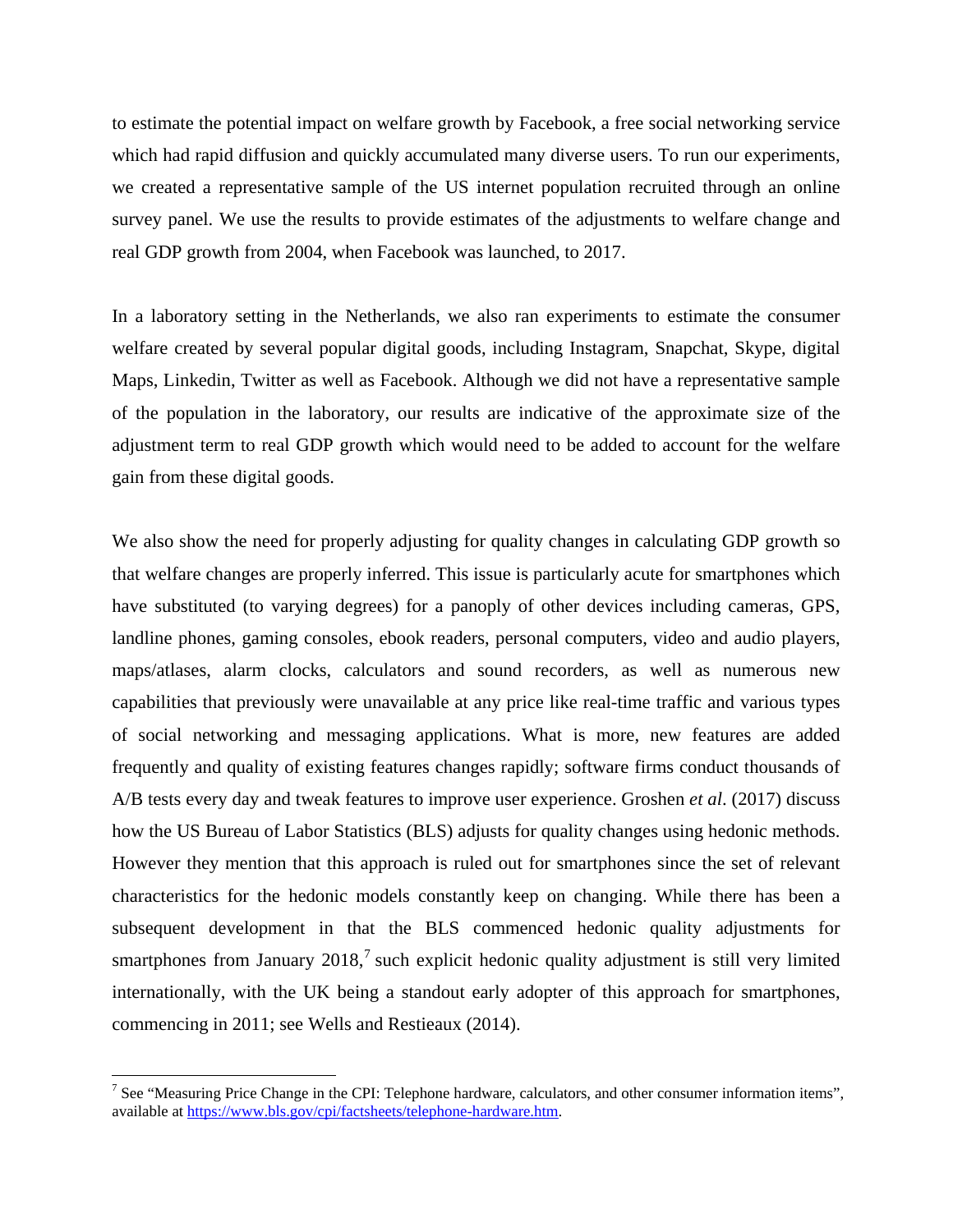Hence, to advance understanding of the consumer benefits from quality change, we conduct an incentive compatible BDM lottery study (Becker, DeGroot, and Marschak 1964) in a university laboratory in the Netherlands to elicit consumers' valuations for smartphone cameras. We find that there is a large difference between the contribution of smartphone cameras towards measured GDP and the welfare generated by these cameras for consumers. Moreover, not accounting for quality adjustments in smartphones leads to a significant underestimate of GDP growth.

The rest of the paper is organised as follows. The next section sets out some preliminary definitions that will be used in the subsequent sections. Section 3 looks at the problem of new goods, and shows how the impact of new goods on welfare change and real GDP growth can be estimated to a high degree of approximation. Section 4 extends this framework to the case of free goods (and services). Section 5 provides the empirical examples of Facebook and other popular free digital goods to quantify adjustments to welfare change and GDP growth for not accounting for these goods. Section 6 presents results from the smartphone camera laboratory study to highlight potential biases due to not performing quality adjustments. Section 7 concludes.

#### **2. Preliminaries**

We assume that a consumer has a utility function,  $f(q)$ , which is continuous, quasiconcave and increasing in the components of the nonnegative quantity vector  $q \ge 0_N$ . For each strictly positive price vector  $p \gg 0_N$  and each utility level u in the range of f, we can define the dual cost function C as follows:

(1) 
$$
C(u,p) \equiv \min_q \{p \cdot q : f(q) \ge u\}.
$$

We are given the price and quantity data,  $(p^t, q^t)$  for periods  $t = 0, 1$ . We assume that the consumer minimizes the cost of achieving the utility level  $u^t = f(q^t)$  for  $t = 0, 1$  so observed expenditure in each period is equal to the minimum cost of achieving the given utility level in each period; i.e., we have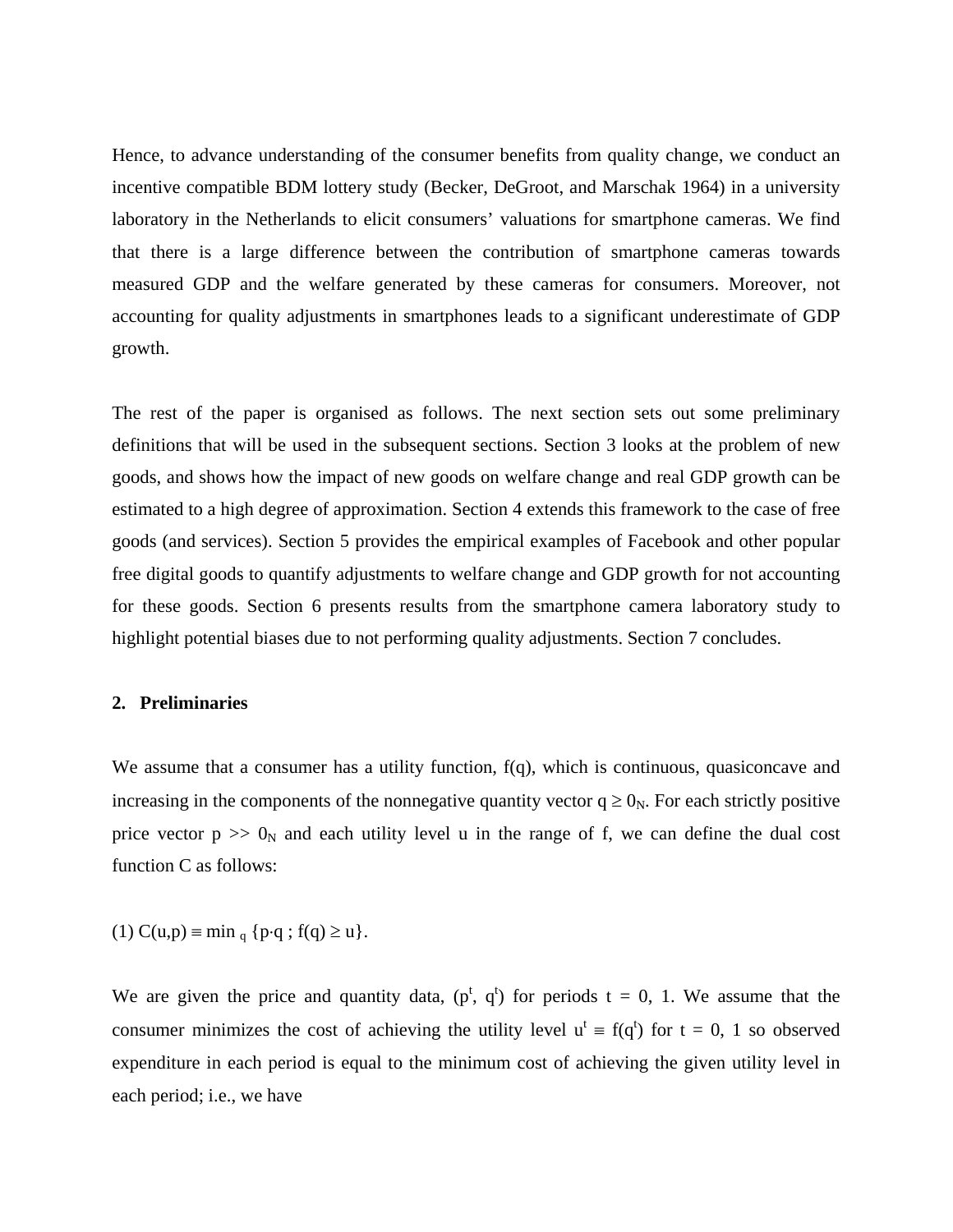(2) 
$$
p^t \cdot q^t = C(f(q^t), p^t)
$$
 for  $t = 0, 1$ .

Valid measures of utility change over the two periods under consideration are the following Hicksian *equivalent and compensating variations* (Hicks, 1942):[8](#page-5-0)

(3) 
$$
Q_E(q^0, q^1, p^0) \equiv C(f(q^1), p^0) - C(f(q^0), p^0)
$$
;  
(4)  $Q_C(q^0, q^1, p^1) \equiv C(f(q^1), p^1) - C(f(q^0), p^1)$ .

The above variations are special cases of the following Samuelson (1974) family of quantity variations: for  $p \gg 0_N$ , define:<sup>[9](#page-5-1)</sup>

(5) 
$$
Q_S(q^0, q^1, p) \equiv C(f(q^1), p) - C(f(q^0), p)
$$
.

Hence there is an entire family of cardinal measures of utility change defined by (5), with one measure for each reference price vector p.

The variations defined by (3) and (4) are not observable (since  $C(f(q^1), p^0)$  and  $C(f(q^0), p^1)$  are not observable) but the following Laspeyres and Paasche variations,  $V_L$  and  $V_P$ , are observable:

(6) 
$$
V_L(p^0, p^1, q^0, q^1) \equiv p^0 \cdot (q^1 - q^0)
$$
;  
(7)  $V_P(p^0, p^1, q^0, q^1) \equiv p^1 \cdot (q^1 - q^0)$ .

Note that  $V_L$  and  $V_P$  are difference counterparts to the Laspeyres and Paasche quantity indexes,  $Q_L = p^0 \cdot q^1/p^0 \cdot q^0$  and  $Q_P = p^1 \cdot q^1/p^1 \cdot q^0$ , respectively. Hicks (1942) showed that  $V_L$  approximates  $Q_E$ and  $V_P$  approximates  $Q_C$  to the accuracy of a first order Taylor series approximation; see also

<span id="page-5-0"></span><sup>&</sup>lt;sup>8</sup> These are Hick's original definitions of equivalent and compensating variations. Hicks (1946, 331-332) appears to provide an alternative definition of the equivalent variation as  $C(f(q^1), p^1) - C(f(q^1), p^0)$  and the compensating variation as  $C(f(q^0), p^1) - C(f(q^0), p^0)$ . The existence of alternative definitions has caused significant confusion in the literature; see Diewert (1992, p. 567, footnote 10).<br><sup>9</sup> These measures of overall quantity change are difference counterparts to the family of Allen (1949) quantity

<span id="page-5-1"></span>indexes in normal ratio index number theory. The Allen quantity index for reference price vector p is defined as the ratio C( $f(q^1)$ , p)/C( $f(q^0)$ , p).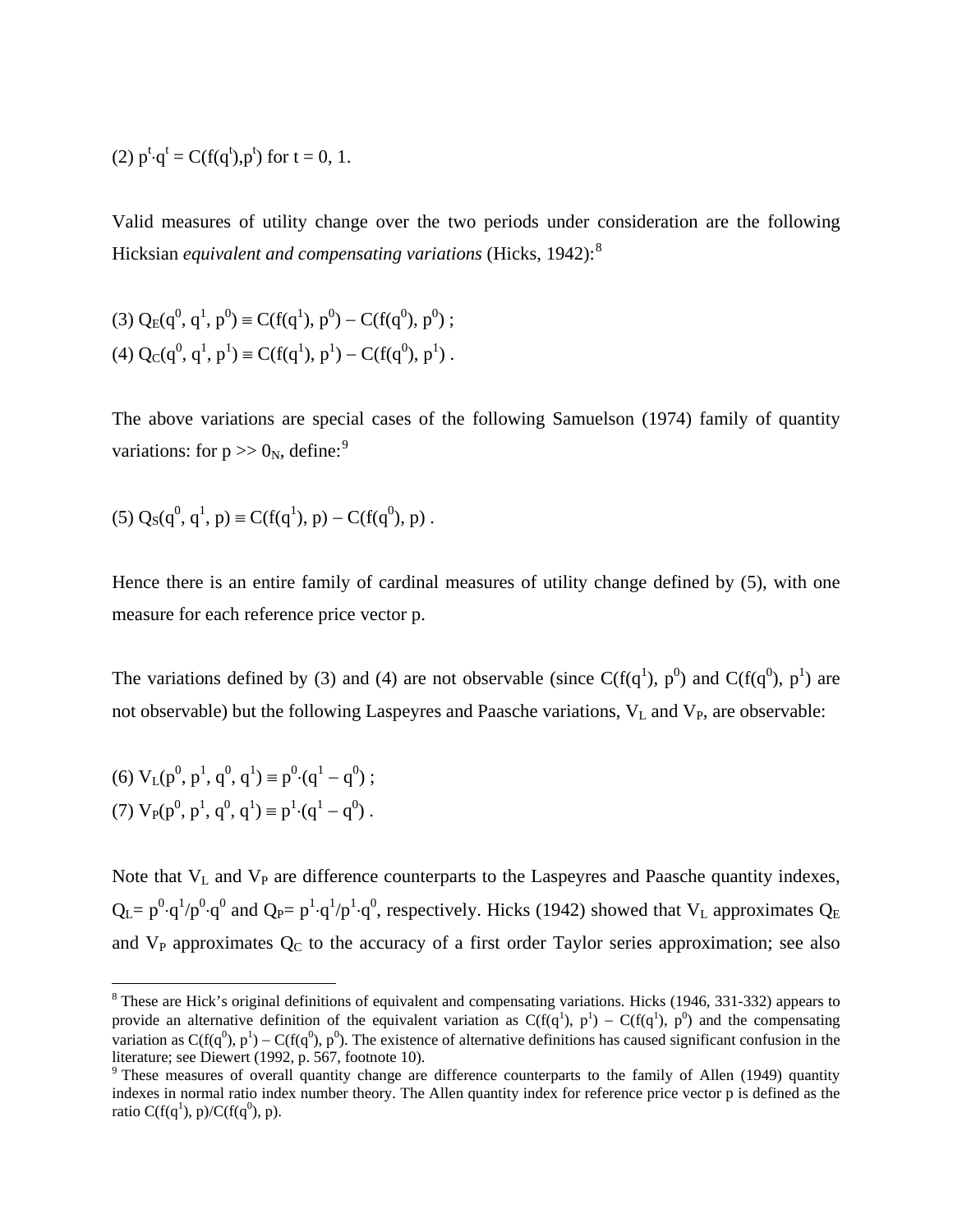Diewert and Mizobuchi (2009; 345-346). The observable Bennet (1920) variation or indicator of quantity change  $V_B$  is defined as the arithmetic average of the Laspeyres and Paasche variations in (6) and (7):

(8) 
$$
V_B(p^0, p^1, q^0, q^1) \equiv \frac{1}{2}(p^0 + p^1) \cdot (q^1 - q^0)
$$
  
\n
$$
= p^0 \cdot (q^1 - q^0) + \frac{1}{2}(p^1 - p^0) \cdot (q^1 - q^0)
$$
\n
$$
= V_L(p^0, p^1, q^0, q^1) + \frac{1}{2} \sum_{n=1}^N (p_n^1 - p_n^0) (q_n^1 - q_n^0).
$$

Thus the Bennet variation is equal to the Laspeyres variation  $V_L(p^0, p^1, q^0, q^1)$  plus a sum of N Harberger (1971) consumer surplus triangles of the form  $(1/2)(p_n^1 - p_n^0)(q_n^1 - q_n^0)$ .

An alternative decomposition of the Bennet variation is the following one:

(9) 
$$
V_B(p^0, p^1, q^0, q^1) = \frac{1}{2}(p^0 + p^1) \cdot (q^1 - q^0)
$$
  
=  $p^1 \cdot (q^1 - q^0) - \frac{1}{2}(p^1 - p^0) \cdot (q^1 - q^0)$   
= 
$$
V_P(p^0, p^1, q^0, q^1) - \frac{1}{2} \sum_{n=1}^{N} (p_n^1 - p_n^0) (q_n^1 - q_n^0).
$$

Thus the Bennet variation is also equal to the Paasche variation  $V_P(p^0, p^1, q^0, q^1)$  minus a sum of N Harberger consumer surplus triangles of the form  $(1/2)(p_n^1 - p_n^0)(q_n^1 - q_n^0)$ .

It is possible to relate the observable Bennet variation to a theoretically valid Samuelson variation of the form defined by (5). However, in order to do this, we need to assume a specific functional form for the consumer's cost function,  $C(u, p)$ . If the cost function has a flexible,<sup>[10](#page-6-0)</sup> translation-homothetic normalized quadratic functional form, then Proposition 1 in Diewert and Mizobuchi (2009; 353) relates the observable Bennet variation,  $V_B(p^0, p^1, q^0, q^1)$  defined by (8) or (9) to the unobservable equivalent and compensating variations defined by (3) and (4); i.e., we have the following exact equality:

<span id="page-6-0"></span> $10$  Diewert (1974) defined a flexible functional form as one that provides a second order approximation to a twice continuously differentiable function at a point.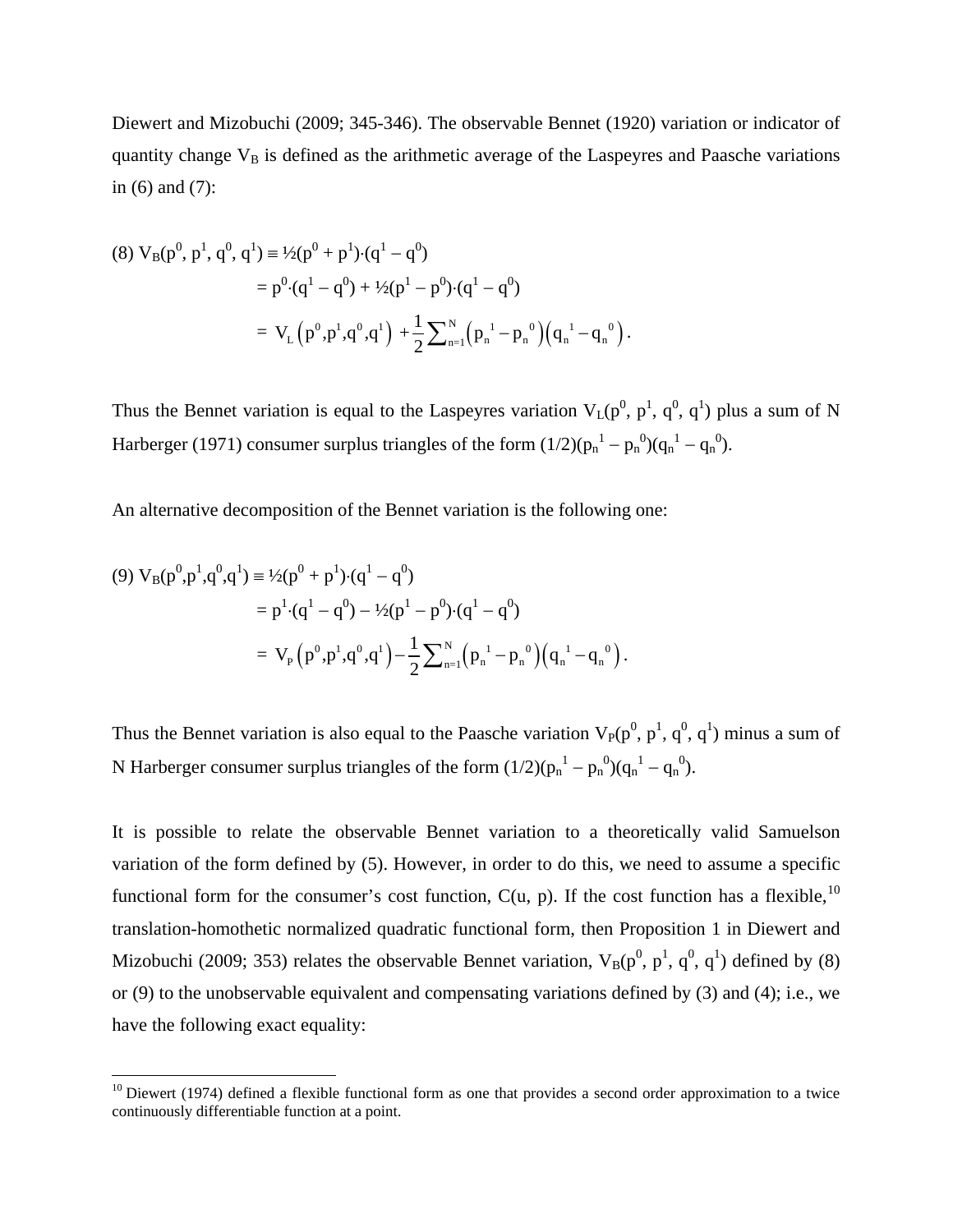(10) 
$$
V_B(p^0, p^1, q^0, q^1) = \frac{1}{2}Q_E(q^0, q^1, p^0) + \frac{1}{2}Q_C(q^0, q^1, p^1)
$$
.

That is, with certain assumptions on the functional form for the consumer's cost function (and using normalized price vectors), the observable Bennet variation can be shown to be *exactly equal* to the arithmetic average of the unobservable equivalent and compensating variations.<sup>[11](#page-7-0)</sup> Hence, there is a strong justification from an economic perspective for using the Bennet quantity variation. Also, it has a strong justification from an axiomatic perspective (Diewert, 2005).

Finally, we can note that value change can be decomposed into Bennet quantity and price variations, as follows:

(11) 
$$
p^1 \cdot q^1 - p^0 \cdot q^0 = V_B(p^0, p^1, q^0, q^1) + I_B(p^0, p^1, q^0, q^1)
$$
,

where  $V_B(p^0, p^1, q^0, q^1) \equiv \frac{1}{2}(p^0 + p^1) \cdot (q^1 - q^0)$  and  $I_B(p^0, p^1, q^0, q^1) \equiv \frac{1}{2}(q^0 + q^1) \cdot (p^1 - p^0)$ . Equation (11) can thus provide a decomposition into quantity and price components for any value change, including a change in nominal GDP.

## **3. The New Goods Problem**

We can now apply the above results to measure the benefits of the introduction of a new good (or service) to a consumer who cannot purchase the good in period 0 but can purchase it in period 1. First, we have to make an additional assumption. We assume that there is a shadow or reservation price for the new good in period 0 that will cause the consumer to consume 0 units of the new good in period 0. This type of assumption dates back to Hicks (1940; 114).<sup>[12](#page-7-1)</sup>

<span id="page-7-0"></span><sup>&</sup>lt;sup>11</sup> Normalized prices are needed for this result to be true: "If there is a great deal of general inflation between periods 0 and 1, then the compensating variation will be much larger than the equivalent variation simply due to this general inflation, and an average of these two variations will be difficult to interpret due to the change in the scale of prices. To eliminate the effects of general inflation between the two periods being compared, it will be useful to scale the prices in each period by a fixed basket price index of the form  $\alpha \cdot P$ , where  $\alpha \equiv [\alpha_1, \ldots, \alpha_N] > 0_N$  is a nonnegative, nonzero vector of price weights." Diewert and Mizobuchi (2009, 352-353). They recommend choosing  $\alpha$  so that a fixed-base Laspeyres price index is used to deflate nominal prices (footnote 34, page 368).

<span id="page-7-1"></span> $12$  There is now quite a literature on this topic and for alternative approximate welfare gain estimates; see Hausman (1981) (1996), Feenstra (1994) and Diewert and Feenstra (2017), and the references in these publications. Diewert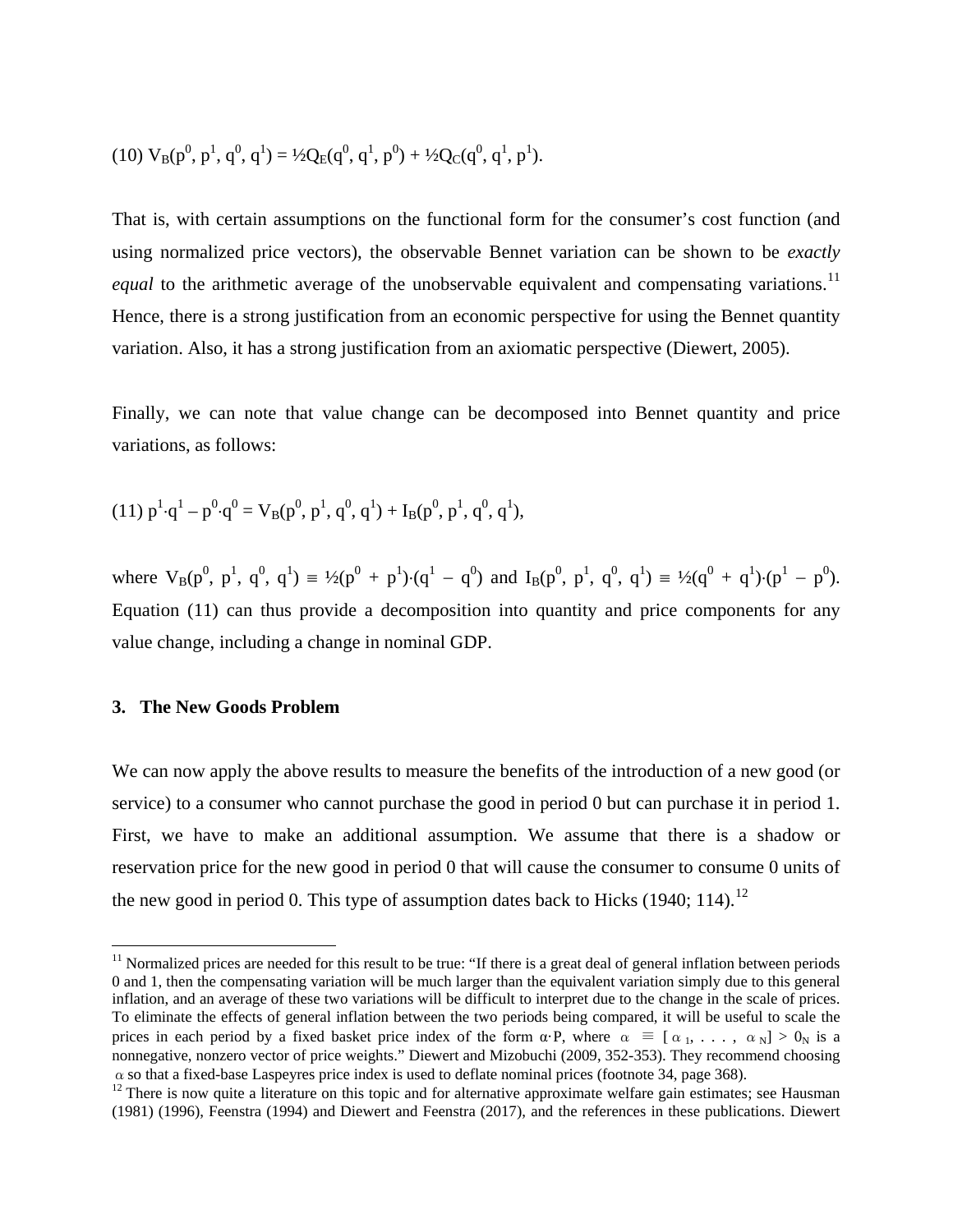Let the new good be indexed by the subscript 0 and let the N dimensional vectors of period t prices and quantities for the continuing commodities be denoted by  $p^t$  and  $q^t$  for  $t = 0,1$ . The period 1 quantity of commodity 0 purchased during period 1 is also observed and is denoted by  $q_0$ <sup>1</sup>. The period 0 shadow price for commodity 0 is not observed but we make some sort of estimate for it, denoted as  $p_0^{0*} > 0$ . The period 0 quantity is observed and is equal to 0; i.e.,  $q_0^0$  = 0. Thus the price and quantity data (for the  $N+1$  commodities) for period 0 is represented by the 1+N dimensional vectors  $(p_0^{0*}, p^0)$  and  $(0, q^0)$  and the price and quantity data for period 1 is represented by the 1+N dimensional vectors  $(p_0^1, p_1^1)$  and  $(q_0^1, q_1^1)$ . We adapt our first expression for the Bennet variation, (8), to accommodate the new commodity. We find that our new Bennet variation is equal to the following expression:

(12) 
$$
V_B([p_0^{0*}, p^0], [p_0^1, p^1], [0, q^0], [q_0^1, q^1])
$$
  
\n $= \frac{1}{2}(p^0 + p^1) \cdot (q^1 - q^0) + \frac{1}{2}(p_0^{0*} + p_0^1)(q_0^1 - 0)$   
\n $= p^0 \cdot (q^1 - q^0) + \frac{1}{2}(p^1 - p^0) \cdot (q^1 - q^0) + p_0^1 (q_0^1 - 0) - \frac{1}{2}(p_0^1 - p_0^{0*}) (q_0^1 - 0)$   
\n $= p^0 \cdot (q^1 - q^0) + \frac{1}{2}(p^1 - p^0) \cdot (q^1 - q^0) + p_0^1 q_0^1 - \frac{1}{2}(p_0^1 - p_0^{0*}) q_0^1.$ 

From the last equation on the right hand side of (12), we see that the first term,  $p^0 \cdot (q^1 - q^0)$  is simply the change in consumption valued at the real prices of period 0, a Laspeyres variation as in (6); the second term,  $\frac{1}{2}(p^{1} - p^{0}) \cdot (q^{1} - q^{0})$ , is the sum of the consumer surplus terms associated with the continuing commodities; the next term,  $p_0^1 q_0^1$ , is the value of consumption of the new commodity in period 1, valued at the price for commodity 0 in period 1 (this is the usual price times quantity contribution term to the value of real consumption of the new commodity in period 1 which would be recorded as a contribution to period 1 GDP); and the last term,  $-\frac{1}{2}$ ( $p_0$ <sup>1</sup>  $-p_0^{0*}$ ) $q_0^1 = \frac{1}{2}(p_0^{0*} - p_0^1)q_0^1$  is the additional consumer surplus contribution of commodity 0 to overall welfare change, which would not be recorded as a contribution to GDP. Note that the first two terms are a measure of the welfare change we would get by just ignoring the new

has been applying the above Hicksian reservation analysis in the ratio context (i.e., in the context of the true cost of living index) for a long time; see Diewert (1980; 498-505), (1987; 378) (1998; 51-54). A weakness in these theories is the difficulty in determining the appropriate reservation prices.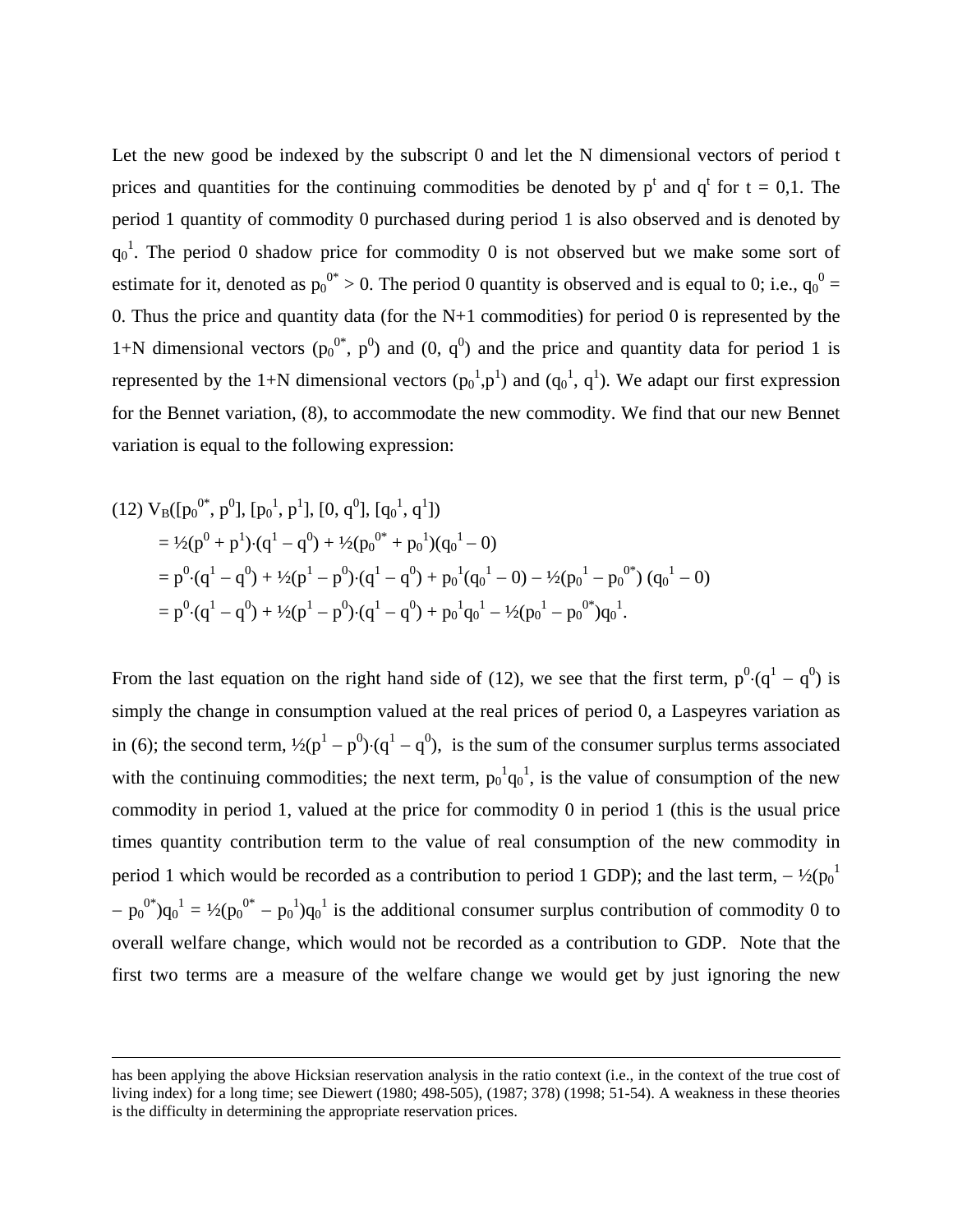commodity in both periods. Thus the last two terms give the overall contribution to welfare change due to the introduction of the new commodity.

If we assume that the reservation price for the new commodity in period 0,  $p_0^{0*}$ , is equal to the observable price for the new commodity in period 1,  $p_0^1$ , then the last term in (12), the consumer surplus term for the new commodity, vanishes. However, it is likely that the reservation price for period 0,  $p_0^{0^*}$ , is much higher than the corresponding actual price for commodity 0 in period 1,  $p_0$ <sup>1.[13](#page-9-0)</sup> Thus if we assume that  $p_0^{0^*} = p_0^1$  and evaluate (12), then the downward bias in the resulting Bennet measure of welfare change will be equal to a Harberger-type triangle,  $-\frac{1}{2}({p_0}^1$  $p_0^{0^*}(q_0^1 - 0) = \frac{1}{2}(p_0^{0^*} - p_0^1)q_0^1.$ 

It is of interest to gauge the extent to which GDP growth is underestimated by not fully capturing the introduction of the new good. As comparisons may be made between periods far apart (e.g. before the introduction of the good and the most recent period), we will now be explicit about the point raised in footnote 7 of section 2; value change comparisons are difficult to interpret if the values are not expressed in comparable units. Hence, we recommend using real prices where, for example, the base period's prices are inflated by using the Consumer Price Index (CPI) to put them into comparable units with the current period's prices.<sup>[14](#page-9-1)</sup>

Let  $\gamma$  denote one plus the rate of growth of the CPI between periods 0 and 1 (which may not be adjacent periods). <sup>[15](#page-9-2)</sup> Then, adapting a result from Diewert (2005; 335), value change can be

<span id="page-9-0"></span><sup>&</sup>lt;sup>13</sup> Hausman (1996) found that for cereals, the reservation price was about twice the price at the introduction of the new commodity, whereas Feenstra (1994) takes it to be infinity.

<span id="page-9-1"></span> $14$  Alternatively, we could deflate current prices to put them into the same units as the earlier period. Having units in a distant past period is, however, typically more difficult to interpret than using current period units. We recommend putting values into comparable units for both welfare and GDP growth adjustments, especially in high inflation environments or if periods are far apart in time. Similarly for spatial comparisons.

<span id="page-9-2"></span><sup>&</sup>lt;sup>15</sup> We prefer to use the CPI rather than the GDP deflator for adjusting for general inflation, as the GDP deflator behaves perversely if import prices change. This is because the immediate effect of e.g. a fall in import prices is to increase the deflator; see Kohli (1982; 211). Also, Diewert (2002; 556, footnote 14) noted the following: "An example of this anomalous behavior of the GDP deflator just occurred in the advance release of gross domestic product for the third quarter of 2001 for the US national income and product accounts: the chain type price indexes for C, L, X and M decreased (at annual rates) over the previous quarter by 0.4%, 0.2%, 1.4% and 17.4% respectively but yet the overall GDP deflator increased by 2.1 %. Thus there was general deflation in all sectors of the economy but yet the overall GDP deflator increased. This is difficult to explain to the public!"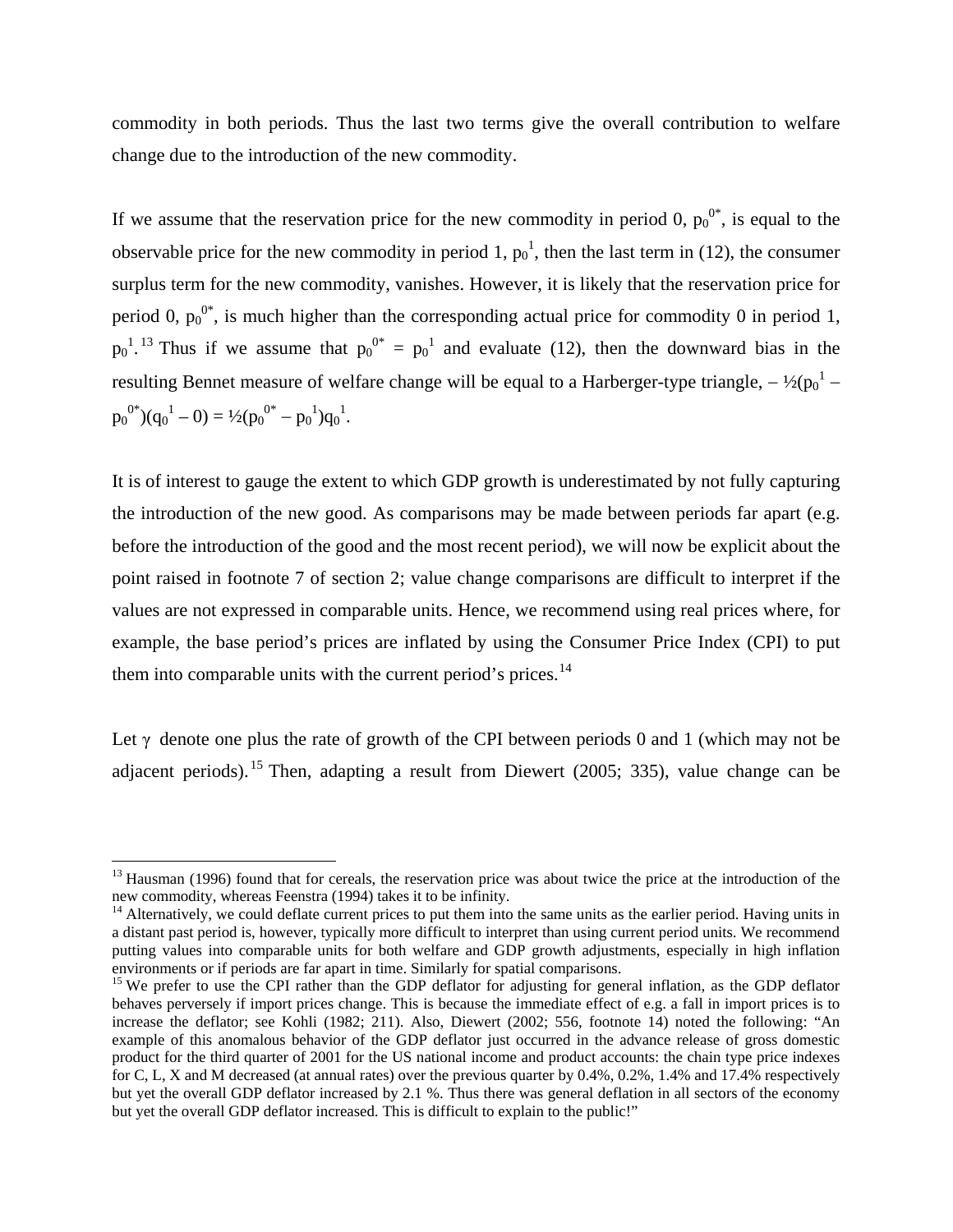expressed as follows, where P and Q are price and quantity indexes, respectively, that satisfy P x  $Q = p^1 \cdot q^1 / p^0 \cdot q^{0.16}$  $Q = p^1 \cdot q^1 / p^0 \cdot q^{0.16}$  $Q = p^1 \cdot q^1 / p^0 \cdot q^{0.16}$ 

(13) 
$$
p^1 \cdot q^1 - \gamma p^0 \cdot q^0 = \gamma p^0 \cdot q^0 [p^1 \cdot q^1 / \gamma p^0 \cdot q^0 - 1]
$$
  
\t\t\t\t $= \gamma p^0 \cdot q^0 [PQ/\gamma - 1]$   
\t\t\t\t $= \frac{1}{2} \gamma p^0 \cdot q^0 [2 \mathcal{P}Q - 2]$  where  $\mathcal{P} \equiv P/\gamma$ ,  
\t\t\t\t $= \frac{1}{2} \gamma p^0 \cdot q^0 [(1+Q)(\mathcal{P}-1) + (1+\mathcal{P})(Q-1)]$ 

We can see that (13) can be decomposed into two components, a price change indicator,  $\mathcal{I}_E$ , and a quantity change indicator,  $\bm{v}_{\text{E}}$ :<sup>[17](#page-10-1)</sup>

$$
(14) \mathcal{J}_E = \frac{1}{2} \gamma p^0 \cdot q^0 (1+Q)(\mathcal{P}-1);
$$

$$
(15) \mathbf{v}_{\mathrm{E}} = V_2 \gamma p^0 \cdot q^0 (1 + \mathbf{\mathcal{P}})(Q - 1)
$$

If P (in  $\mathcal{P} = P/\gamma$ ) and O are replaced by superlative indexes,<sup>[18](#page-10-2)</sup> such as the Fisher or Törnqvist, then the resulting indicators in (14) and (15) can also be called superlative. A corollary of Proposition 9 of Diewert (2005; 338) is that the Bennet indicator of quantity change approximates any superlative indicator to the second order at any point where the two quantity vectors are equal and where the two price vectors are equal.

The U.S. uses the superlative Fisher quantity index (the geometric mean of the Laspeyres and Paasche indexes given in section 2) for constructing real GDP, so we consider the following expression for the Fisher superlative quantity change indicator,  $\boldsymbol{\mathcal{V}}_E^F$ :

(16) 
$$
\mathbf{U}_{E}^{F} \equiv \frac{1}{2} \gamma p^{0} \cdot q^{0} (1 + \mathbf{F}^{F})(Q^{F} - 1) \approx \frac{1}{2} (\gamma p^{0} + p^{1}) \cdot (q^{1} - q^{0}) = \mathbf{U}_{B},
$$

<span id="page-10-0"></span> $16$  That is, the formulae for the indexes P and Q are such that the product test from the axiomatic approach to index numbers is satisfied.

<span id="page-10-1"></span><sup>&</sup>lt;sup>17</sup> Diewert (2005; 333-337) derived these indicators in introducing the economic approach to indicators of price and quantity change, and called them "economic" indicators. Hence, the subscript "E" stands for "economic".

<span id="page-10-2"></span> $18$  See Diewert (1976) on superlative index numbers.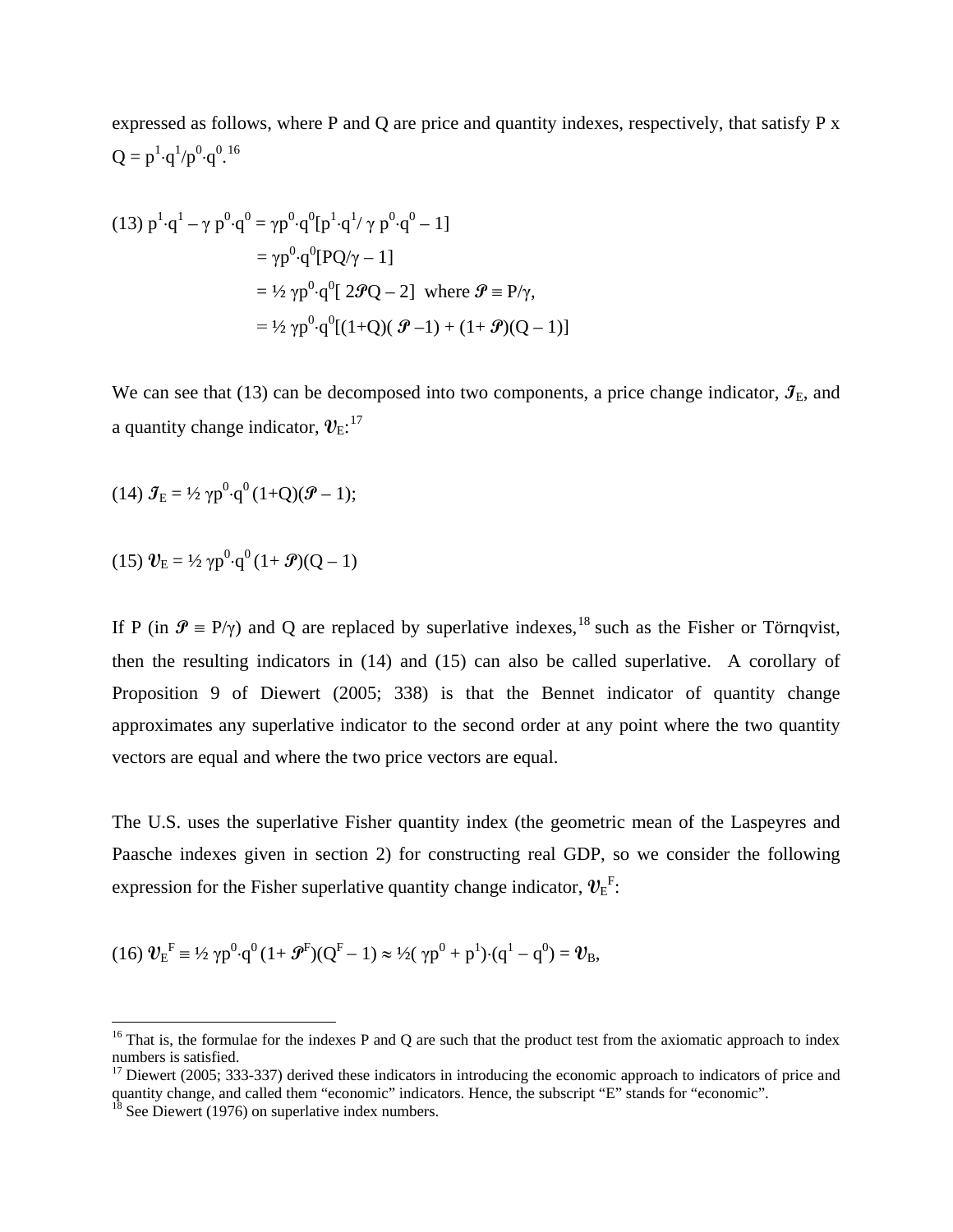where  $\mathbf{\mathcal{P}}^{\text{F}} = \text{P}^{\text{F}}/\gamma$ , where  $\text{P}^{\text{F}} = \text{P}^{\text{F}} \cdot \text{q}^0/\text{p}^0 \cdot \text{q}^0/\text{p}^1 \cdot \text{q}^1/\text{p}^0 \cdot \text{q}^1)\text{P}^{\text{F}}$  is the Fisher price index, or GDP deflator in our context,  $\gamma$  is one plus the growth rate of the CPI between periods 0 and 1, and  $Q^F$  $\equiv [(\mathbf{p}^0 \cdot \mathbf{q}^1/\mathbf{p}^0 \cdot \mathbf{q}^0)(\mathbf{p}^1 \cdot \mathbf{q}^1/\mathbf{p}^1 \cdot \mathbf{q}^0)]^{1/2}$  is the Fisher quantity index, or real GDP growth in our context, and  $v<sub>B</sub>$  is the Bennet quantity indicator where the price weights have been adjusted for general inflation.<sup>[19](#page-11-0)</sup> Recall that the Bennet indicator of quantity change is the symmetric arithmetic average of first-order approximations to the Hicksian equivalent and compensating variations of equations (3) and (4)*.* Alternatively, under the Diewert-Mizobuchi (2009) assumptions on the functional form for the consumer's cost function, the Bennet indicator is exactly equal to the arithmetic average of the equivalent and compensating variations. Hence, the Fisher superlative quantity change indicator,  $v_{E}^{F}$  in (16), can be interpreted as an approximation to a welfare change indicator,  $v_{\text{B}}$ .

Re-arranging (16), we get an expression for an approximation to the Fisher quantity index:

$$
(17) \ Q^F \approx [(\gamma p^0 + p^1) \!\cdot\! (q^1 - q^0)] / [\ \gamma p^0 \!\cdot\! q^0 \ (1 \!+\! {\cal G}^F)] + 1
$$

Note that the numerator is two times the Bennet variation,  $v_{\rm B}$ . Allowing for new goods, from (12) we have the following:

$$
(18) 2\mathcal{V}_B = 2 \gamma p^0 \cdot (q^1 - q^0) + (p^1 - \gamma p^0) \cdot (q^1 - q^0) + 2 p_0^1 q_0^1 - (p_0^1 - \gamma p_0^{0*}) q_0^1
$$

Then replace the numerator in (17) with (18). If  $Q<sup>F</sup>$  omits the new good in period 0, then the (approximate) amount missing from  $Q^F$  is  $(\gamma p_0^{0*} - p_0^1)q_0^1/[\gamma p_0^0 \cdot q_0^0 (1+\mathcal{F}^F)]$ , which can simply be added to Q<sup>F</sup> if  $p_0^{0*}$  is known or can be estimated.<sup>[20](#page-11-1)</sup>

<span id="page-11-0"></span><sup>&</sup>lt;sup>19</sup> If real GDP growth is not constructed using a superlative index such as the Fisher, but rather using e.g. a Laspeyres index as is standard in many countries, there will still be an approximation as in (16), but it may not be as accurate.

<span id="page-11-1"></span><sup>&</sup>lt;sup>20</sup> Note that this assumes that we are either able to adjust the GDP deflator,  $P^F$ , and the CPI, γ, for the price changes in new goods, or that such goods have negligible net impact on these inflation measures. This may depend on how these respective indexes have been constructed. See Diewert, Fox and Schreyer (2017) for expressions of biases in Laspeyres, Paasche, Törnqvist and Fisher indexes arising from not appropriately accounting for new and disappearing goods.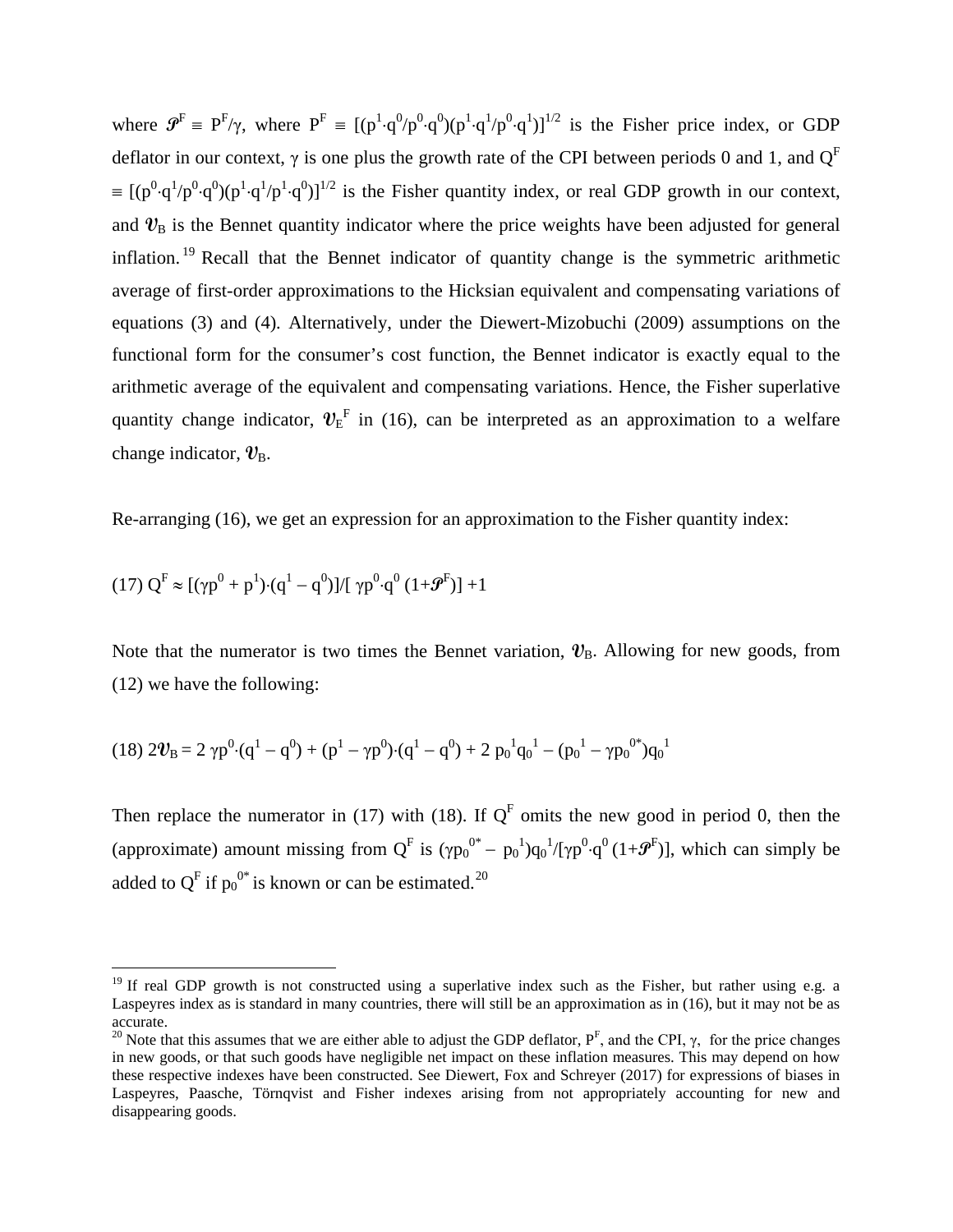Real GDP growth can then be adjusted, to a second-order approximation, for not fully capturing the introduction of a new good as follows:

(19) GDP-N = 
$$
Q^F + (\gamma p_0^{0*} - p_0^1)q_0^1/[\gamma p^0 \cdot q^0 (1 + \mathcal{P}^F)]
$$

where GDP-N denotes GDP growth adjusted for the introduction new goods and services.

# **4. The Free Goods Problem**

Consider a household whose preferences over N market goods and services and M commodities that are available to the household with no visible charge can be represented by the utility function f(q, z) where  $q \ge 0_N$  and  $z \ge 0_M$  are vectors which represent the consumption of market commodities and of free commodities respectively. We assume that f(q, z) is defined over the nonnegative orthant in  $R^{N+M}$  and has the following properties: (i) continuity, (ii) quasiconcave in  $q$  and  $y$  and (iii)  $f(q, z)$  is increasing if all components of  $q$  increase and increasing if all components of z increase.

We define two cost or expenditure functions that are dual to f. The first cost function is the consumer's *regular cost function*, C(u, p, w), that is the solution to the following cost minimization problem which assumes (hypothetically) that the household faces positive prices for market and free goods and services so that  $p \gg 0_N$  and  $w \gg 0_M$  in (1):<sup>[21](#page-12-0)</sup>

(20) C(u, p, w) = min <sub>q, z</sub> {p⋅q + w⋅z: f(q, z) ≥ u, q ≥ 0<sub>N</sub>, z ≥ 0<sub>M</sub>}.

We also define the household's *conditional cost function*, c(u, p, z), which is the solution to the cost minimization problem defined by (21) below, where the household minimizes the cost of market goods and services needed to achieve utility level u, conditional on having the vector  $z \ge$  $0_M$  of free goods and services at its disposal:

(21) c(u, p, z) ≡ min <sub>x</sub> {p⋅q: f(q, z) ≥ u, q ≥ 0<sub>N</sub>}.

<span id="page-12-0"></span><sup>&</sup>lt;sup>21</sup> We assume u is in the range of  $f(q, z)$ .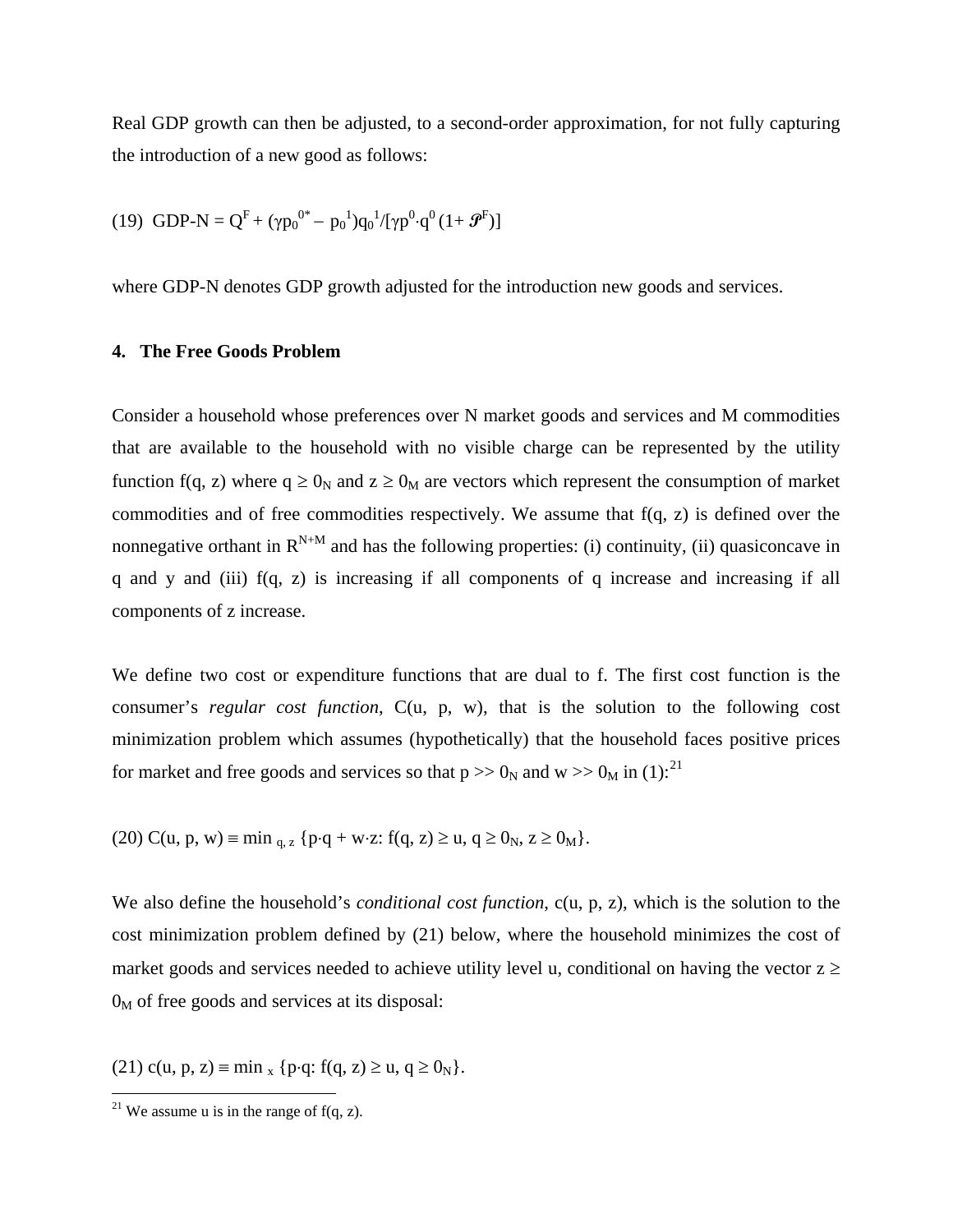It can be shown (using feasibility arguments) that  $c(u, p, z)$  has the following properties where u∈Range f,  $p \gg 0_N$ , and  $z \ge 0_M$ : (i) for fixed u and z, c(u, p, z) is nonnegative and linearly homogeneous, concave and nondecreasing in p and (ii) for fixed u and p, c(u, p, z) is nonincreasing and convex in z. If in addition,  $f(q, z)$  is linearly homogeneous in q and z (the homothetic preferences case), then  $c(u, p, z)$  is linearly homogeneous in u, z for fixed p.

If the household faced positive prices  $w \gg 0_M$  for its "free" goods and services, then the regular cost function minimization problem defined by (20) could be decomposed into a two stage minimization problem using the conditional cost function c; i.e., we have, using definition (20):

(22) C(u, p, w) = min<sub>q, z</sub> {p
$$
\cdot
$$
q + w $\cdot$ z: f(q, z)  $\ge$ u; q  $\ge$  0<sub>N</sub>, z  $\ge$  0<sub>M</sub>}  
= min<sub>z</sub> {c(u, p, z) + w $\cdot$ z: z  $\ge$  0<sub>M</sub>}.

Suppose  $z^* \ge 0_M$  solves the cost minimization problem that is defined in the second line of (22) and suppose further that  $c(u, p, z^*)$  is differentiable with respect to the components of z at  $z = z^*$ . Then the first order necessary conditions for  $z^*$  to solve the cost minimization problem imply that the following first order conditions hold:

(23) 
$$
\nabla_z c(u, p, z^*) = -w
$$
.

With  $z = z^*$ , we can go to the cost minimization problem defined by (21) and find a q solution which we denote by  $q^*$ ; i.e.,  $q^*$  is a solution to:

(24) min <sub>q</sub> {p⋅x: f(q, z<sup>\*</sup>) ≥ u, q ≥ 0<sub>N</sub>}.

It can be seen that  $(q^*, z^*)$  is a solution to the regular cost minimization problem defined by (20) so that:

(25) C(u, p, w) ≡ min q, <sup>z</sup> {p⋅q + w⋅z: f(q, z) ≥ u, q ≥ 0N, z ≥ 0M} = p⋅q\* + w⋅z \* .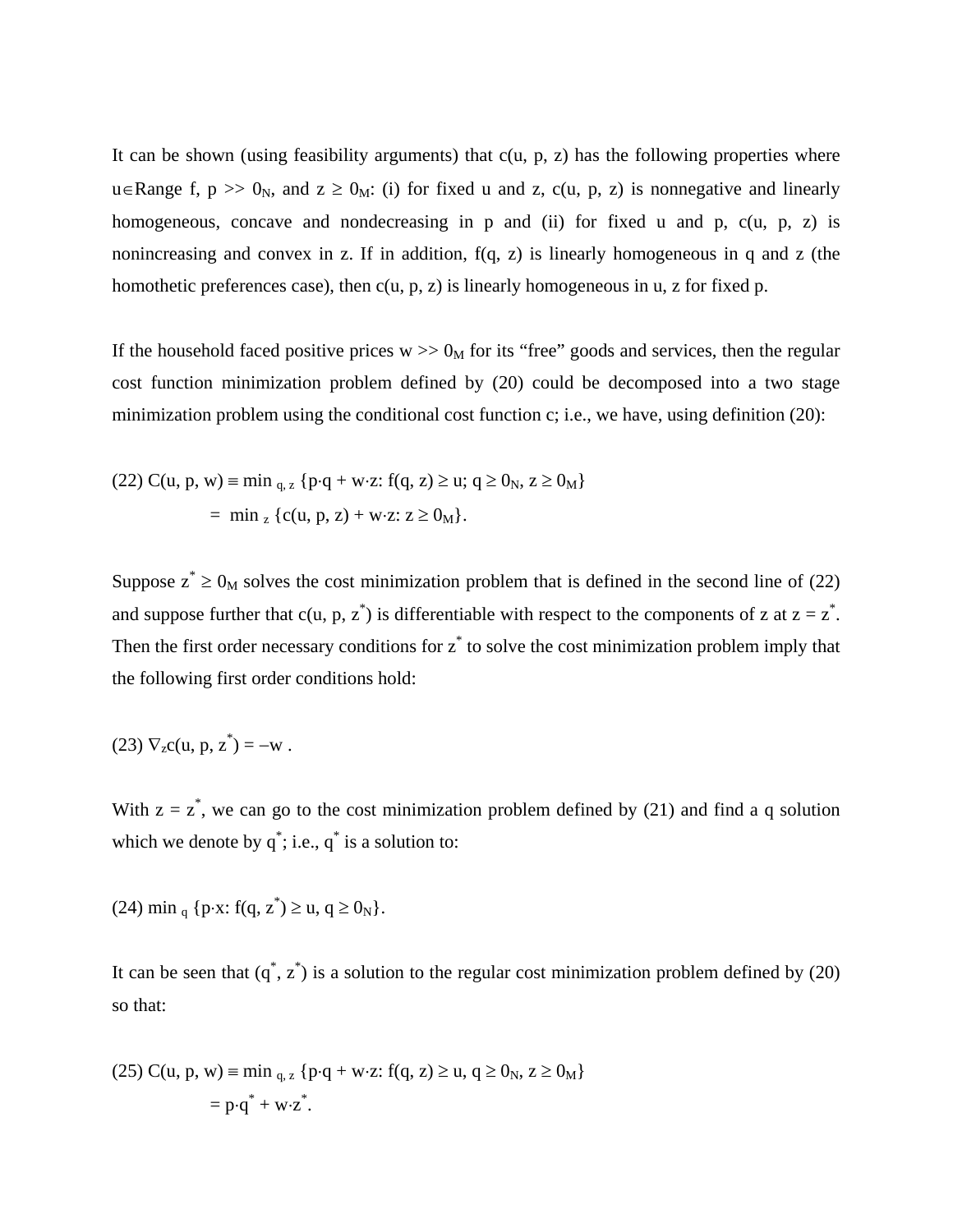Thus the imputed marginal valuation prices  $w = -\nabla_z c(u, p, z^*) \ge 0_M$  are appropriate prices to use when valuing the services of free goods in order to construct cost of living indexes or measures of money metric utility change.

Note that due to the fact that  $c(u, p, z)$  is decreasing and convex in the components of z, the marginal price for an additional unit of  $z_m$ ,  $w_m(u, p, z) \equiv -\partial c(u, p, z)/\partial z_m$ , will be nonincreasing in  $z_m$ ; i.e., it will usually decrease as we add extra units of  $z_m$  to the household's holdings of free goods and services.<sup>[22](#page-14-0)</sup>

We define "global" willingness to pay measures for free goods using the conditional cost function. Consider a household that holds no free goods, has utility  $u^* = f(q^*, 0_M)$  where  $q^*$  is the observed market goods consumption vector and the household faces the vector of market goods prices p. We assume that the household minimizes the market cost of achieving its utility level so that  $p \cdot q^* = c(u^*, p, 0_M)$ . Now suppose that the household acquires the vector of free goods  $z^* > 0_M$ . Since  $c(u^*, p, z)$  is decreasing in z, the amount of income that the household would require to attain the same level of utility u<sup>\*</sup> is reduced to  $c(u^*,p, z^*) < c(u^*,p,0_M)$ . Thus in theory, the consumer should be willing to pay  $c(u^*, p, 0_M) - c(u^*, p, z^*)$  to acquire the bundle of free goods  $z^*$ . Thus define the "global" *willingness to pay function* for the acquisition of  $z^*$  as follows:

(26) 
$$
W_P(u^*, p, z^*) = c(u^*, p, 0_M) - c(u^*, p, z^*).
$$

If the household holds the amount  $z^{**} > 0_M$  of free goods and services, then we can develop an analogous willingness to accept measure as follows. Let q\*\* denote the household's observed market goods consumption vector and we again assume that the household faces the vector of market goods prices p. Let  $u^{**} = f(q^{**}, z^{**})$ . We assume that the household minimizes the market cost of achieving its utility level  $u^{**}$  so that  $p \cdot q^{**} = c(u^{**}, p, z^{**})$ . Now suppose that the household disposes of its vector of free goods  $z^*$ . The amount of income that the household would require

<span id="page-14-0"></span> $22$  If consumers can have the free good in unlimited amounts, then its price will be zero. However, even if the price is zero, if quality improves, the marginal willingness to pay for the improved quality will be positive, hence  $w_m(u, p, q)$ z) will be greater than zero. We thank Marshall Reinsdorf for this point.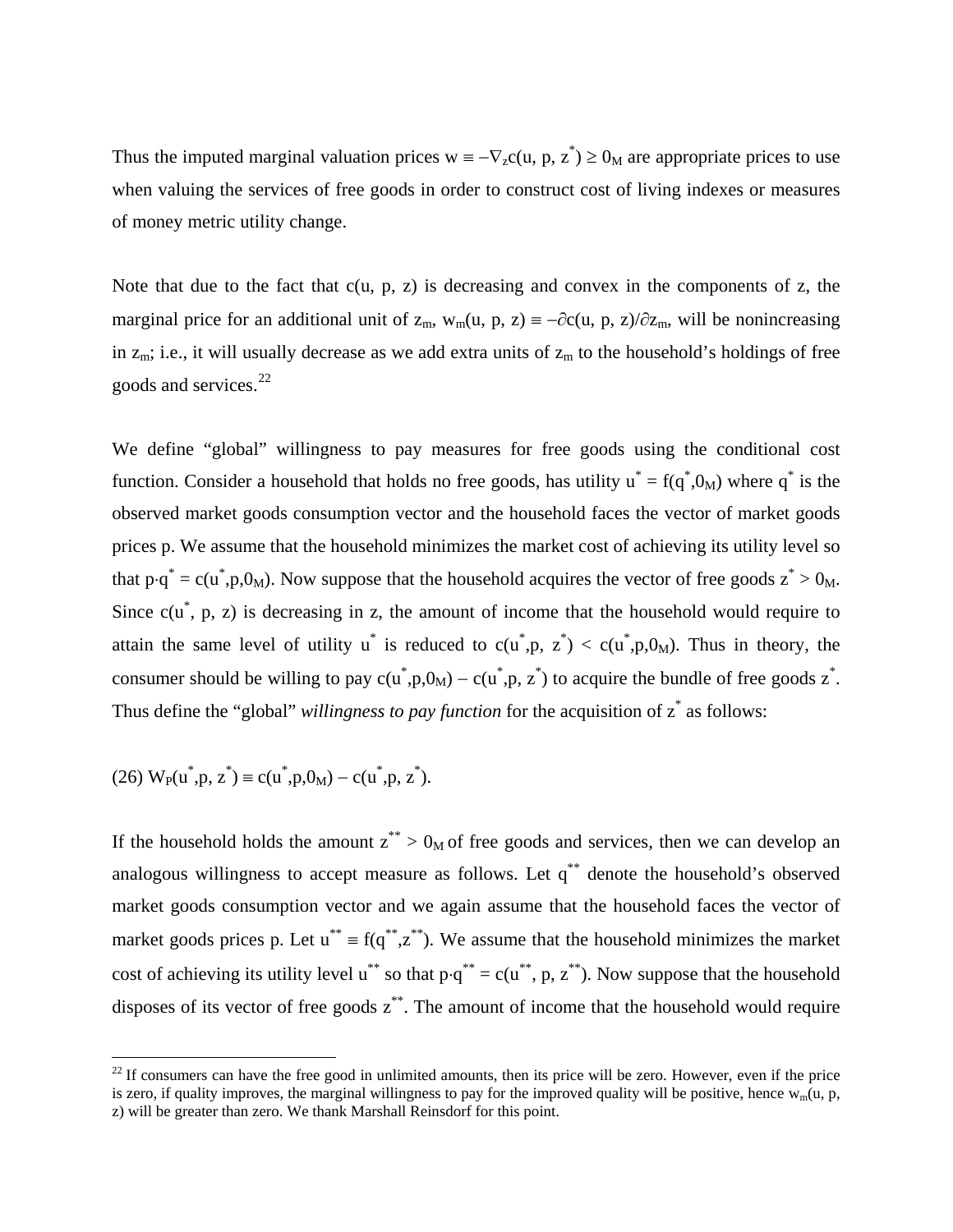to attain the same level of utility  $u^{**}$  is increased to  $c(u^{**},p,0_M) > c(u^{**},z^{**})$ . Thus in theory, the consumer should be willing to sell its free goods for the amount  $c(u^{**}, p, 0_M) - c(u^{**}, z^{**})$ , i.e. the amount that they would accept for giving up the free goods. Thus define the *"global" willingness to accept function*, for the disposal of  $z^{**}$  as follows:

(27) 
$$
W_A(u^{**}, p, z^{**}) \equiv c(u^{**}, p, 0_M) - c(u^{**}, p, z^{**}).
$$

For welfare measurement purposes, it is useful to define *marginal* willingness to accept functions. Thus let  $e_m$  be a unit vector of dimension M with a 1 in component m and zeros elsewhere for m = 1,...,M. Assume that the household holds  $z \ge 1_M$  units of the free goods and services, faces market prices p, has q > 0<sub>N</sub> units of market goods and services and p⋅q = c(u, p, z) where u = f(q, z). Define the *m<sup>th</sup> marginal willingness to accept function*, W<sub>m</sub>(u, p, z) as follows:

(28)  $W_m(u, p, z) \equiv c(u, p, z-e_m) - c(u, p, z)$ ; m = 1,...,M.

Survey, experimental or indirect methods can be used in order to obtain approximate measures for these marginal willingness to accept functions. Let  $W(u, p, z)$  denote the vector  $[W_1(u, p, z)]$ z),...,  $W_M(u, p, z)$ ]. It can be seen that  $W(u, p, z)$  is a discrete approximation to the marginal valuation price vector w =  $-\nabla_z c(u, p, z)$  that was defined earlier by ([23](#page-15-0)).<sup>23</sup>

Assuming that we have valuations for the free goods, we can extend the Bennet welfare change variation of (12) to include these goods. Following the set up for regular goods in the previous section, let a new "free" good be indexed by the subscript 0 and let the N dimensional vectors of period t prices and quantities for the continuing commodities be denoted by  $w^t$  and  $z^t$  for  $t = 0,1$ . The period 1 quantity of commodity 0 purchased during period 1 is also observed and is denoted by  $z_0$ <sup>1</sup>. The period 0 shadow price for commodity 0 is not directly observed but we make an estimate for it, denoted as  $w_0^{0*} > 0$ . The period 0 quantity is observed and is equal to 0; i.e.,  $z_0^{0} =$ 0. Thus the price and quantity data (for the  $N+1$  commodities) for period 0 is represented by the

<span id="page-15-0"></span><sup>&</sup>lt;sup>23</sup> If  $z_m = 0$ , then we need to change the definition of W<sub>m</sub>(u, p, z) ≡ c(u, p, z–e<sub>m</sub>) – c(u, p, z) to the corresponding marginal willingness to pay function,  $W_m^*(u, p, z) \equiv c(u, p, z) - c(u, p, z + e_m)$ .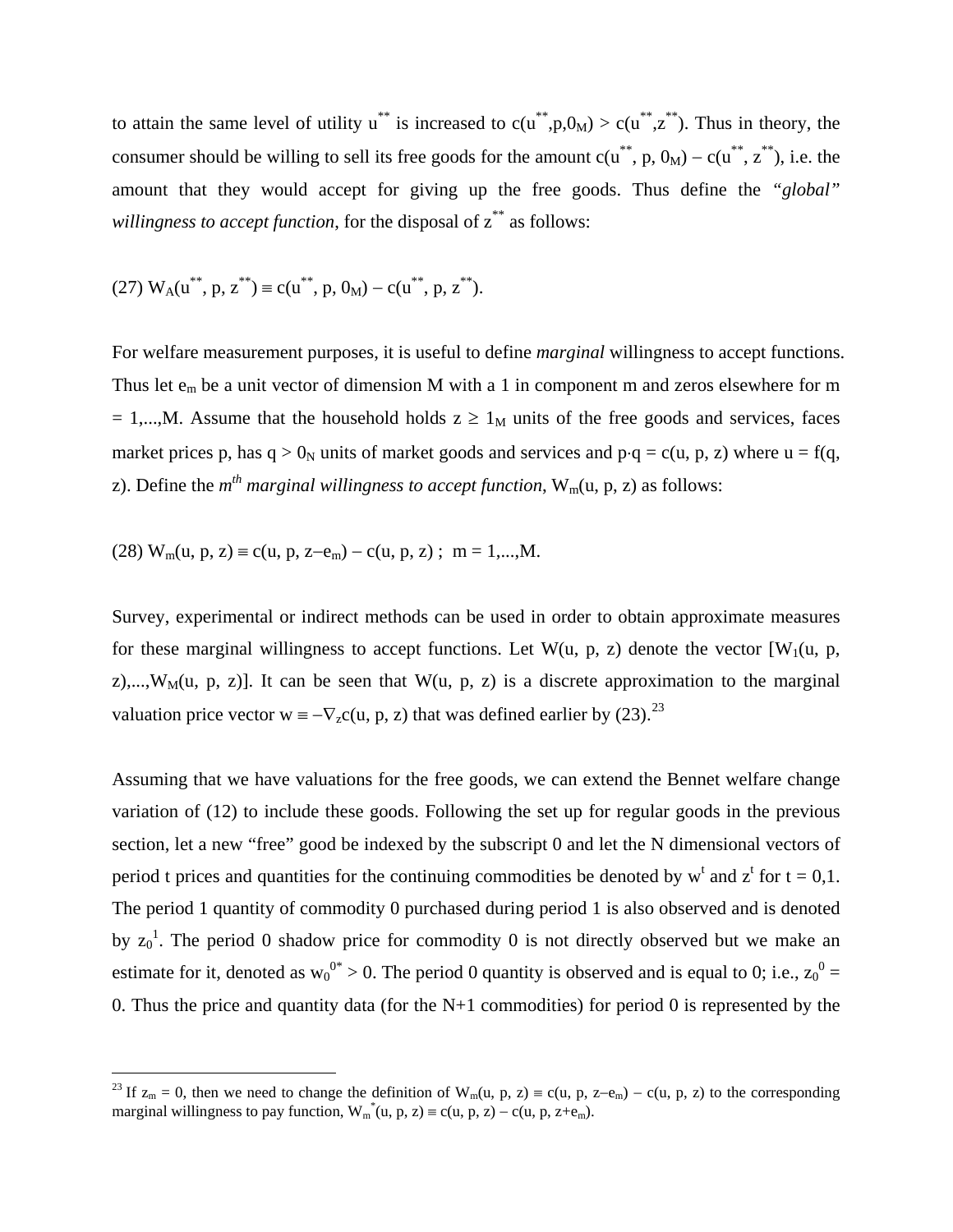1+N dimensional vectors ( $w_0^{0*}$ ,  $w^0$ ) and (0,  $z^0$ ) and the price and quantity data for period 1 is represented by the 1+N dimensional vectors  $(w_0^1, w_0^1)$  and  $(z_0^1, z_0^1)$ .

Then, in an extension of (12), welfare change including both new and free goods can be written as follows, where we again adjust period 0 prices by the one plus the growth rate of the CPI between periods 0 and 1,  $\gamma$ :

(29) 
$$
V_B = \gamma p^0 \cdot (q^1 - q^0) + \frac{1}{2}(p^1 - \gamma p^0) \cdot (q^1 - q^0) + p_0^1 q_0^1 - \frac{1}{2}(p_0^1 - \gamma p_0^{0*}) q_0^1 + \gamma w^0 \cdot (z^1 - z^0) + \frac{1}{2}(w^1 - \gamma w^0) \cdot (z^1 - z^0) + w_0^1 z_0^1 - \frac{1}{2}(w_0^1 - \gamma w_0^{0*}) z_0^1,
$$

where the second line gives the contribution of the continuing and entering "free" goods.

If the concern is that real GDP omits the contribution from continuing free goods, then we can use the results of the previous section and re-write (19) to adjust real GDP growth,  $Q<sup>F</sup>$ , as follows to reflect the welfare effects of free goods: $^{24}$  $^{24}$  $^{24}$ 

$$
(30) \text{ GDP-F} = Q^F + [2\gamma w^0 \cdot (z^1 - z^0) + (w^1 - \gamma w^0) \cdot (z^1 - z^0) + 2w_0^1 z_0^1]/[\gamma p^0 \cdot q^0 (1 + \mathcal{F}^F)],
$$

where GDP-F denotes GDP growth adjusted for free goods and services.<sup>[25](#page-16-1)</sup> Including both regular and free new goods, we get the following expression for our adjusted real GDP growth:

(31) GDP-B = 
$$
Q^F + (\gamma p_0^{0*} - p_0^1)q_0^1/[\gamma p^0 \cdot q^0 (1 + \mathcal{F}^F)]
$$
  
+  $[2\gamma w^0 \cdot (z^1 - z^0) + (w^1 - \gamma w^0) \cdot (z^1 - z^0) + 2\gamma w_0^1 z_0^1] /[\gamma p^0 \cdot q^0 (1 + \mathcal{F}^F)]$   
+  $(\gamma w_0^{0*} - w_0^1)z_0^1/[\gamma p^0 \cdot q^0 (1 + \mathcal{F}^F)],$ 

where the first line of (31) is the adjustment arising from the entry of a new good, the second line is an additional contribution from accounting for continuing free goods, and the third line is the

<span id="page-16-0"></span> $24$  Welfare change in (29) should also be adjusted for general inflation, especially if inflation is high or if the periods being compared are far apart in time, and similarly for spatial comparisons.

<span id="page-16-1"></span><sup>&</sup>lt;sup>25</sup> Note that this assumes that we are either able to adjust the GDP deflator,  $P^F$ , and the CPI,  $\gamma$ , for the price changes in continuing free goods, or that such goods have negligible net impact on these inflation measures.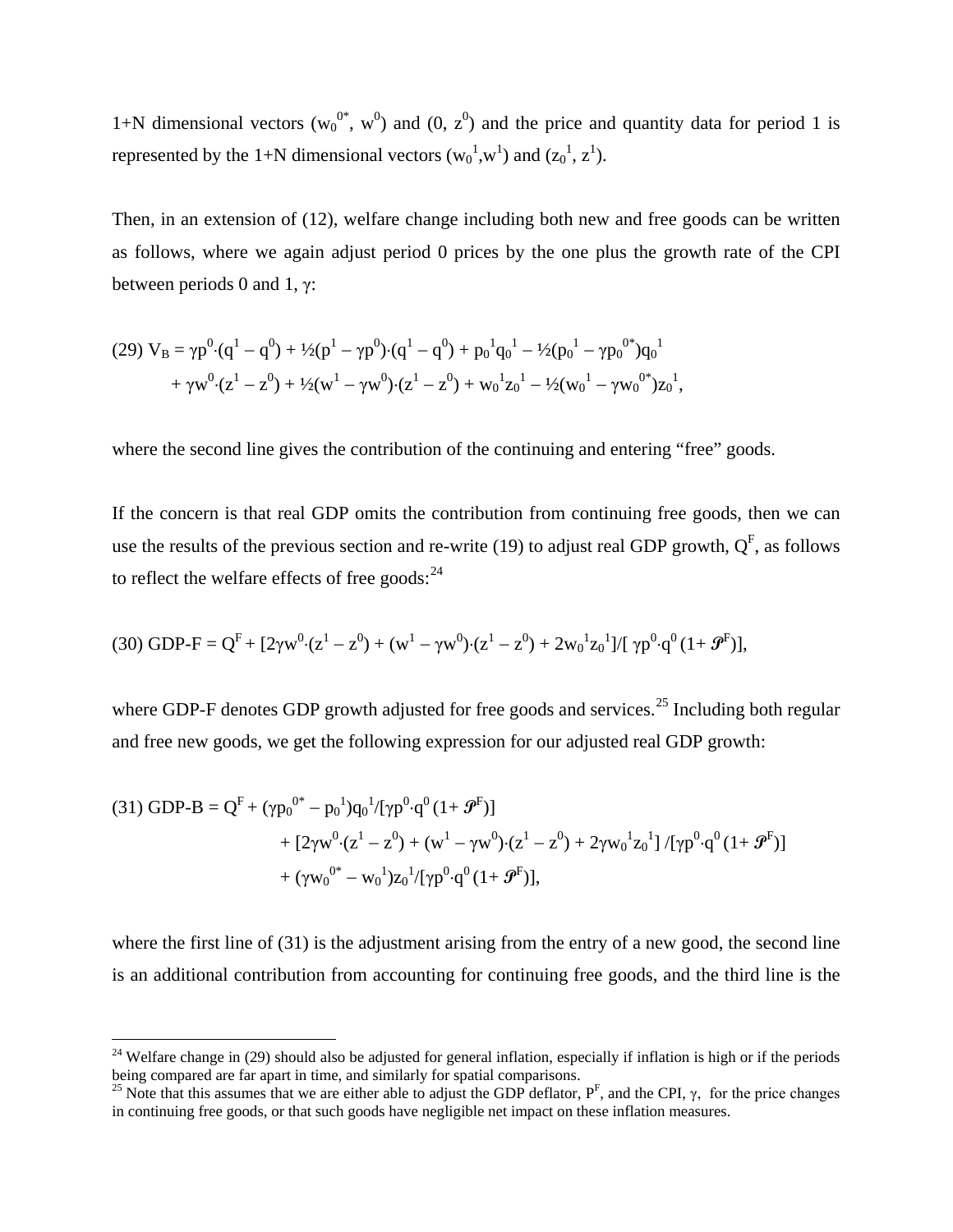adjustment term arising from the entry of a free good.<sup>[26](#page-17-0)</sup> Thus GDP-B denotes GDP growth adjusted for new and free goods and services.<sup>[27](#page-17-1)</sup> As GDP-B in  $(31)$  nests GDP-N from  $(19)$  and GDP-F from (3), we propose this as the generic term for these types of measures.

An alternative, simpler, approach to adjusting GDP for free goods is as follows. Using equation (25), we can define *total income* (T) as follows:

$$
(32) T \equiv C(u, p, w) = p \cdot q^* + w \cdot z^*,
$$

where  $(q^*, z^*)$  is a solution to the cost minimization problem with positive prices w  $> 0_M$  for the "free" goods. Hence, (32) gives the total income required so that a certain level of utility can be attained through the consumption of market and free goods. Then  $w·z^*$  is the amount a consumer should be willing to pay to acquire the bundle of free goods  $z^*$ ; see the willingness to pay function of equation (26). Alternatively,  $w \cdot z^*$  is the amount of income needed to compensate for giving up the consumption of free goods, while maintaining the same level of utility; see the willingness to accept function of equation (27). Deflating the resulting nominal total income growth between periods 0 and 1,  $T^1/T^0$ , by the GDP deflator, P, gives real total income growth,  $GDP-B_{TI}$ :

 $(33)$  GDP-B<sub>T</sub> =  $(T^1/T^0)/P$ 

The GDP deflator will typically be the wrong deflator, as it does not take into account new (and disappearing) goods, which would usually mean that the deflator is too high.<sup>[28](#page-17-2)</sup> The resulting quantity index then provides a lower bound estimate on the actual real growth rate.

This total income approach has the advantage of not needing the period 0 reservation price for any new good, as the quantity consumed of the good in this period is 0.

<span id="page-17-0"></span><sup>&</sup>lt;sup>26</sup> Obviously, (31) can easily be generalized to the case of multiple new regular and free goods.<br><sup>27</sup> The "B" in GDP-B can be thought of as standing for the "benefits" arising from new and free goods and services,

<span id="page-17-1"></span>or "beyond", as in the literature promoting broader measures of economic wellbeing "beyond GDP".

<span id="page-17-2"></span> $^{28}$  This is because new goods typically fall in price after their introduction. Also, note that by using the GDP deflator here, there is an implicit assumption that an appropriate reservation price for the free good is the price observed in period 1 carried back to period 0. This is the carry-backward method discussed by Diewert, Fox and Schreyer (2017).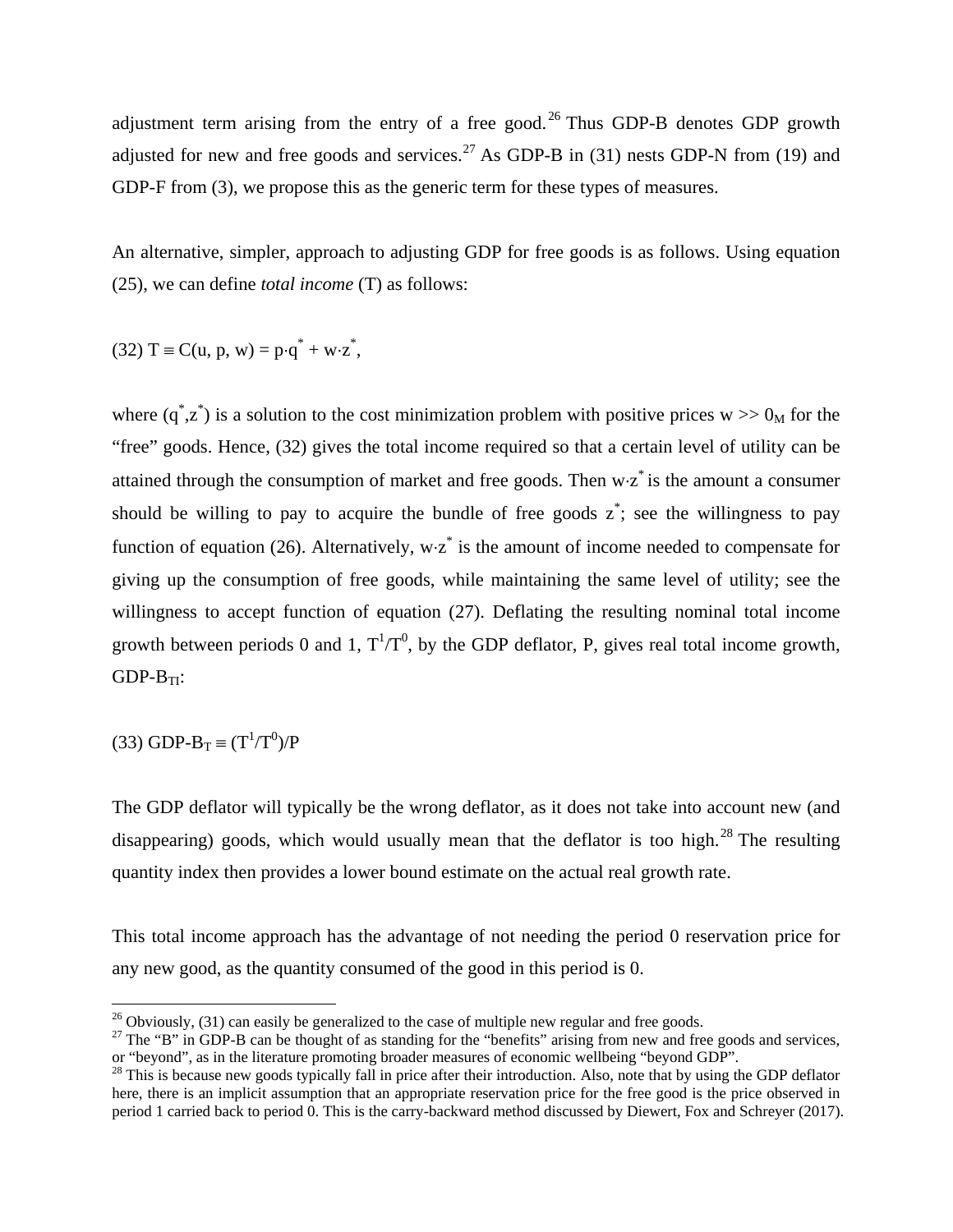## **5. Empirical Examples for Free Digital Goods**

In this section we apply our methodology to the case of free digital goods. First, we consider the case of Facebook, using an online survey to elicit user valuations. Then we consider the valuation of a broader range of digital goods, using laboratory experiments in the Netherlands.

### **5a) Valuing Facebook in the US**

To estimate the consumer welfare created by Facebook, we conducted incentive compatible discrete choice experiments on a representative sample of the US internet population. Specifically, we have set quotas for gender, age, and US regions to match US census data (File and Ryan 2014) and applied post-stratification for education and household income. Because our focus is on Facebook users, we disqualified participants who did not use Facebook in the previous twelve months (but we can account for the overall number of Facebook users using secondary data).

In the experiment, participants were requested to make a single discrete choice between two options: 1) keeping access to Facebook or 2) giving up Facebook for one month and getting paid \$E. We allocated participants randomly to one of twelve price points: E = (1, 10, 20, 30, 40, 50, 60, 70, 80, 90, 100, 1000). Before participants made the decision, we informed them that their decisions were consequential such that we would randomly pick one out of every 200 participants and fulfil that person's selection. We also informed them about how we can monitor their Facebook online status remotely. In order to check if the selected participants gave up Facebook and qualified for the payment, we monitored their online status on Facebook for 30 days. [29](#page-18-0)

We recruited respondents through an online professional panel provider, Research Now,<sup>[30](#page-18-1)</sup> during the year 2016-17. A total of 2885 participants completed the study including at least 200 participants per price point. We targeted consumers that were 18 years or older and lived in the US. We further asked consumers to select all online services they have used in the last twelve

<span id="page-18-1"></span><span id="page-18-0"></span><sup>&</sup>lt;sup>29</sup> It is possible to remotely monitor when someone is last logged in on Facebook for any friend on Facebook. <sup>30</sup> https://www.researchnow.com/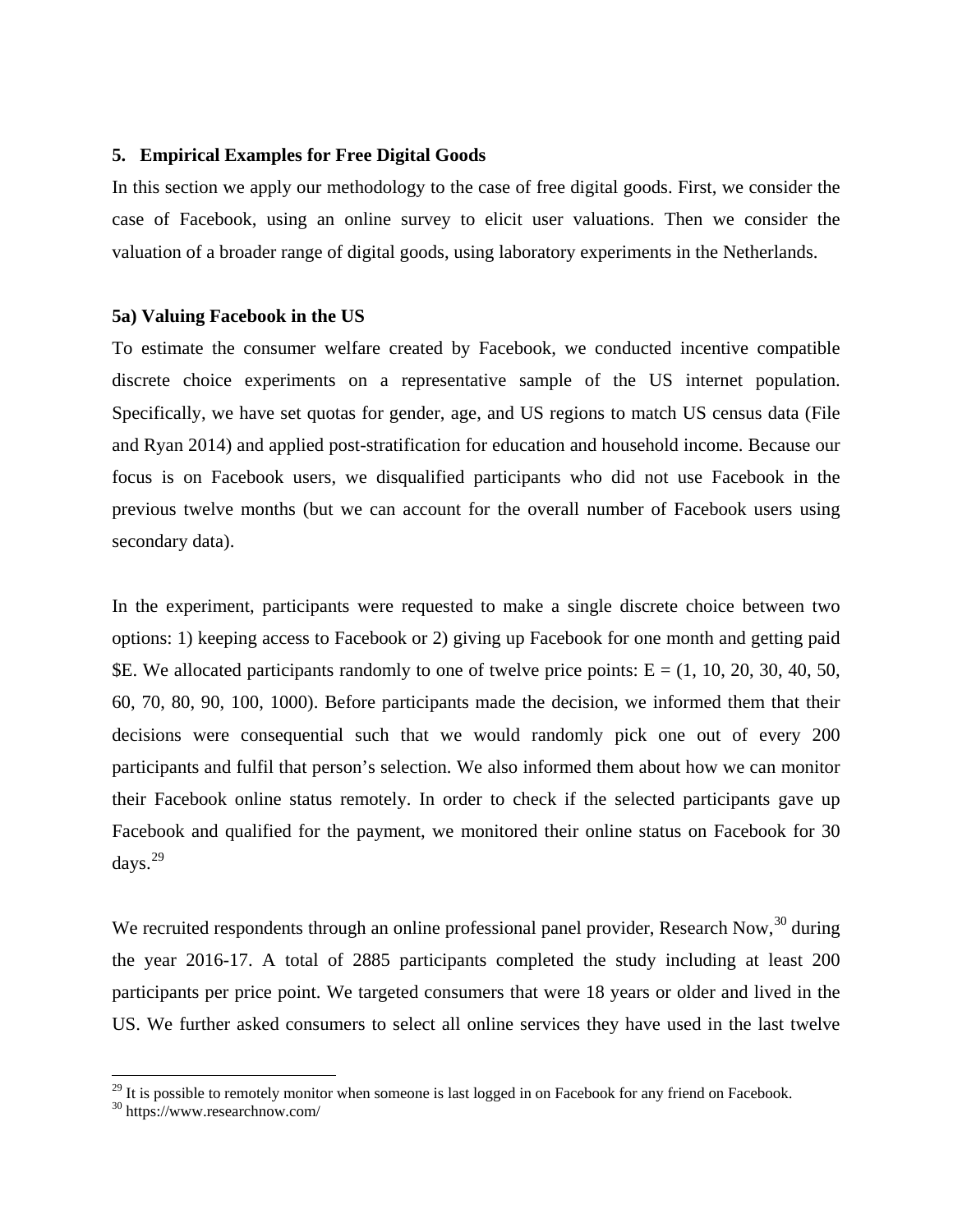months from a list of 14 options, including a non-existent online service which we used as an attention check. We filtered out Facebook users for this study and disqualified users who selected the non-existent service. Participants were randomly allocated to one of the price points; combining responses from all participants lets us estimate the demand curve.

We fitted a binary logit model to the participants' decisions using the monetary values (in log scale) as predictors. Figure 1 shows the observed shares of participants willing to keep Facebook and the fitted line according to the logit model. According to the model, the median willingnessto-accept (WTA) price for giving up Facebook for one month is \$42.17 (bootstrapped 95% confidence interval =  $[$32.53; 54.47]$ .<sup>[31](#page-19-0)</sup>

Next, we provide an empirical illustration of the theoretical framework for free goods provided in Section 4. We consider the period from 2003 to 2017; Facebook was founded in 2004 and hence is a new free good from this year. In our notation of the previous section, 2003 is then period 0 and 2017 is period 1. Assuming a linear relationship, the median WTA for Facebook in 2017 (\$42.17/month), translates to  $(w_0^1=)$  \$506.04/year ([390.36; 653.64]).<sup>[32](#page-19-1)</sup> Note that this is price for giving up the 2017 version of Facebook, which includes all its attributes at the time, including the number of users, or "size" of the social network. We also need to determine the reservation price for Facebook in 2003 ( $w_0^{0*}$ ); recall that the reservation price is the price which would induce a utility maximizing potential purchaser of a good to demand zero units of it. Here the good which is having its demand reduced to zero is the 2017 version of Facebook.

Following Hausman (1996), we could consider a reservation price of twice the median WTA (deflated to 2003 dollars); the reservation price for before the 2004 launch of Facebook is a then  $(w_0^{0*} = 2w_0^1/\gamma \approx 0)$  \$780. This is likely to be a very conservative estimate. Note that the demand curve in Figure 1 shows a much higher reservation price. In fact, there is a significant portion of the sample (>20%) which values Facebook at more than \$1,000 per month. Apple-Cinnamon

<span id="page-19-0"></span> $31$  This "willingness to accept" price corresponds to the global willingness to accept function in equation (27) of Section 4. That is, it is the income needed in compensation for giving up the free good if the same utility level is to be maintained.

<span id="page-19-1"></span> $32$  Brynjolfsson et al. (2018), find that the relationship between valuation and time period is roughly log-linear and not linear, i.e. valuation for 1 year is a less than 12 times valuation for 1 month. Using hypothetical choice experiments, we find that it is closer to 10 times the valuation for 1 month. Here we assume a linear relationship for simplicity since it is not feasible to do a one-year incentive compatible study for Facebook.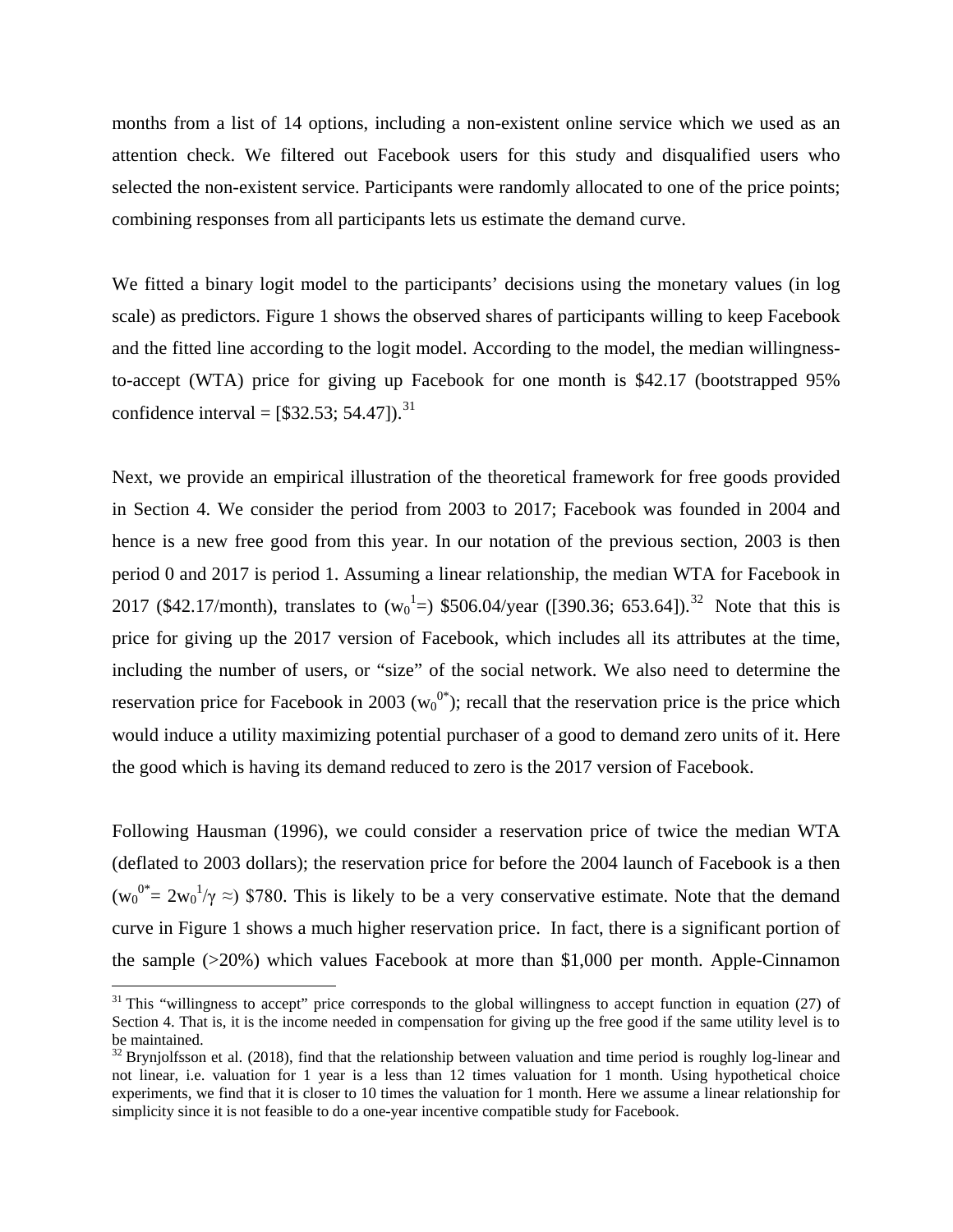Cheerios, the product considered by Hausman, can be regarded as quite different to Facebook; it can be thought of as a new variety of breakfast cereal with plenty of close substitutes, whereas Facebook can be characterized as a truly novel product.<sup>[33](#page-20-0)</sup> In contrast to the quite low reservation price from applying Hausman's estimate, the approach of Feenstra (1994) uses a CES framework which requires that all reservation prices are infinity. This seems too high.<sup>[34](#page-20-1)</sup>





Hence, we focus on two alternative approaches to estimate the intercept term in linear regressions of WTA on the corresponding share of users who keep Facebook, as plotted in Figure 1; these are estimates of the monthly WTA that gives a share of zero. Our first estimate is

<span id="page-20-0"></span> $33$  Reinsdorf and Schreyer (2017, p. 5) note the following regarding the consequences for consumer price inflation of delaying the price measurement of such products: "…novel products may initially exhibit distinctive price change behaviour. The most common pattern is for prices of truly novel products to decline quickly at first, so the bias is upward."

<span id="page-20-1"></span><sup>&</sup>lt;sup>34</sup> "Thus the CES methodology may overstate the benefits of increases in product availability." Diewert and Feenstra (2017, p.3).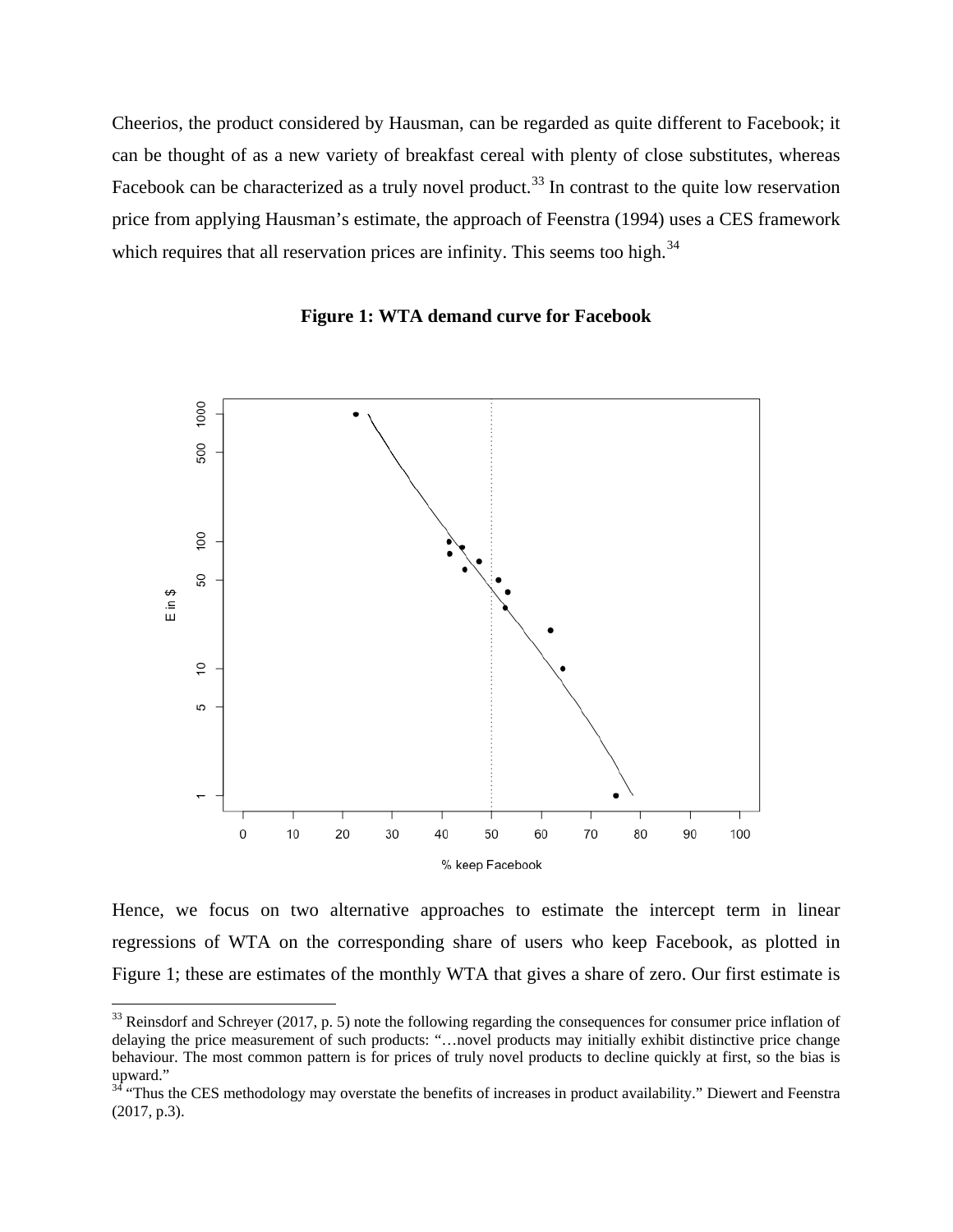from a regression that omits the two extreme observations, for  $E = $1$  and  $E = $1,000$ . The second regression includes all observations, which results in poorer fit and a much higher estimate of the reservation price.<sup>[35](#page-21-0)</sup> Multiplying the respective estimates by twelve yields the 2017 annual reservation price and deflating, using the CPI, yields the reservation price in 2003 dollars. The reservation prices and corresponding welfare change estimates are given in Table 1.

| $\frac{1}{2}(\gamma w_0^{0*} - w_0^1)^*$ No. of Facebook users in US in 2017 |               |                    |  |  |
|------------------------------------------------------------------------------|---------------|--------------------|--|--|
|                                                                              | Estimated 1   | <b>Estimated 2</b> |  |  |
| Reservation Price $w_0^{0*}$ , 2003\$                                        | \$2,152       | \$8,126            |  |  |
| Contribution to Welfare Change, 2017\$                                       | \$231 billion | $$1,013$ billion   |  |  |
| Per year, 2017\$                                                             | \$16 billion  | \$72 billion       |  |  |
| Per user in 2017                                                             | \$81.65       | \$358.48           |  |  |
| Per user over the period                                                     | \$1,143       | \$5,018            |  |  |

**Table 1: Welfare Change Estimates for Facebook, 2003-2017:** 

Notes:  $w_0^1$  = \$506.04 (95% C.I.: [390.[36](#page-21-1); 653.64]),  $\gamma = 1 +$  Growth rate of CPI<sup>36</sup> = 1.3, Number of Facebook users in US in  $2017^{37} = 202$  $2017^{37} = 202$  $2017^{37} = 202$  million; Estimated 1 = the reservation price is 12 times the intercept from a linear regression of monthly WTA the corresponding share of users who keep Facebook, dropping the observations for the two extreme observations, E=\$1 and E=\$1000 (p-value = 0.0000,  $R^2$ =0.88). Estimated 2 = the reservation price is 12 times the intercept from a linear regression of monthly WTA on share, using all observations (p-value  $= 0.0038$ ,  $R^2 = 0.52$ ).

The estimated contribution to welfare in the U.S. over the period ranges from \$16 billion to \$72 billion on average per year, depending on the reservation price used. Considering that this is a single new service, even the lower estimate is substantial.<sup>[38](#page-21-3)</sup> To consider whether the estimates are reasonable, it is worthwhile to note that the per user benefit over the whole period ranges from \$1,143 to \$5,018, or that average per user benefit in 2017 is \$81.65 to \$358.48. Given that

<span id="page-21-0"></span><sup>&</sup>lt;sup>35</sup> See the notes to Table 1 for more details. A semi-logarithmic regression was also run and the resulting reservation

<span id="page-21-1"></span>price was extremely high (\$143,144 in 2004 dollars). The results for this case are not reported.<br><sup>36</sup> Chained CPI-All Urban Consumers, not seasonally adjusted, index for December 2003 to December 2017 is 1.2975, or 29.75%.

<span id="page-21-2"></span><sup>&</sup>lt;sup>37</sup> Internet users who access their Facebook account via any device at least once per month.<br>https://www.statista.com/statistics/408971/number-of-us-facebook-users/

<span id="page-21-3"></span> $\frac{38}{38}$  Note that we are not accumulating benefits from the years in between 2003 and 2017. We are simply comparing the welfare change between two periods: 2003 when Facebook did not exist and 2017 when the 2017 version existed. The comparison between these two years, as opposed to any of the intervening years, is of interest as there was no close substitute to any subsequent version of Facebook in 2003. In the intervening years, if each version of Facebook, with increasing network size, is treated as a new good then we would need to also model the impact of the exiting versions of Facebook. We do not have the valuations required to do such a study.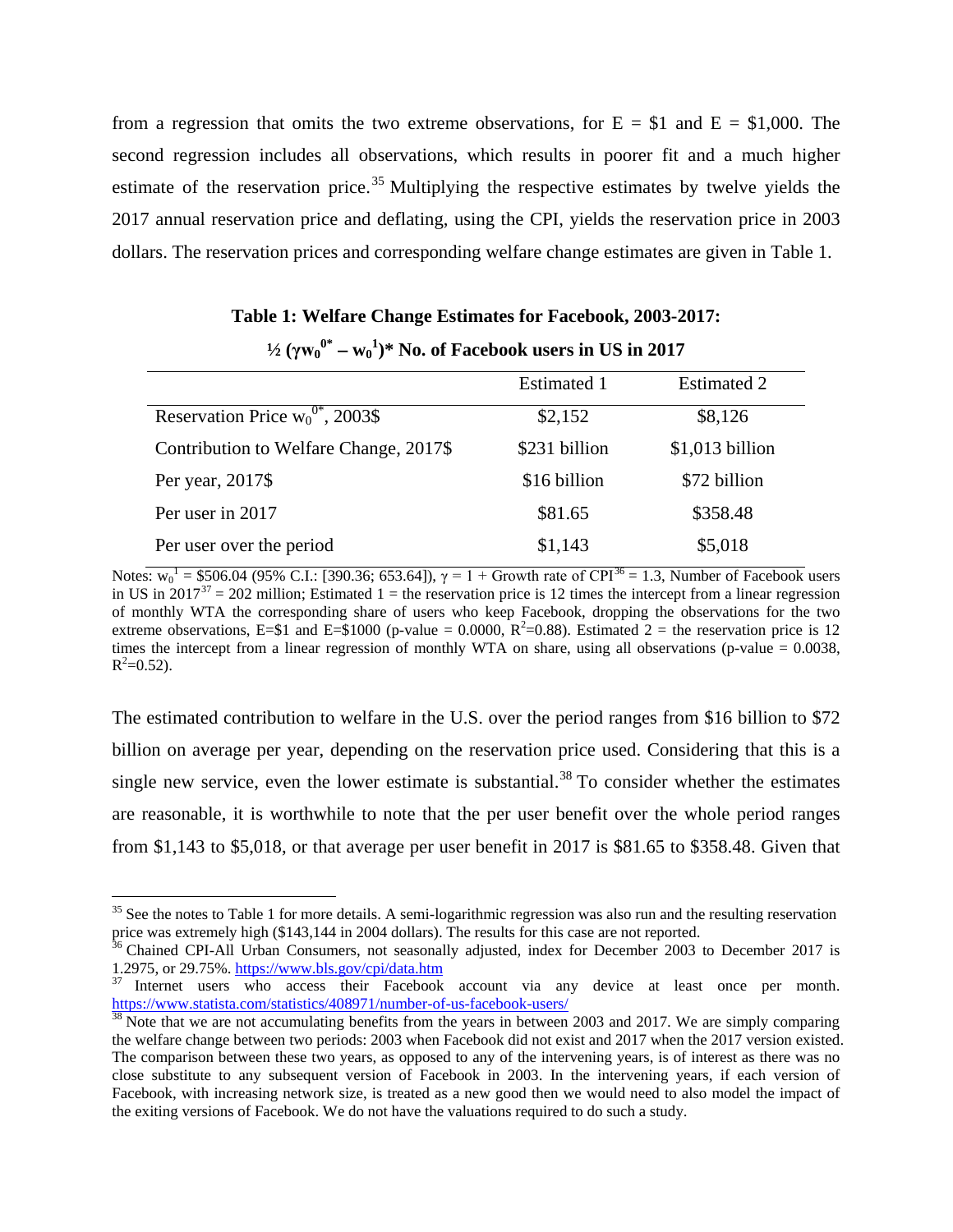the definition of users is that they access their Facebook account via any device at least once per month and many use Facebook for more than 40 minutes per day,  $39$  then these estimates do not seem excessive. The estimate of \$81.65 for 2017 implies a benefit of \$1.57 per week. This is less than the price of a cup of e.g. Starbucks coffee (\$1.85 per cup). It is plausible that even a very casual user of Facebook gets a welfare gain in excess of the price of a cup of coffee per week.

Next we turn to GDP growth to get an idea of the change that would result from extending the usual definition of GDP to include a free service such as Facebook. From the last line of equation (31) of Section 4, we have the following:

Adjustment to real GDP growth from accounting for Facebook over 2003-2017  $= (\gamma w_0^{\,0*} - w_0^{\,1}) z_0^{\,1} / [\gamma p^0 \!\!\cdot\!\! q^0 \, (1\!+\bm{\mathcal{F}}^{\rm F})]$ = (γw<sub>0</sub><sup>0\*</sup> – w<sub>0</sub><sup>1</sup>) x No. of Facebook users in US in 2017 / γ(Nominal GDP in 2003)(1+  $\mathcal{P}^{\text{F}}$ )

With official estimates of  $\gamma$  and P<sup>F</sup> (which are unadjusted for the introduction of new goods) in the denominator, then the GDP adjustment is a lower bound on the amount to add to GDP growth using this approach; the price of the new goods and services typically fall following their introduction, meaning lower  $\gamma$  and  $P<sup>F</sup>$  if accounted for.<sup>[40](#page-22-1)</sup>

From Table 2, for the reservation price of  $w_0^{0*} = $2,152$  in 2003, accounting for Facebook would increase real GDP growth by 1.54 percentage points from 2003 to 2017 (or, using the 95% CI estimates of  $w_0$ <sup>1</sup>: [1.44, 1.62]), which amounts to an increase in real GDP growth of 0.11 percentage points on average per year over this period. Real GDP grew by 28.82%, or 29.16% including the contribution from Facebook. Average real GDP growth over this period was 1.83% per year. Adding the contribution of Facebook makes it 1.91% per year. The corresponding growth estimate from using other reservation price estimate (\$8,126) is 2.20% per year on average. Considering that this is for just one product, each of these reservation prices results in a large impact on such an encompassing measure of economic activity as GDP.

<span id="page-22-0"></span><sup>&</sup>lt;sup>39</sup> See [https://www.emarketer.com/Chart/Average-Time-Spent-per-Day-with-Facebook-Instagram-Snapchat-by-US-](https://www.emarketer.com/Chart/Average-Time-Spent-per-Day-with-Facebook-Instagram-Snapchat-by-US-Adult-Users-of-Each-Platform-2014-2019-minutes/211521)[Adult-Users-of-Each-Platform-2014-2019-minutes/211521](https://www.emarketer.com/Chart/Average-Time-Spent-per-Day-with-Facebook-Instagram-Snapchat-by-US-Adult-Users-of-Each-Platform-2014-2019-minutes/211521)<br><sup>40</sup> See Diewert, Fox and Schreyer (2017) and Reinsdorf and Schreyer (2017).

<span id="page-22-1"></span>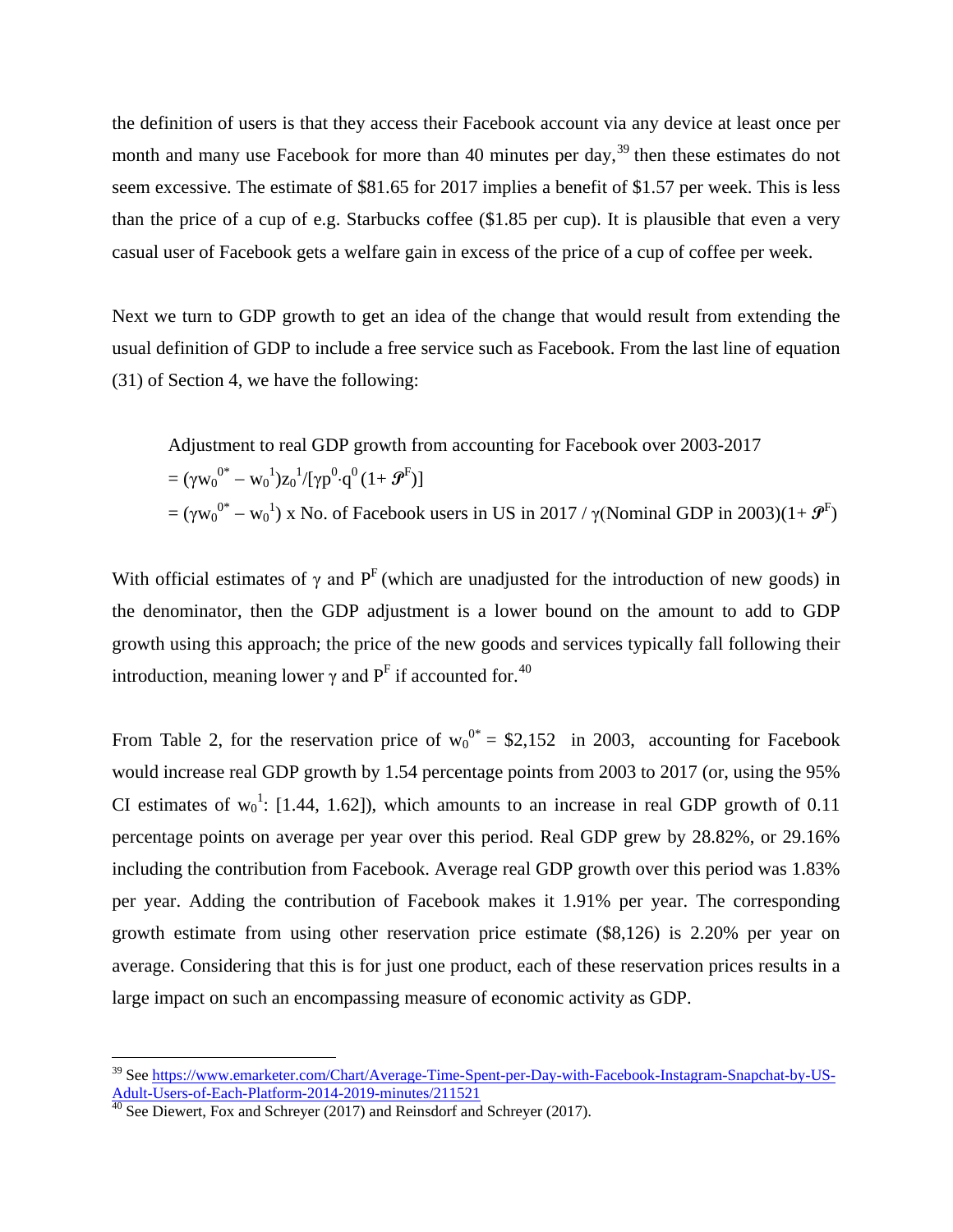|                                       | <b>Total Income</b> | <b>Estimated 1</b> | <b>Estimated 2</b> |
|---------------------------------------|---------------------|--------------------|--------------------|
| Reservation Price $w_0^{0*}$ , 2003\$ |                     | \$2,152            | \$8,126            |
| Percentage Points, 2003-2017          | 0.53                | 1.54               | 6.76               |
| Per year                              | 0.04                | 0.11               | 0.47               |
| GDP Growth per year without Facebook  | 1.83                | 1.83               | 1.83               |
| GDP Growth per year with Facebook     | 1.87                | 1.91               | 2.20               |

**Table 2: GDP Contributions, Facebook**

Notes:  $w_0^1$  = \$506.04 (95% C.I.: [390.36; 653.64]),  $\gamma = 1 + G$ rowth rate of CPI = 1.3,  $P^F = 1 + G$ rowth rate of GDP Deflator<sup>[41](#page-23-0)</sup> = 1.31,  $\mathcal{P}^F = P^F/\gamma = 1.0078$ , Number of Facebook users in US in 2017 = 202 million, Nominal GDP for  $2003^{42} = $11.5$  $2003^{42} = $11.5$  $2003^{42} = $11.5$  trillion; Estimated 1 = the reservation price is 12 times the intercept from a linear regression of monthly WTA on the corresponding share of users who keep Facebook, dropping the observations for the two extreme observations, E=\$1 and E=\$1000 (p-value = 0.0000,  $R^2$ =0.88). Estimated 2 = the reservation price is 12 times the intercept from a linear regression of monthly WTA on share, using all observations (p-value  $= 0.0038$ ,  $R<sup>2</sup>=0.52$ ). Per year estimates are calculated using the geometric mean of growth rates.

Next we consider the total income approach of equation (33) in Section 4. We need the total nominal income (T) for both 2003 and 2017, which we calculate as follows:

$$
T^0
$$
 = nominal GDP in 2003 +  $w_0^{0*}z_0^0$  = \$11.51 trillion + 0  $\approx$  \$11.51 trillion

 $T^1$  = nominal GDP in 2017 +  $w_0^1 z_0^0$  = \$19.39 trillion + \$506.04 x No. of Facebook users in US in  $2017 \approx $19.49$  trillion.

That is, total nominal income would be higher by \$102 billion in 2017 if the value of Facebook to consumers is taken into account. Recall, from Section 4, that this can be interpreted as the amount that consumers in aggregate would need in compensation in order to attain the same level of utility if access to Facebook foregone in 2017. This is for the 2017 version of Facebook, including all its characteristics, such as the size of the network. Hence, the result is independent of the changes in the characteristics of Facebook over the intervening years since its launch.

<span id="page-23-0"></span><sup>&</sup>lt;sup>41</sup> GDP Implicit Price Deflator, annual, not seasonally adjusted,  $2010=100$ : Growth for  $2003$  to  $2017 = 112.05/85.69$ <br>= 1.31. https://fred.stlouisfed.org/series/USAGDPDEFAISMEI

<span id="page-23-1"></span><sup>&</sup>lt;sup>42</sup> Gross Domestic Product, annual, not seasonally adjusted: [https://fred.stlouisfed.org/series/GDPA.](https://fred.stlouisfed.org/series/GDPA) The beginning of year value for a 2004 product launch is the GDP of 2003.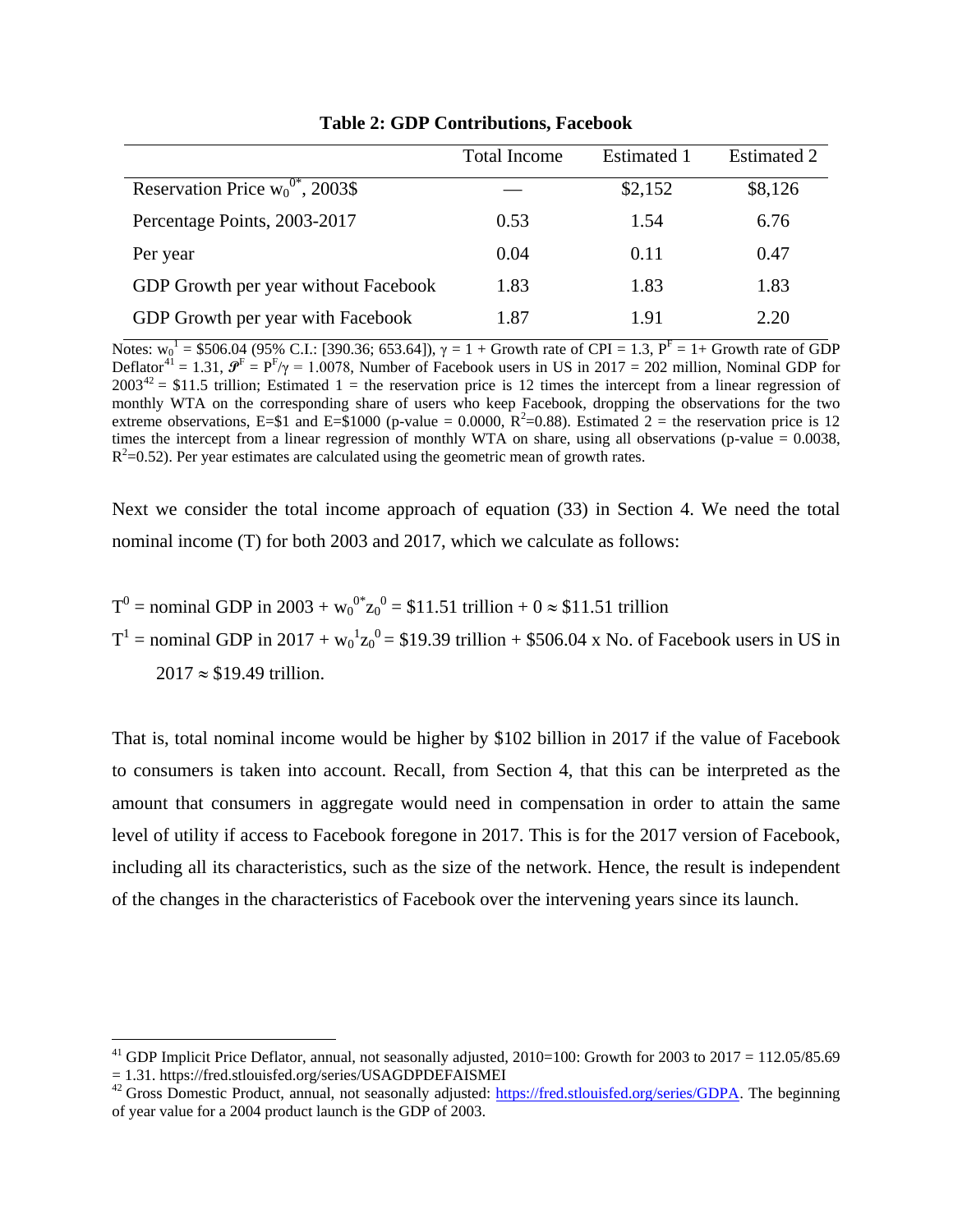From equation (33), in our case GDP-B<sub>T</sub> =  $(TI^1/TI^0)/P^F = (19.49/11.51)/1.31 \approx 1.295$ . Thus GDP- $B_T$  grew by 29.50% between 2003 and 2017, whereas measured real GDP grew by 28.82%, giving a percentage point difference of 0.53 over the entire period, or 0.04 per year on average.  $^{43}$  $^{43}$  $^{43}$ 

Compared with the measured real GDP growth of 1.83%, our estimates of average GDP-B growth per year range from 1.87% for the total income approach to 2.20% for the higher of our two estimates of the reservation price.

#### **5b) Valuing Free Digital Services Using Participants in a Laboratory**

We conducted similar discrete choice experiments in a university laboratory in the Netherlands in order to evaluate additional free digital services. While the online status on Facebook can be monitored remotely to make sure that participants did not use this service, other digital goods do not offer this functionality so that we needed another approach to make the decisions consequential. For services that require a password-protected login we made the participants change the password to a computer-generated code that was kept in a sealed envelope afterwards. If the seal was still intact and the password remained valid (not reset), we concluded that the participant in fact did not use this service. Additionally, we checked the usage statistics of the apps on the participants' devices. Therefore the laboratory setting was necessary in order to be able to contact participants in person after the study.

We tested the valuation of the services Instagram, Snapchat, Skype, digital Maps, Linkedin, Twitter as well as Facebook. We varied the monetary amount that we offered to participants to leave these services for one month within the range of  $\bigoplus$  to  $\bigoplus$  00. The respondents had to make decisions regarding each of the services, i.e., each respondent had to make eight decisions. One out of every fifty participants who completed the study got the chance to have their decision fulfilled. The specific service was determined randomly in this case.

<span id="page-24-0"></span><sup>&</sup>lt;sup>43</sup> Recall that this is can be thought of as an underestimate of the growth rate, as the deflator is not adjusted for the impact of new goods prices.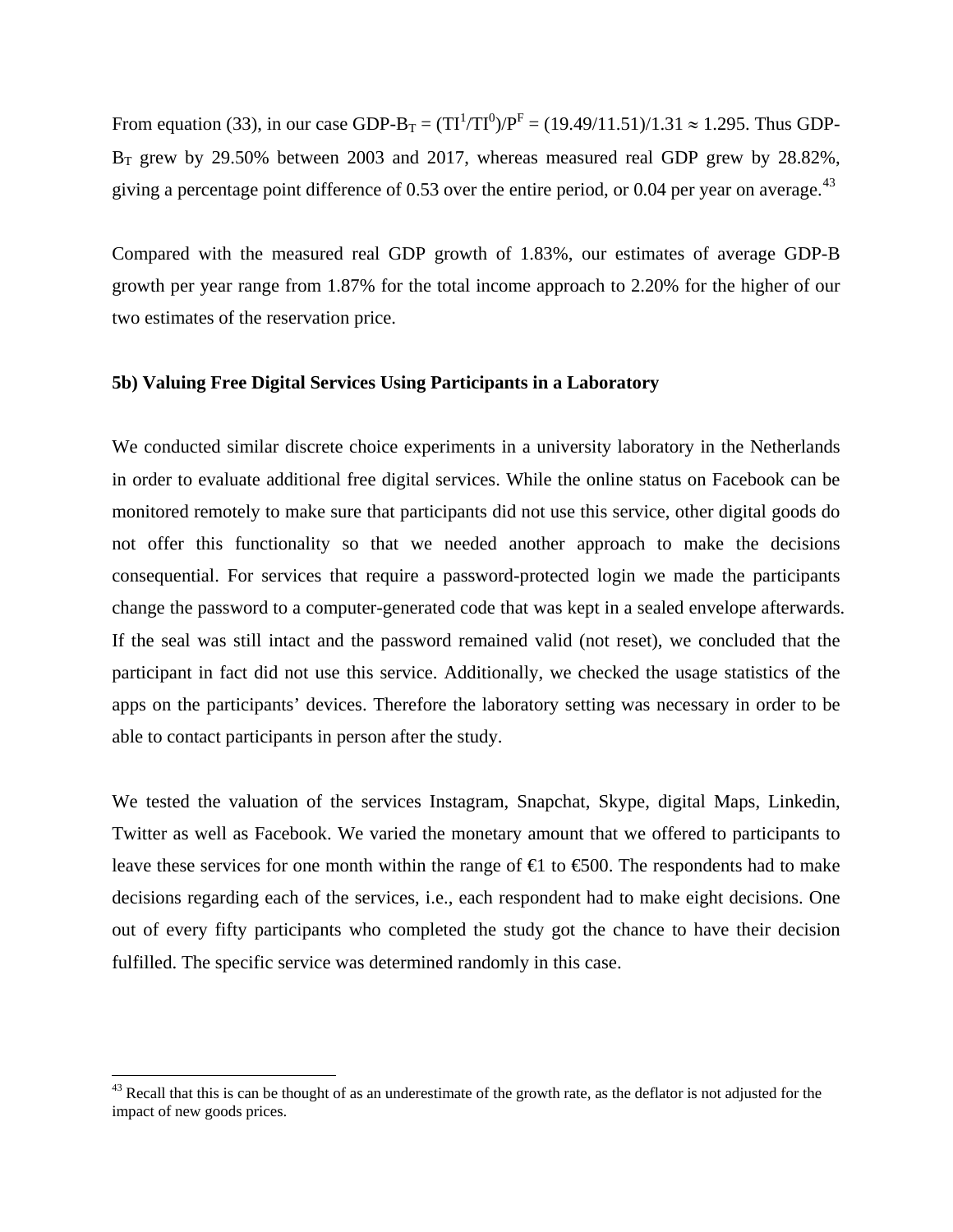The data collection took place at a large Dutch university in February and October 2017. Overall, 426 participants were available for the analysis, meaning that there were over 400 decisions for each digital service. The resulting estimated demand curves are given in Figure 2. The corresponding WTA valuations and confidence intervals are given in Table 3.

Facebook was used by almost all of the participants, and had the highest WTA monthly valuation of around €100. The higher valuation for Facebook compared to that found for the US in the previous section (\$42.17  $\approx$  €34.76 at the time of writing) could potentially be explained by the younger sample. Maps (including Google, Bing, Apple) were also highly valued, with WTA median values of almost €60 per month, followed by Instagram, Snapchat and Linkedin. For Skype and Twitter, we found very low valuations of less than  $\epsilon$ 1.<sup>[44](#page-25-0)</sup> Although 71% of the participants were using Skype, the majority were willing to give it up for one month for just  $\epsilon$ , likely because other services offered similar (video) calling possibilities. Twitter is only used by 33% of the sample which explains the low value, i.e., the utility maximizing strategy for those who do not use Twitter is, of course, to accept any money that was offered, and this encompasses the majority of users in our sample.

These WTA estimates are converted to annual figures by simply multiplying by twelve to get the annual estimates, as per the previous section, and these figures are then used to calculate the adjustment for annual GDP growth for the Netherlands. We use the total income method of equation (33), and hence avoid having to estimate a reservation price for each good. The results are reported in Table 4.<sup>[45](#page-25-1)</sup> Since our sample for these laboratory experiments is not representative of the national population of Netherlands, we provide these figures solely to gauge the approximate magnitude of potential underestimation of the GDP growth figures from not accounting for popular free digital services.

<span id="page-25-0"></span><sup>&</sup>lt;sup>44</sup> We also looked at the valuation of WhatsApp, which was the highest of all. Given complexities of the role of network effects and switching costs, an analysis of the drivers and implications of this valuation is left for future research.

<span id="page-25-1"></span><sup>&</sup>lt;sup>45</sup> The welfare change estimates are available from the authors on request.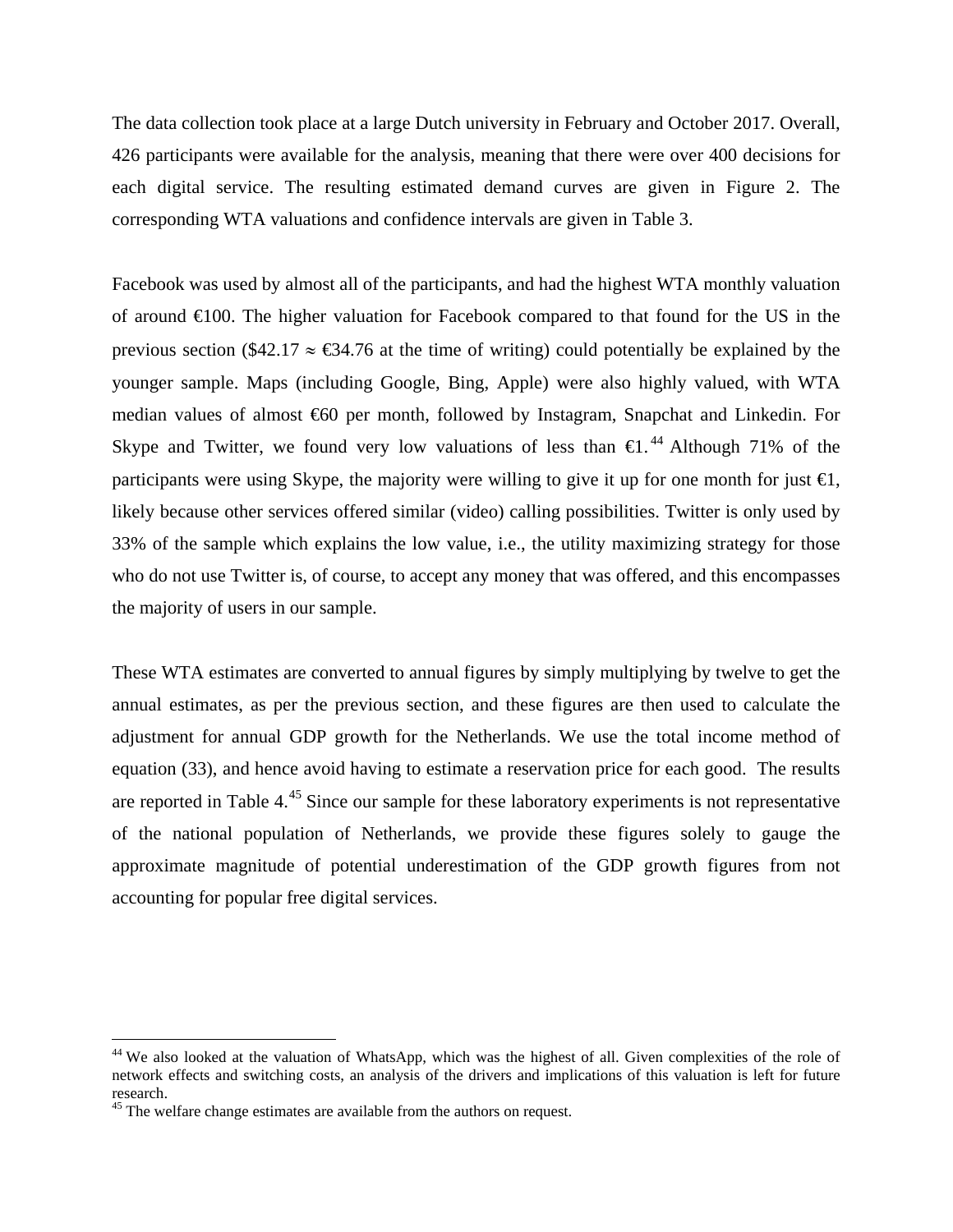

**Figure 2: WTA demand curves for popular digital goods measured in a laboratory**

**Table 3: Median WTA**

| Service   | <b>Launch Date</b> | Median WTA               | Lower CI                  | Upper CI                         |
|-----------|--------------------|--------------------------|---------------------------|----------------------------------|
| Facebook  | February 2004      | $\bigoplus$ 6.80         | $\textcolor{blue}{69.54}$ | €136.68                          |
| Maps      | February 2005      | €9.16                    | $-645.17$                 | $\bigoplus$ 8.31                 |
| Instagram | October 2010       | $\textcolor{red}{66.79}$ | $\bigoplus .53$           | €16.22                           |
| Snapchat  | September 2011     | $\epsilon$ 2.17          | $\bigoplus$ .41           | $\bigoplus$ 8.81                 |
| LinkedIn  | May 2003           | $\epsilon$ 1.52          | $\bigoplus$ 30            | $\textcolor{red}{\bigoplus}$ .84 |
| Skype     | August 2003        | $\bigoplus$ .18          | $\bigoplus$ 01            | €2.58                            |
| Twitter   | March 2006         | $\epsilon 0.00$          | $\epsilon 0.00$           | $\bigoplus .49$                  |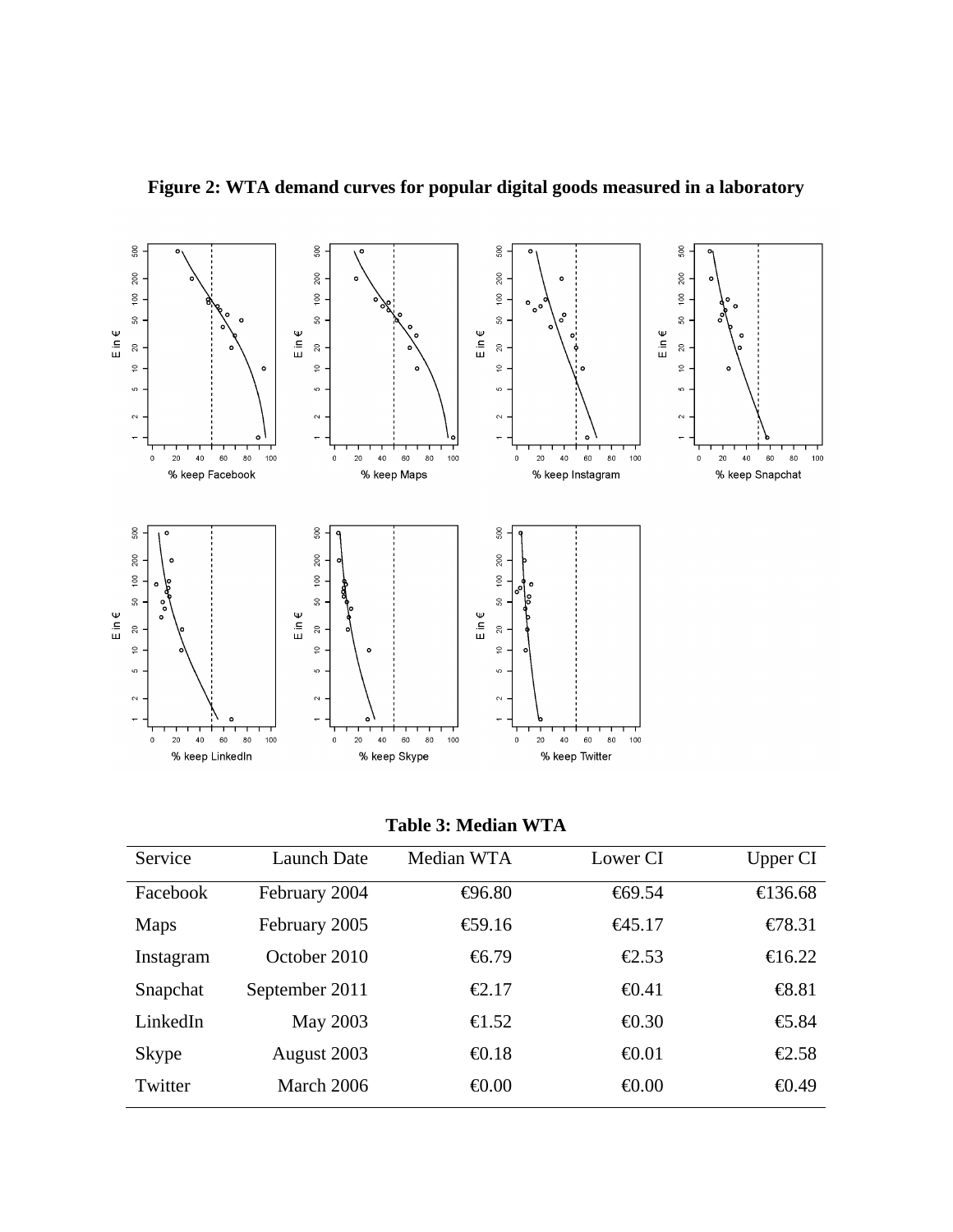|              | Average per year | Average per year |
|--------------|------------------|------------------|
| <b>Users</b> | 10 million       | 2 million        |
| Service      |                  |                  |
| Facebook     | 0.42             | 0.09             |
| Maps         | 0.28             | 0.06             |
| Instagram    | 0.06             | 0.01             |
| Snapchat     | 0.02             | 0.00             |
| LinkedIn     | 0.00             | 0.00             |
| <b>Skype</b> | 0.00             | 0.00             |
| Twitter      | 0.00             | 0.00             |

**Table 4: Estimates of additional contributions of popular digital goods to real GDP growth in the Netherlands, percentage points, Total Income Method**

Notes: Two alternative user populations are considered, 10 million and 2 million. The population in July 2017 was approximately 17 million, with around 2 million in the 15-24 age group (https://www.indexmundi.com/netherlands/demographics profile.html), which is the age group of our laboratory sample. In January 2016, Facebook had 9.6 million [\(https://nltimes.nl/2016/01/25/dutch-people-leaving-twitter-en](https://nltimes.nl/2016/01/25/dutch-people-leaving-twitter-en-masse-use-whatsapp-facebook)[masse-use-whatsapp-facebook\)](https://nltimes.nl/2016/01/25/dutch-people-leaving-twitter-en-masse-use-whatsapp-facebook). Quarterly data are used.<sup>[46](#page-27-0)</sup> For products launched in the first half of the year, the period 0 values are taken to be those from quarter 4 of the preceding year. For products launched in the second half of the year, period 0 values are taken to be those of quarter 4 of the launch year. Per year estimates are calculated using the geometric mean of growth rates.

From Table 4 we can see that Facebook and digital maps (including Google Maps) contribute significantly towards GDP growth and hence GDP estimates could be heavily biased if we do not account for these goods. According to our estimates, if Facebook is used by only 2 million people in the Netherlands (the approximate population in the 15-24 years old age group in 2017 and the age group of our laboratory sample), the contribution to GDP growth would be 0.09 percentage points per year. This is large, especially when considering that (i) this is just one digital service, and (ii) that the actual using population of Facebook is likely to be much larger than 2 million. The actual number of users of Facebook in the Netherlands has been reported to

<span id="page-27-0"></span> <sup>46</sup> CPI: [https://fred.stlouisfed.org/series/NLDCPIALLMINMEI;](https://fred.stlouisfed.org/series/NLDCPIALLMINMEI)

Real GDP: https://fred.stlouisfed.org/series/CLVMNACNSAB1GONL;

Nominal GDP:<https://fred.stlouisfed.org/series/CPMNACNSAB1GQNL>

The GDP Implicit Price Deflator is calculated as the ratio of the nominal GDP series divided by the real GDP series. This is because the official deflator series is annual (an average over the four quarters of each year), and we need to ensure that price times quantity equals value.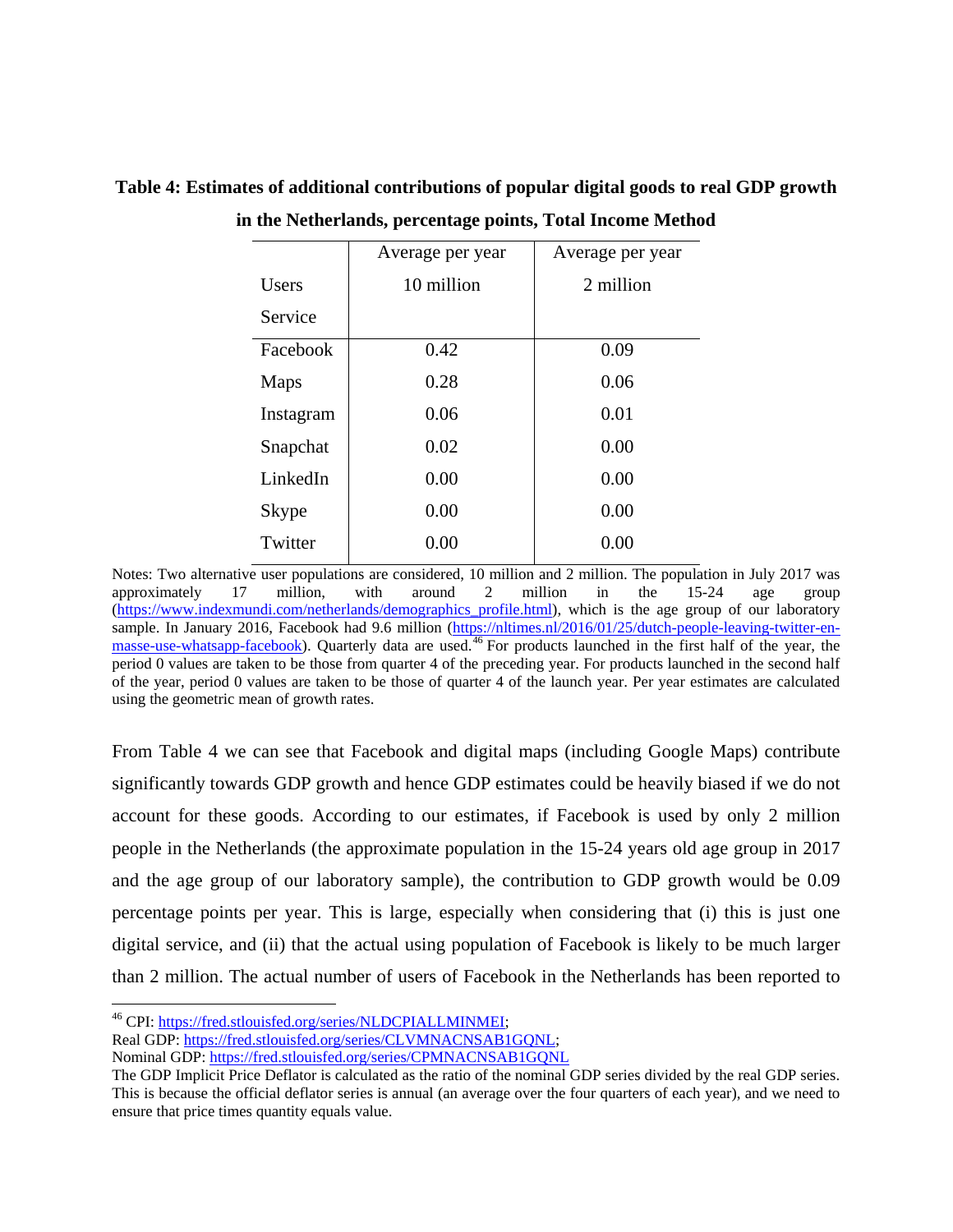be closer to 10 million.<sup>[47](#page-28-0)</sup> Hence, in Table 4 we report also report results for a user population of 10 million and find that, if accounted for, since its launch in 2004 the annual average contribution of Facebook to GDP growth would have been a substantial 0.42 percentage points.

## **6. Importance of Adjusting for Quality Changes: The case of smartphone cameras**

Over a twenty year period from December 1997 to December 2017, the consumer price index for telephone services for all urban consumers fell by less than 9%. During this period, the dominant photographic technology shifted from analog to digital cameras to smartphone cameras. The total number of digital cameras shipped worldwide dropped from 121 million units in 2010 to 24 million units in 2016,<sup>[48](#page-28-1)</sup> while worldwide smartphone sales increased from 297 million in 2010<sup>[49](#page-28-2)</sup> to 1.5 billion in 2016.<sup>[50](#page-28-3)</sup> Smartphone cameras are now the primary devices for taking photos. Moreover, the marginal cost of taking a photo has fallen to approximately zero with smartphones, compared to a positive cost for developing film in the analog era. Just between 2010 and 2017, the number of photos taken worldwide has increased from 350 billion to an estimated 2.5 trillion.<sup>[51](#page-28-4)</sup> Furthermore, a photo taken on a smartphone today is typically superior to a photo taken on an average camera twenty years ago, including its ability to be stored, shared or repurposed far more easily.

To illustrate the problem this change creates, we consider a simple case of two goods, each available in two periods: a digital camera and a feature phone<sup>[52](#page-28-5)</sup> in period 0, and a smartphone with a digital camera in period 1. Suppose that the value of the camera to the consumer is  $v_c$ , the value of the simple feature phone is  $v_f$ , and the value of the smartphone is  $v_c + v_f$ . Assume that a device fully depreciates in a time period, i.e., a consumer has to purchase new devices each period. Also assume that a consumer buys both the camera and the feature phone in period 0 and

<span id="page-28-0"></span>According to an NL Times story on January 25 2016, Facebook had 9.6 million users:<br>  $\frac{1}{2016}$  According to an NL Times story on January 25 2016, Facebook had 9.6 million users: https://nltimes.nl/2016/01/25/dutch-people-leaving-twitter-en-masse-use-whatsapp-facebook. uncertainty about what constitutes a "user", and the potential for rapid change in user numbers, we consider potential bounds of 2 million to 10 million users out of a population of 17 million.

<span id="page-28-1"></span><sup>&</sup>lt;sup>48</sup> [http://www.cipa.jp/stats/dc\\_e.html](http://www.cipa.jp/stats/dc_e.html)

<span id="page-28-2"></span><sup>49</sup> <http://www.gartner.com/newsroom/id/1543014>

<sup>50</sup> <http://www.gartner.com/newsroom/id/3609817>

<span id="page-28-5"></span><span id="page-28-4"></span><span id="page-28-3"></span> $\frac{\text{J}}{\text{J}}$  <https://www.nytimes.com/2015/07/23/arts/international/photos-photos-everywhere.html><br> $\frac{\text{J}}{\text{J}}$  A feature phone is a phone defined as a phone with no camera for the purposes of this example.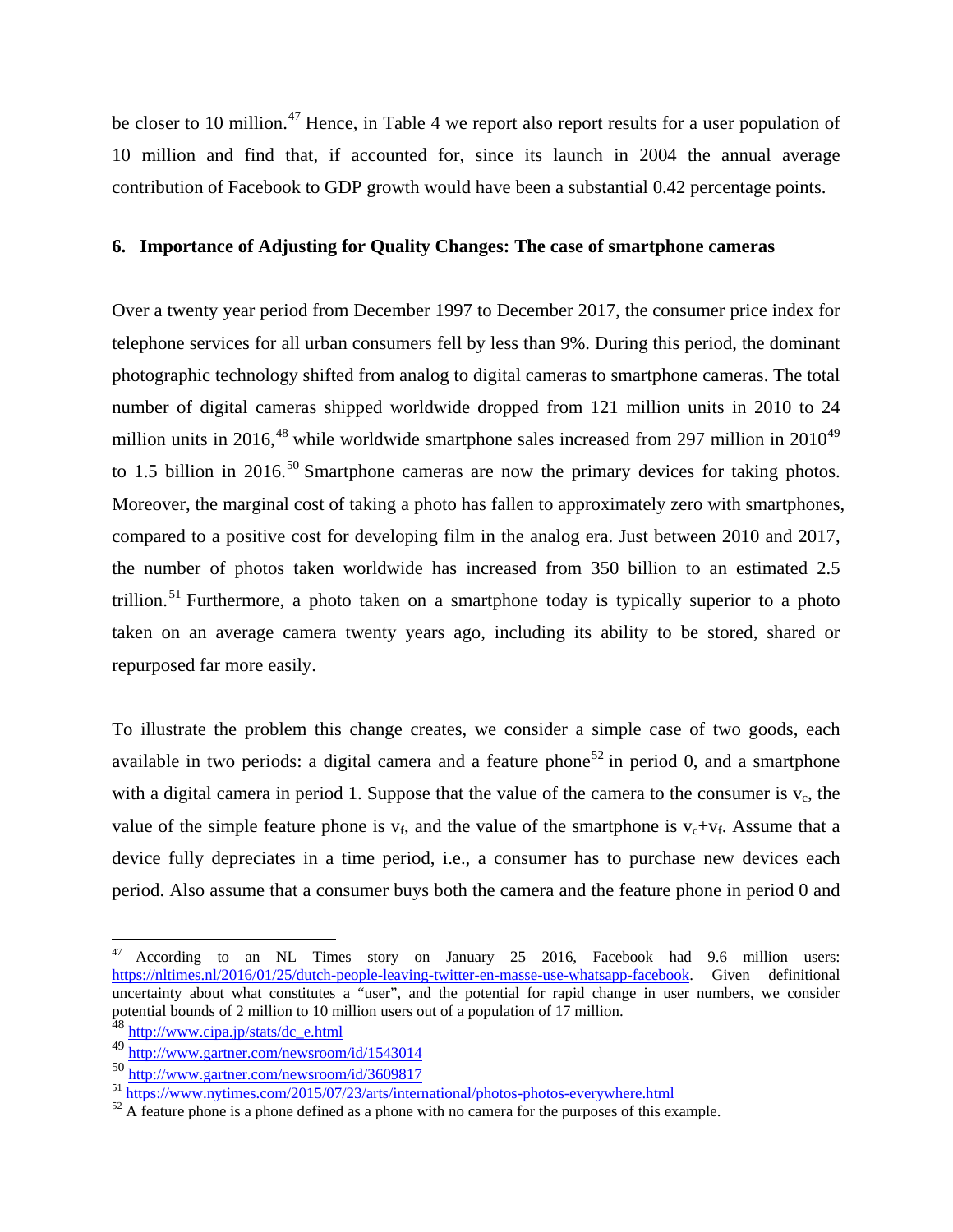only the smartphone in period 1, and there are a total of x such consumers. Suppose that the price of the camera is  $p_c$  in period 0, the price of the feature phone is  $p_f$  in period 0, and the price of the smartphone is also  $p_f$  in period 1. Then we have the following consumer surplus measures,  $CS^0$ and  $CS<sup>1</sup>$ , for periods 0 and 1, respectively:

(34) 
$$
CS^0 = (v_c - p_c)x + (v_f - p_f)x \ge 0,
$$

(35)  $CS^1 = (v_c + v_f - p_f)x \ge 0.$ 

Then the change in consumer surplus between periods 0 and 1 is  $CS^1 - CS^0 = p_c x$ . This is the cost saving of not buying the digital camera in period 1 because its functionality is now included in the smartphone. However, the contribution of these goods towards GDP (i.e., the market price of final goods) is  $(p_c + p_f)x$  in period 0 but only  $p_f x$  in period 1. Hence the change in GDP from period 0 to period 1 is –pcx, which is *exactly the opposite of change in consumer surplus*. Therefore, while GDP goes down due to people not purchasing the digital camera, consumer surplus goes up. The measured decrease in GDP occurs because, even though it has the same market price  $(p_f)$  as the feature phone in this example, the smartphone is a higher quality product. That is, there is an implicit fall in price in shifting from the feature phone to the smartphone which is not being captured.

Hence, it is clear that GDP statistics should account for quality improvements in smartphones, including the introduction and improvements in smartphone cameras. However, until January 2018, the BLS only incorporated quality adjustments for data plans offered by mobile network operators in the CPI. Starting from January 2018, there is now quality adjustment of the CPI for telephone hardware, calculators and other consumer information items; this is used by the Bureau of Economic Analysis (BEA) to deflate Personal Consumption Expenditures for telephone and facsimile equipment in constructing real GDP; see BEA (2014, Chapter 5, Table 5.A).<sup>[53](#page-29-0)</sup> Therefore, even though GDP statistics capture paid goods such as smartphones, they have failed for many years to completely capture quality adjustments in the US, and most countries

<span id="page-29-0"></span><sup>&</sup>lt;sup>53</sup> [https://www.bls.gov/cpi/factsheets/telephone-services.htm.](https://www.bls.gov/cpi/factsheets/telephone-services.htm) The recent change in quality adjustment is based on hedonic modelling of the value of characteristics. The methodology and characteristics used are currently not published.<https://www.bls.gov/cpi/factsheets/telephone-hardware.htm>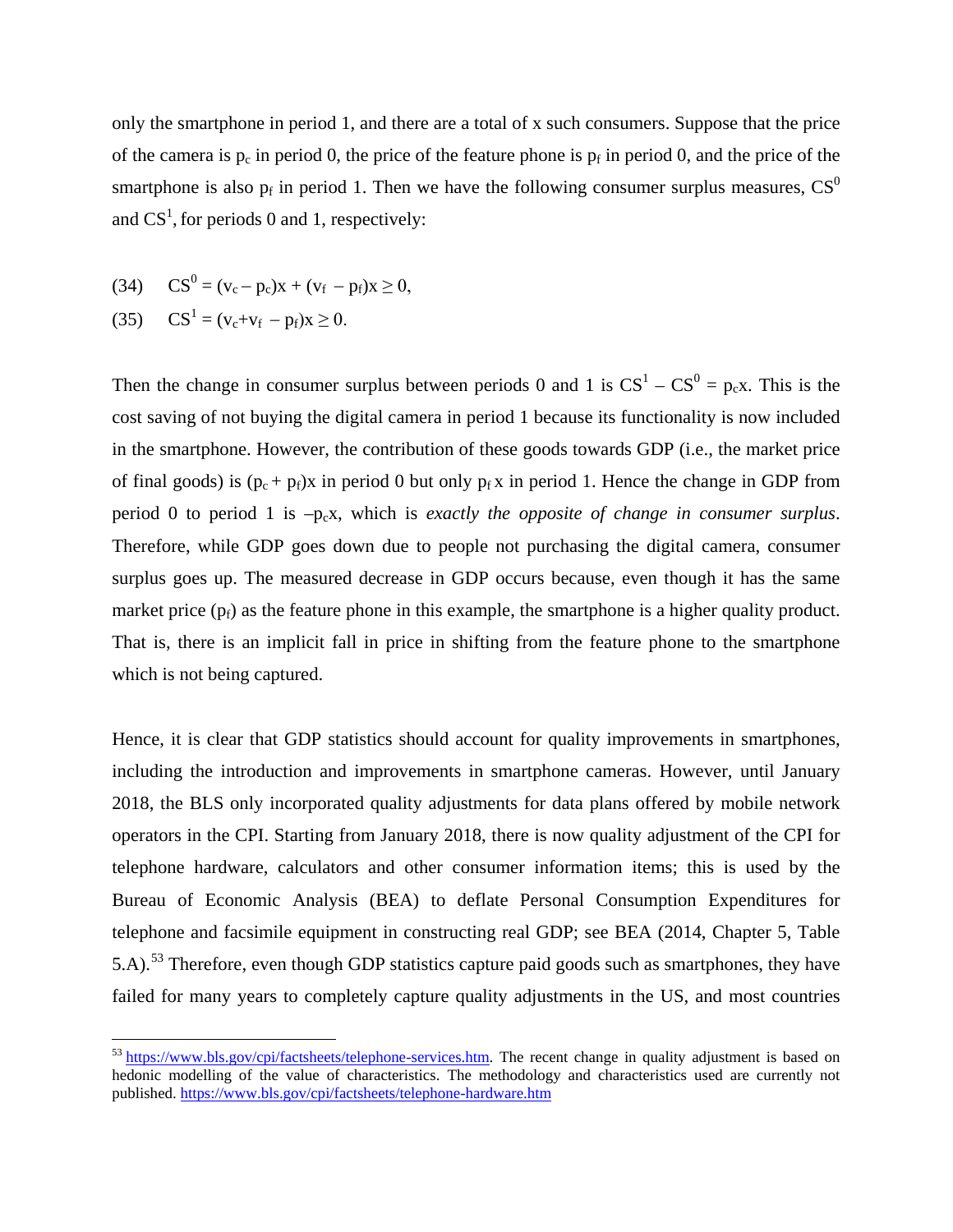still do not make any quality adjusts for smartphones; see e.g. Wells and Restieaux (2014, Table 1). To demonstrate the importance of quality adjustment, we compute the consumer welfare generated by smartphone cameras for participants in a university laboratory in the Netherlands and compare that with the approximate price paid for them.

Specifically, we applied an incentive compatible BDM lottery (Becker, DeGroot, and Marschak 1964) in order to estimate the consumers' valuation of their smartphone camera. We asked participants to state the minimum amount of money they would request in order to give up their smartphone camera (both main camera and front camera) for one month. Participants were informed that this amount would serve as a bid in a lottery. If their minimum bid to forego their camera would be higher than a random price, drawn from a uniform distribution, they could keep access to their smartphone camera but would not receive any cash. If the random price would exceed their minimum requested amount, they would be paid the random price, provided that they would give up using the smartphone camera for one month. The utility-maximizing strategy of the participants in the BDM lottery is to provide a bid that matches their true valuation. Accordingly, we use the bids as measures of WTA to give up smartphone cameras.

In order to induce incentive compatibility and make the answers consequential, we provided further information that one out of fifty participants would be selected for the lottery and that we would block their smartphone cameras with a special sealing tape, if their bid was successful (see Figure 3). The sealing tape would break if the participants tried to peel it off so that it was not possible to re-apply it. We also signed the tape so that it was not possible to buy the same type of seal instead. If, after the one month period, the seal was still intact participants were rewarded with the money and the seal could be removed.

The study was conducted in the laboratory of a large Dutch university in November/December 2017 (to not cover the holiday season, respondents were allowed to postpone giving up their camera until January 2018). In total, 213 students participated.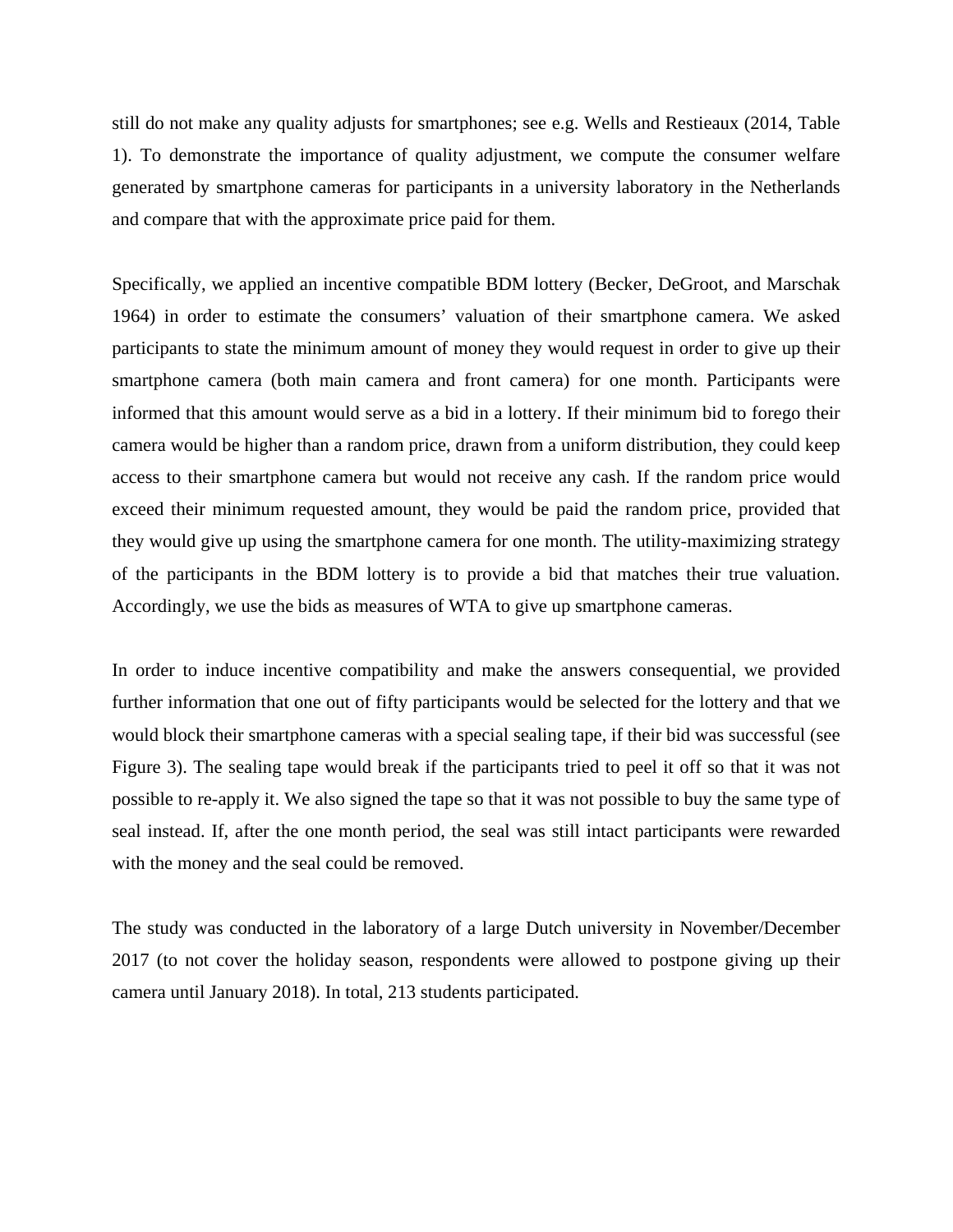

**Figure 3: Sealed smartphone camera (intact and broken)**

The sample was almost balanced in terms of gender (54.5% were female) and represented the student population in terms of age (87.8% were between 18 and 24 years old). Participants reported that they use their smartphone cameras frequently and take, on average, 21.7 pictures (median  $= 10$ ) and 2.3 videos (median  $= 1$ ) per week. For 59% of the participants the smartphone camera is the only camera they possess (16.4% own a separate point-and-shoot camera, 18.8% a DSLR camera).

Directly eliciting monetary values in a survey leads to observation of price thresholds, i.e., certain values that are stated more frequently. In our results, we observe that the bids 40, 50, 100, 150, 200 were each entered by more than 5% of the sample. The median bid that was given for the smartphone camera was  $\epsilon 100$ . However, this median bid does not account for the price thresholds in the demand function. For example, the bids imply that 41% of the students would not give up their smartphone camera for  $\in 100$ , but 54% would at  $\in 100.01$ . To smooth the demand function, we therefore fitted a (multiplicative) function to the observed shares of students willing to accept the offer. This function explains 87.7% of the variation in demand and is depicted in Figure 4.

According to the fitted values, the median WTA for giving up the smartphone camera for one month is  $\text{\textsterling}68.13$ , albeit having a wide confidence interval (95%-CI = [ $\text{\textsterling}3.53$ ;  $\text{\textsterling}136.78$ ]). This implies a median annual WTA of over €800 for smartphone cameras, at least for the students in our sample, a value that is not captured in the GDP statistics.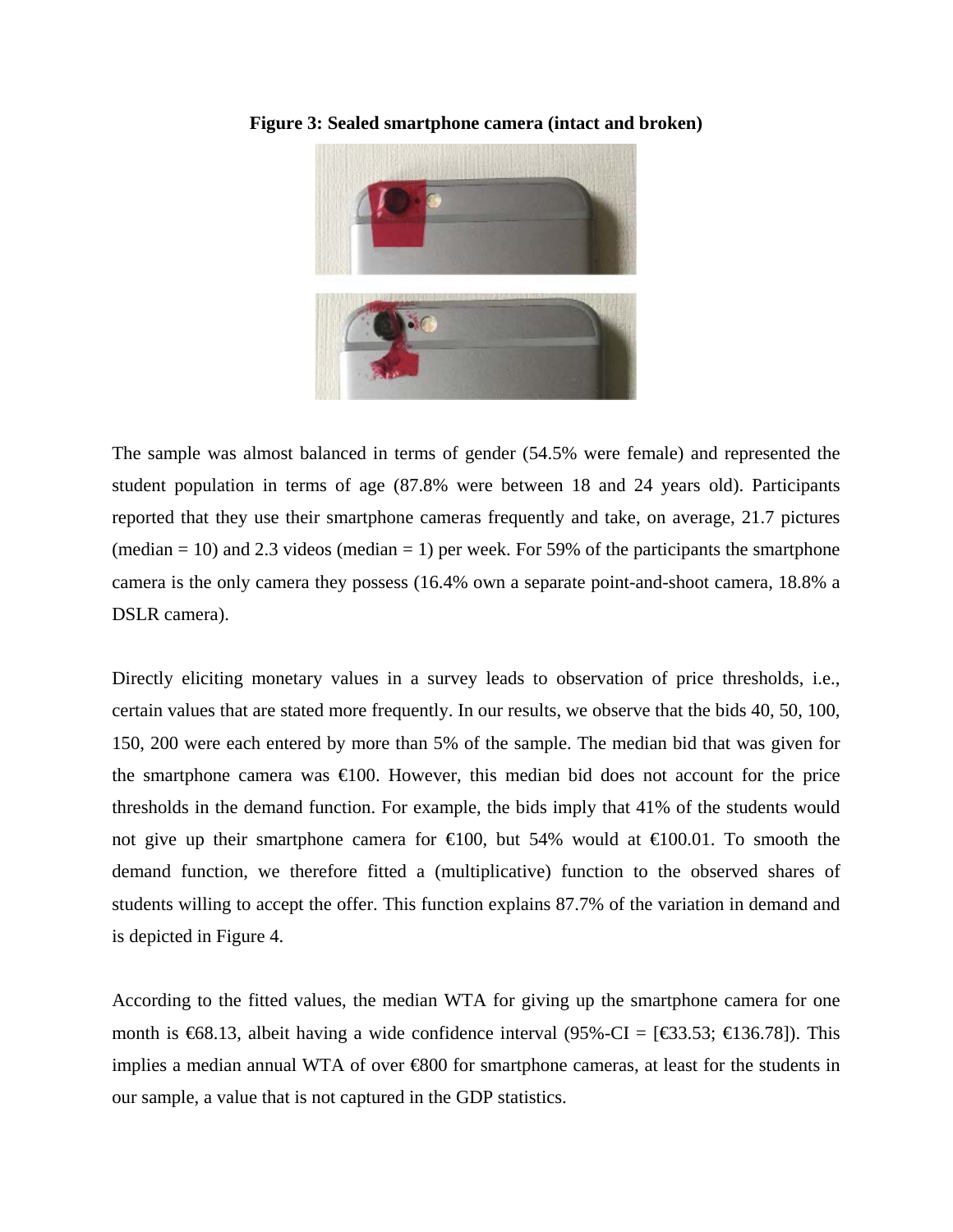



Analysts have estimated that it costs between \$20-\$35 to manufacture the smartphone cameras present in the latest flagship models.<sup>[54](#page-32-0)</sup> A modular smartphone sold in the Netherlands charges  $\epsilon$  50 for adding front and back cameras.<sup>[55](#page-32-1)</sup> This study provides strong evidence that consumers seem to obtain a significant amount of surplus from using their smartphone cameras and this surplus seems to be more an order of magnitude larger than what they actually pay. Hence, there has been a large implicit price decline arising from quality change; the services received from the smartphone have increased due to quality change but this is not reflected in the measured price. Therefore, even for paid goods such as smartphones, it is crucial to adjust for quality improvements before estimating GDP statistics. This might not be an issue if consumers derived an equally large surplus from what they actually paid for while using digital or analog cameras previously. However it is hard to reconcile this hypothesis with advancements in smartphone cameras and the reduction in costs of taking photos.

<span id="page-32-0"></span> <sup>54</sup> E.g[. http://www.techinsights.com/about-techinsights/overview/blog/cost-comparison-huawei-mate-10-iphone-8](http://www.techinsights.com/about-techinsights/overview/blog/cost-comparison-huawei-mate-10-iphone-8-samsung-galaxy-s8/) [samsung-galaxy-s8/,](http://www.techinsights.com/about-techinsights/overview/blog/cost-comparison-huawei-mate-10-iphone-8-samsung-galaxy-s8/) [https://technology.ihs.com/595738/ihs-markit-teardown-reveals-what-higher-apple-iphone-8-](https://technology.ihs.com/595738/ihs-markit-teardown-reveals-what-higher-apple-iphone-8-plus-cost-actually-buys)<br>plus-cost-actually-buys<br>55 https://chan failules

<span id="page-32-1"></span><https://shop.fairphone.com/en/spare-parts>(accessed January 2018)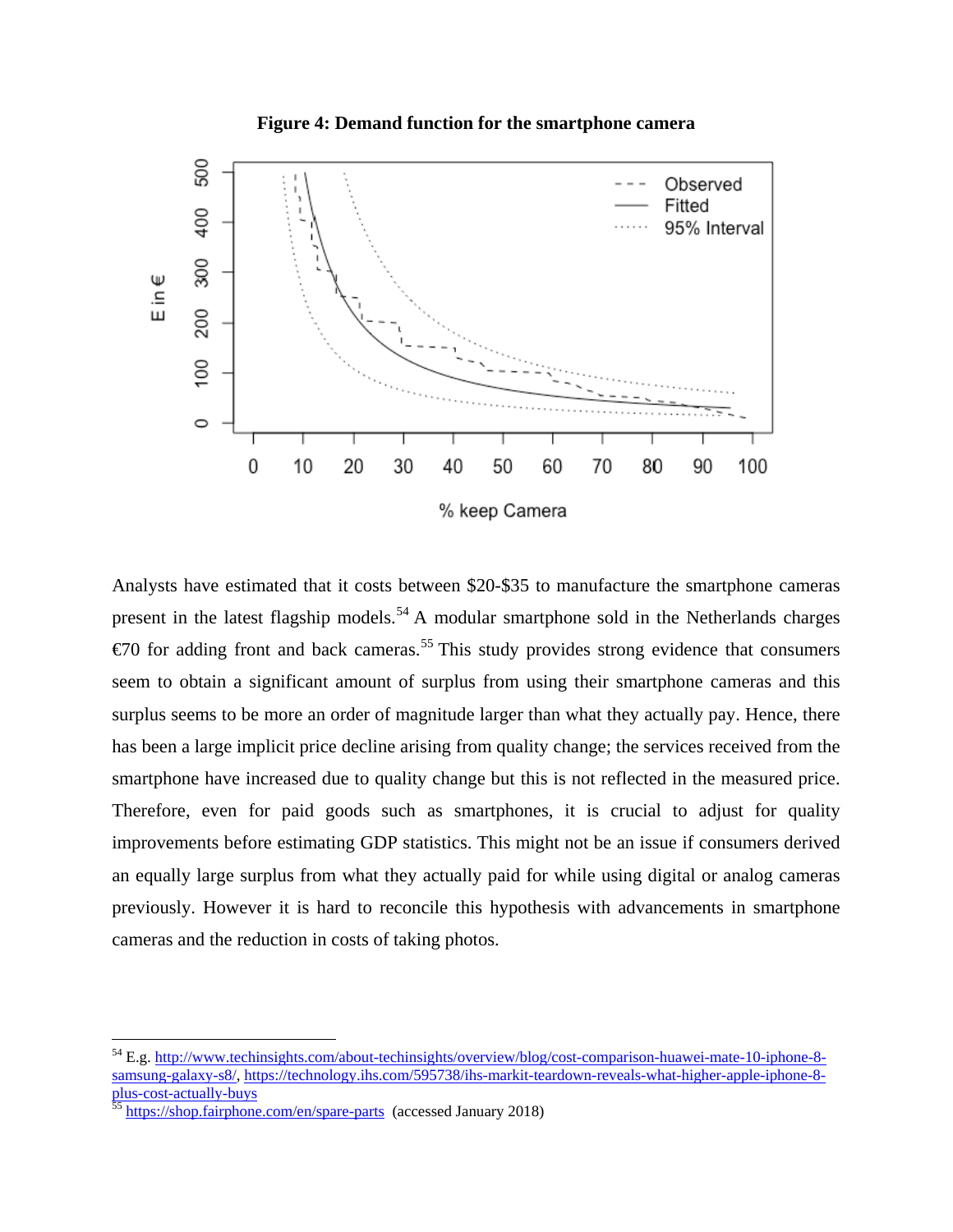## **7. Conclusion**

This paper has developed a framework for measuring welfare change and real GDP growth when there are new and "free" goods (and services). This provides a means by which to understand the potential mismeasurement that arises from not fully accounting for these goods. This is of particular current interest, given that the frequent introduction of new goods and the presence of free goods are often used to characterize the modern "digital economy".

Perhaps appropriately, we drew on both old and new literatures to define a framework for measuring welfare change. We were able to use this framework to derive an explicit term that is the marginal value of a new good on welfare change. That is, we get a measure of the contribution to welfare of a new good, and hence the extent of welfare change mismeasurement if it is omitted from statistical agency collections.

We also showed how to work out an approximation to the addition to real GDP growth that would be required to account for the welfare gains from the introduction of a new good, without having to recalculate GDP numbers published by national statistical offices.

We then introduced free goods into a standard microeconomic model of household cost minimization and re-worked our welfare change and real GDP growth adjustments terms to allow for there to be "free" goods (with an implicit or imputable price). Accounting for new and free goods in GDP gives us a new metric, GDP-B, which is a contribution to the literature on expanding GDP beyond the traditional definitions. Two implementations of GDP-B are proposed. One requires (the estimation of) reservation prices, while the other, based on the concept of "total income" avoids.

Hence, we have derived explicit adjustments for both welfare change and equivalent real GDP growth that account for new and free goods, both of which are new to the literature. Following Brynjolfsson et al. (2018), we proposed a way of implementing these adjustments using incentive compatible discrete choice experiments. We quantify this adjustment for the case of Facebook in the US using a representative sample of the US internet population. Under different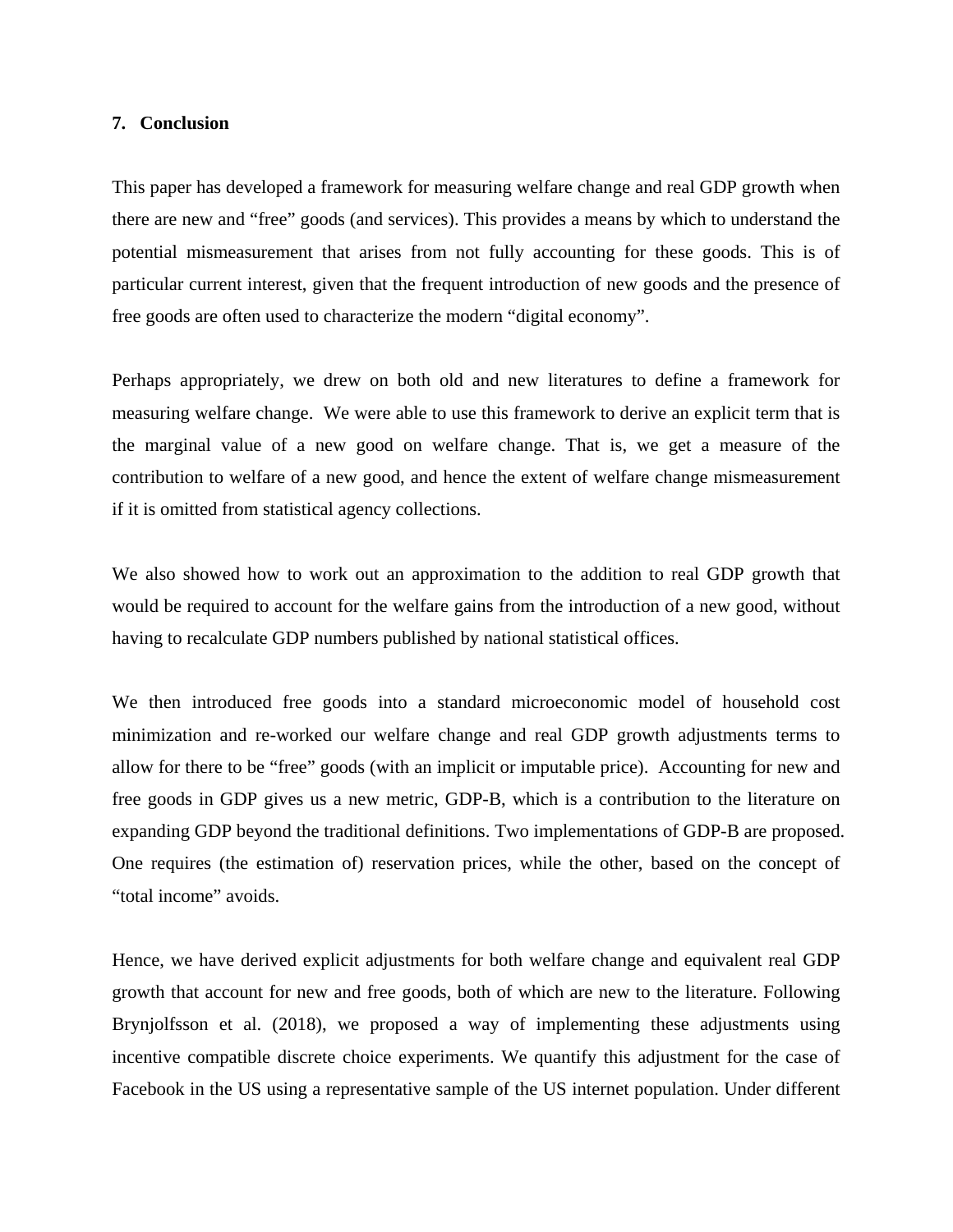assumptions, we provide a range of estimates for the impact of incorporating Facebook into GDP, ranging from 0.04 to almost 0.5 percentage points per year on average from 2004. These are large numbers, especially considering that Facebook is just one product in this very encompassing measure of economic activity.

Using laboratory experiments in the Netherlands, we also provide further evidence for the magnitude of consumer welfare and potential additions to GDP generated by the most popular digital goods. Finally, using another laboratory experiment for computing the welfare created by smartphone cameras, we also make a case for properly accounting for quality adjustments in smartphones to accurately capture the current digital economy.

Our adjustment expressions enable a more thorough exploration of the impacts of new and free goods, with significant potential policy implications. As an example, given that real GDP growth is a key component of national productivity growth estimates, to the extent that the adjustments add to GDP growth they may go some way to explaining the much-documented and debated productivity growth slowdown experienced by industrialized countries since 2004.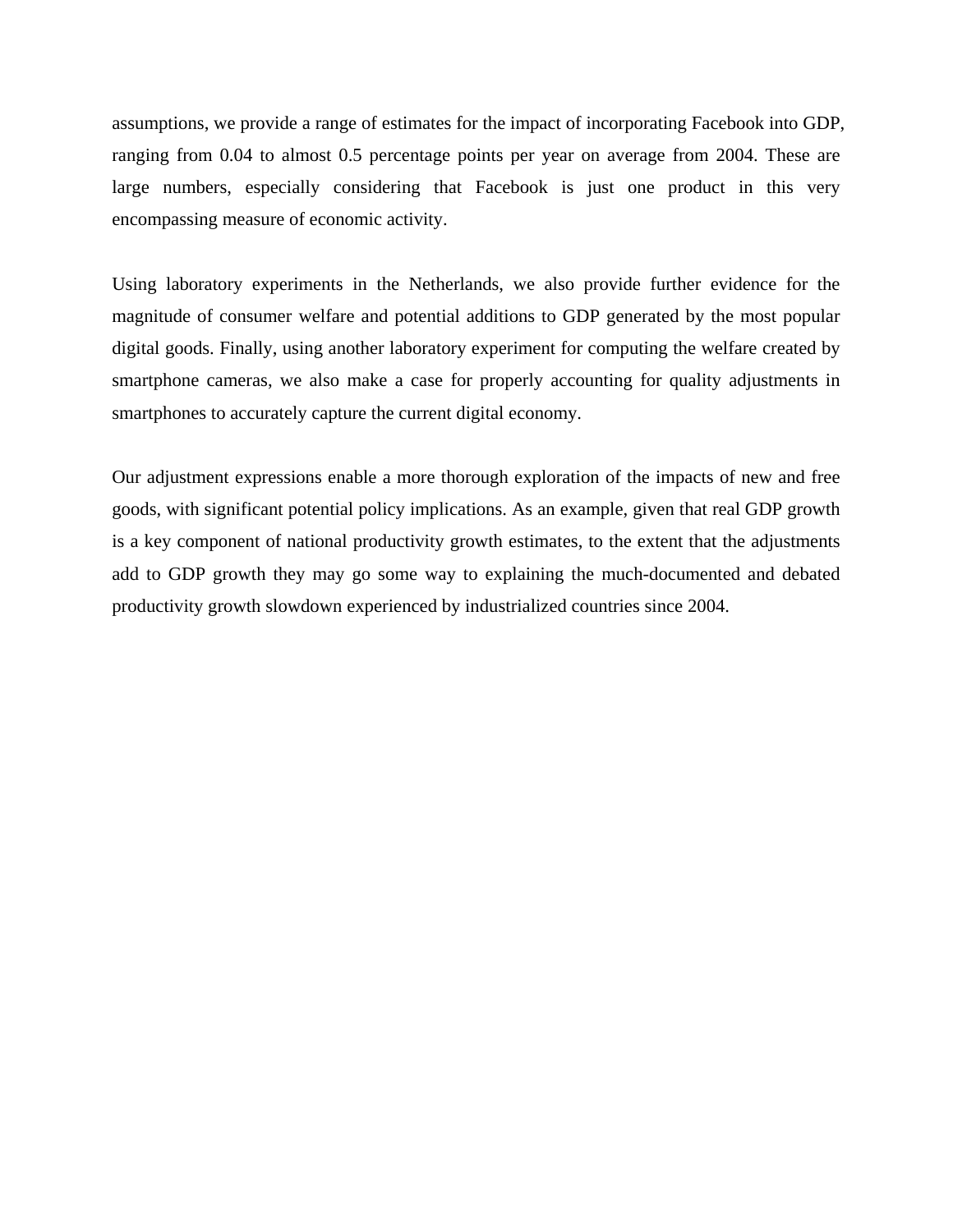# **References**

- Ahmad, N. and P. Schreyer (2016), "Measuring GDP in a Digitalised Economy," OECD Statistics Working Papers, 2016/07, OECD Publishing, Paris.
- Allen, R.G.D. (1949), "The Economic Theory of Index Numbers", *Economica* 16, 197–203.
- BEA (2014), *National Income and Product Accounts*, Bureau of Economic Analysis, Washington, DC.<https://www.bea.gov/national/pdf/allchapters.pdf>
- Becker, G. M., DeGroot, M. H., & Marschak, J. (1964). Measuring utility by a single-response sequential method. *Systems Research and Behavioral Science*, *9*(3), 226-232.
- Bennet, T.L. (1920), "The Theory of Measurement of Changes in Cost of Living", *Journal of the Royal Statistics Society* 83, 455-462.
- Bishop, R. C., Boyle, K. J., Carson, R. T., Chapman, D., Hanemann, W. M., Kanninen, B., ... & Paterson, R. (2017). Putting a value on injuries to natural assets: The BP oil spill. *Science*, *356*(6335), 253-254.
- Brynjolfsson, E. and A. McAfee (2011), *Race Against the Machine: How the Digital Revolution Is Accelerating Innovation, Driving Productivity, and Irreversibly Transforming Employment and the Economy*, Lexington, MA: Digital Frontier Press.
- Brynjolfsson, E., and Oh, J.H. (2012), "The Attention Economy: Measuring the Value of Free Digital Services on the Internet," Thirty Third International Conference on Information Systems, Orlando 2012.
- Brynjolfsson, E., F. Eggers and A. Gannamaneni (2018), "Using Massive Online Choice Experiments to Measure Changes in Well-being", NBER Working Paper 24514, National Bureau of Economic Research, Cambridge MA, [http://www.nber.org/papers/w24514.](http://www.nber.org/papers/w24514)
- Byrne, D., J. Fernald and M. Reinsdorf (2016), "Does the United States Have a Productivity Slowdown or a Measurement Problem?" in J. Eberly and J. Stock (eds.), *Brookings Papers on Economic Activity: Spring 2016*, Washington, D.C.: Brookings Institute.
- Carson, R. T., Groves, T., & List, J. A. (2014). Consequentiality: A theoretical and experimental exploration of a single binary choice. *Journal of the Association of Environmental and Resource Economists*, *1*(1/2), 171-207.
- Corrado, C., K.J. Fox, P. Goodridge, J. Haskel, C. Jona-Lasinio, D. Sichel and S. Westlake (2017), "Improving GDP: Demolishing, Repointing or Extending?", joint winning entry, Indigo Prize 2017, [http://global-perspectives.org.uk/indigo-prize/indigo-prize-winners-](http://global-perspectives.org.uk/indigo-prize/indigo-prize-winners-2017/)[2017/](http://global-perspectives.org.uk/indigo-prize/indigo-prize-winners-2017/)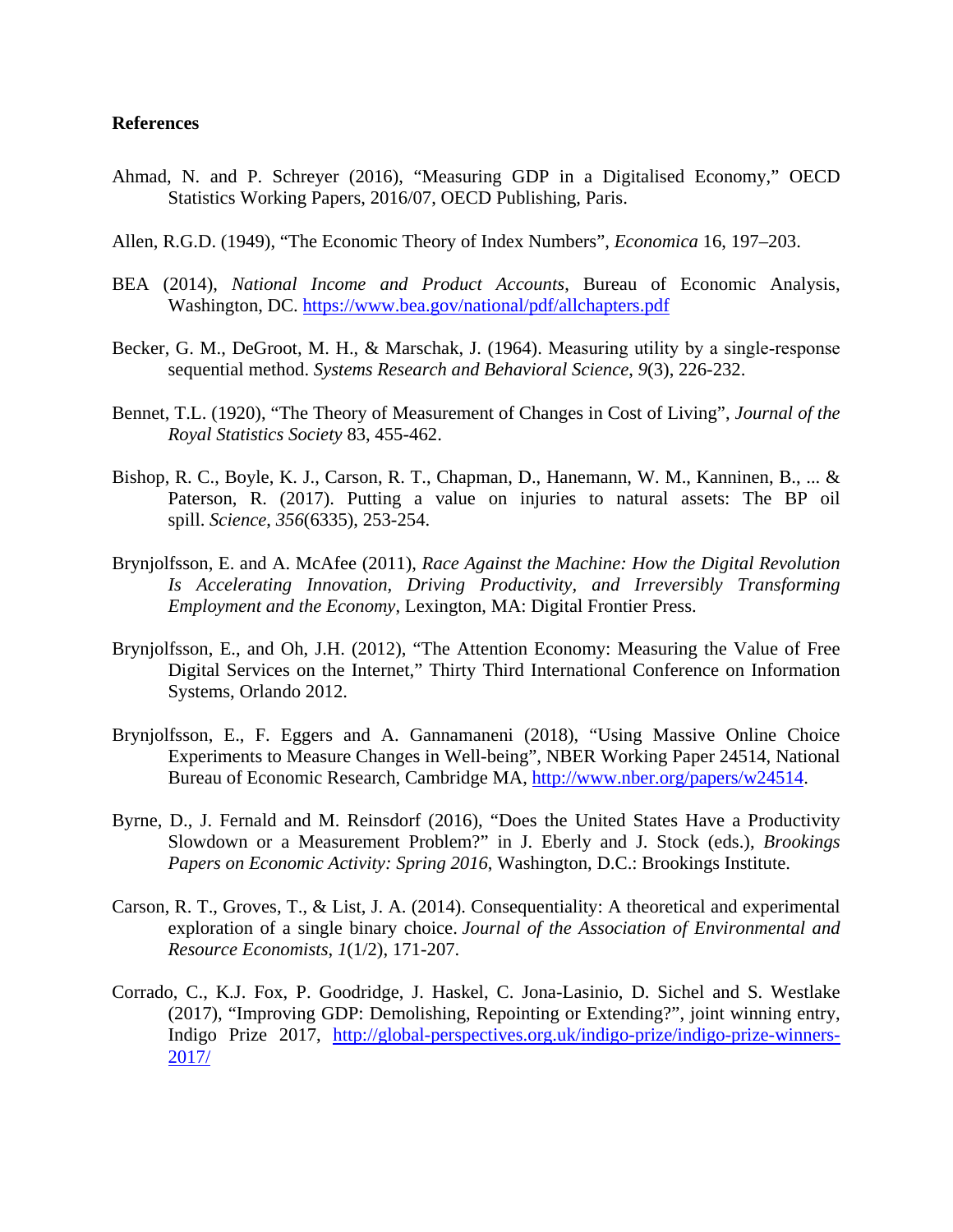- Cowen, T. (2011), *The Great Stagnation: How America Ate All the Low-Hanging Fruit of Modern History, Got Sick, and Will (Eventually) Feel Better*, New York: Dutton.
- Coyle, D. and B. Mitra-Kahn (2017), "Making the Future Count", joint winning entry, Indigo Prize 2017,<http://global-perspectives.org.uk/indigo-prize/indigo-prize-winners-2017/>
- Diewert, W.E. (1974), "Applications of Duality Theory," in M.D. Intriligator and D.A. Kendrick (eds.), *Frontiers of Quantitative Economics*, Vol. II, 106–171. Amsterdam: North-Holland.
- Diewert, W.E. (1976), "Exact and Superlative Index Numbers", *Journal of Econometrics* 4, 114- 145.
- Diewert, W.E. (1980), "Aggregation Problems in the Measurement of Capital", pp. 433-528 in *The Measurement of Capital*, Dan Usher (ed.), Chicago: University of Chicago Press.
- Diewert, W.E. (1987), "Index Numbers", pp. 767-780 in J. Eatwell, M. Milgate and P. Newman, (eds.), The New Pa1grave: A Dictionary of Economics, London: The Macmillan Press.
- Diewert, W.E. (1992), "Exact and Superlative Welfare Change Indicators", *Economic Inquiry* 30(4), 565-582.
- Diewert, W.E. (1998), "Index Number Issues in the Consumer Price Index", *Journal of Economic Perspectives* 12:1, 47-58.
- Diewert, W.E. (1992), "Harmonized Indexes of Consumer Prices: Their Conceptual Foundations", *Swiss Journal of Economics and Statistics*138, 547-637.
- Diewert, W.E. (2009), "Cost of Living Indexes and Exact Index Numbers", pp. 207-246 in *Quantifying Consumer Preferences*, edited by Daniel Slottje in the Contributions to Economic Analysis Series, United Kingdom: Emerald Group Publishing.
- Diewert, W.E. and R. Feenstra (2017), "Estimating the Benefits and Costs of New and Disappearing Products", Vancouver School of Economics Discussion Paper 17-10, University of British Columbia.
- Diewert, W.E., K.J. Fox and P. Schreyer (2017), "The Digital Economy, New Products and Consumer Welfare", Vancouver School of Economics Discussion Paper 17-09, University of British Columbia.
- Diewert, W.E. and H. Mizobuchi (2009), "Exact and Superlative Price and Quantity Indicators", *Macroeconomic Dynamics* 13: Supplement 2, 335-380.
- Ding, M. (2007), "An incentive-aligned mechanism for conjoint analysis", *Journal of Marketing Research*, *44*(2), 214-223.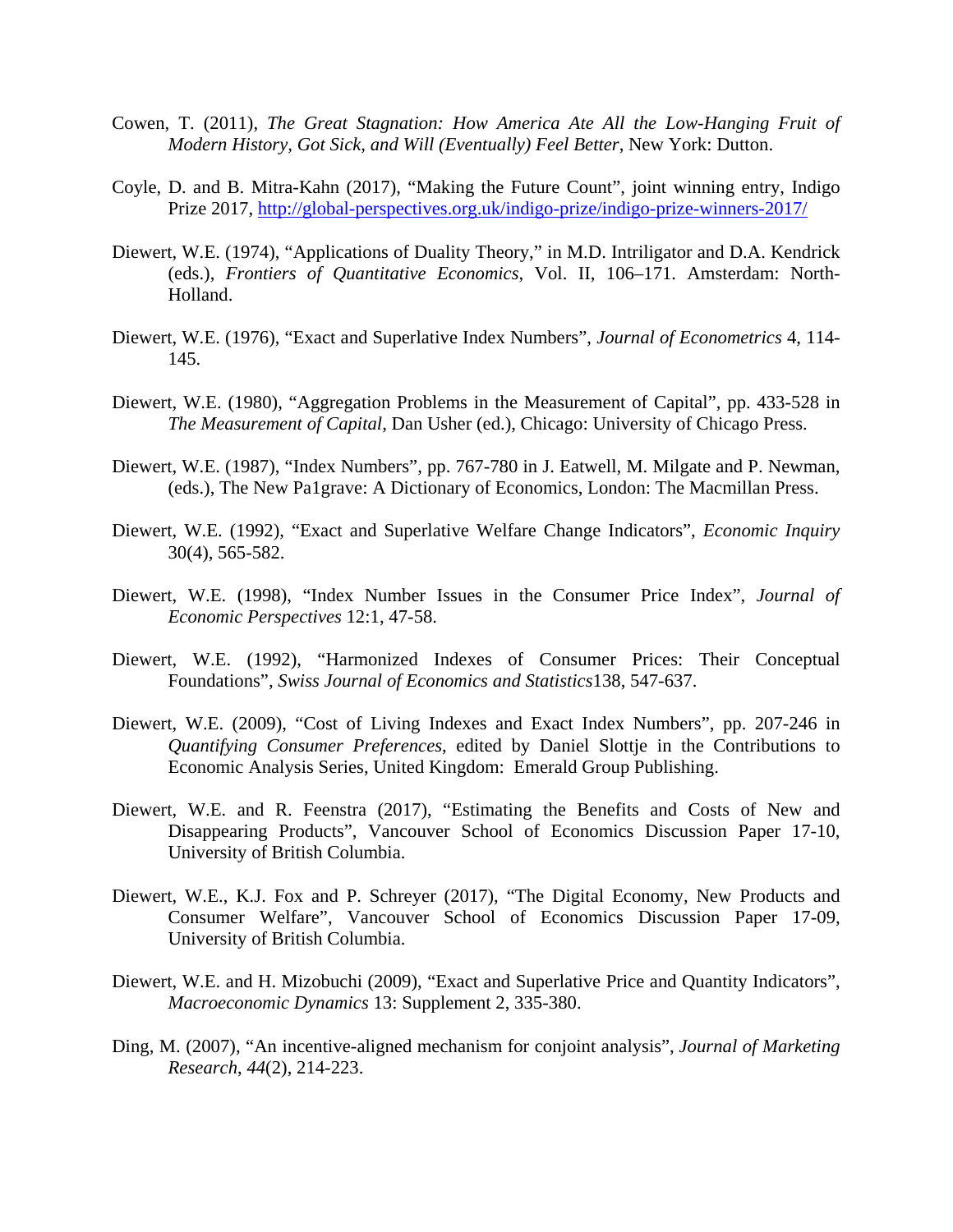- Ding, M., Grewal, R., & Liechty, J. (2005), "Incentive-aligned conjoint analysis", *Journal of marketing research*, *42*(1), 67-82.
- Feldstein, M. (2017), "Understanding the Real Growth of GDP, Personal Income, and Productivity", *Journal of Economic Perspectives* 31, 145-164.
- Feenstra, R.C. (1994), "New Product Varieties and the Measurement of International Prices", *American Economic Review* 84:1, 157-177.
- Goolsbee, A.D. and P.J. Klenow (2018), "Internet Rising, Prices Falling: Measuring Inflation in a World of E-Commerce", *American Economic Review Papers and Proceedings*
- Gordon, R. (2016), *The Rise and Fall of American Growth: The U.S. Standard of Living since the Civil War*, New Jersey: Princeton University Press.
- Greenstein, S. and R.C. McDevitt (2011), "The broadband bonus: Estimating broadband Internet's economic value", *Telecommunications Policy* 35(7), 617-632.
- Groshen, E.L., B.C. Moyer, A.M. Aizcorbe, R. Bradley and D.M. Friedman (2017), "How Government Statistics Adjust for Potential Biases from Quality Change and New Goods in an Age of Digital Technologies; A View from the Trenches", *Journal of Economic Perspectives* 31:2, 187-210.
- Harberger, A.C. (1971), "Three Basic Postulates for Applied Welfare Economics: An Interpretive Essay", *The Journal of Economic Literature* 9, 785-797.
- Hausman, J. (1981), "Exact Consumer Surplus and Deadweight Loss", *American Economic Review* 71, 662-676.
- Hausman, J.A. (1996), "Valuation of New Goods Under Perfect and Imperfect Competition" pp. 209-237 in T.F Bresnahan and R.J. Gordon (eds.), *The Economics of New Goods*, Chicago: University of Chicago Press.
- Heys, R. (2018), "Challenges in Measuring the Modern Economy", presentation at the ESCoE Conference, Bank of England,
- Hicks, J.R. (1940), "The Valuation of the Social Income", *Economica* 7, 105–124.
- Hicks, J.R. (1942), "Consumers' Surplus and Index Numbers", *Review of Economic Studies* 9, 126–137.
- Hicks, J.R. (1946), *Value and Capital*, 2<sup>nd</sup> Ed., Oxford: Clarendon Press.
- Hulten, C. and L. Nakamura (2017), "We See the Digital Revolution Everywhere But in GDP," presentation to the NBER/CRIW conference on "Measuring and Accounting for Innovation in the 21<sup>st</sup> Century," Washington D.C., March 10, 2017.